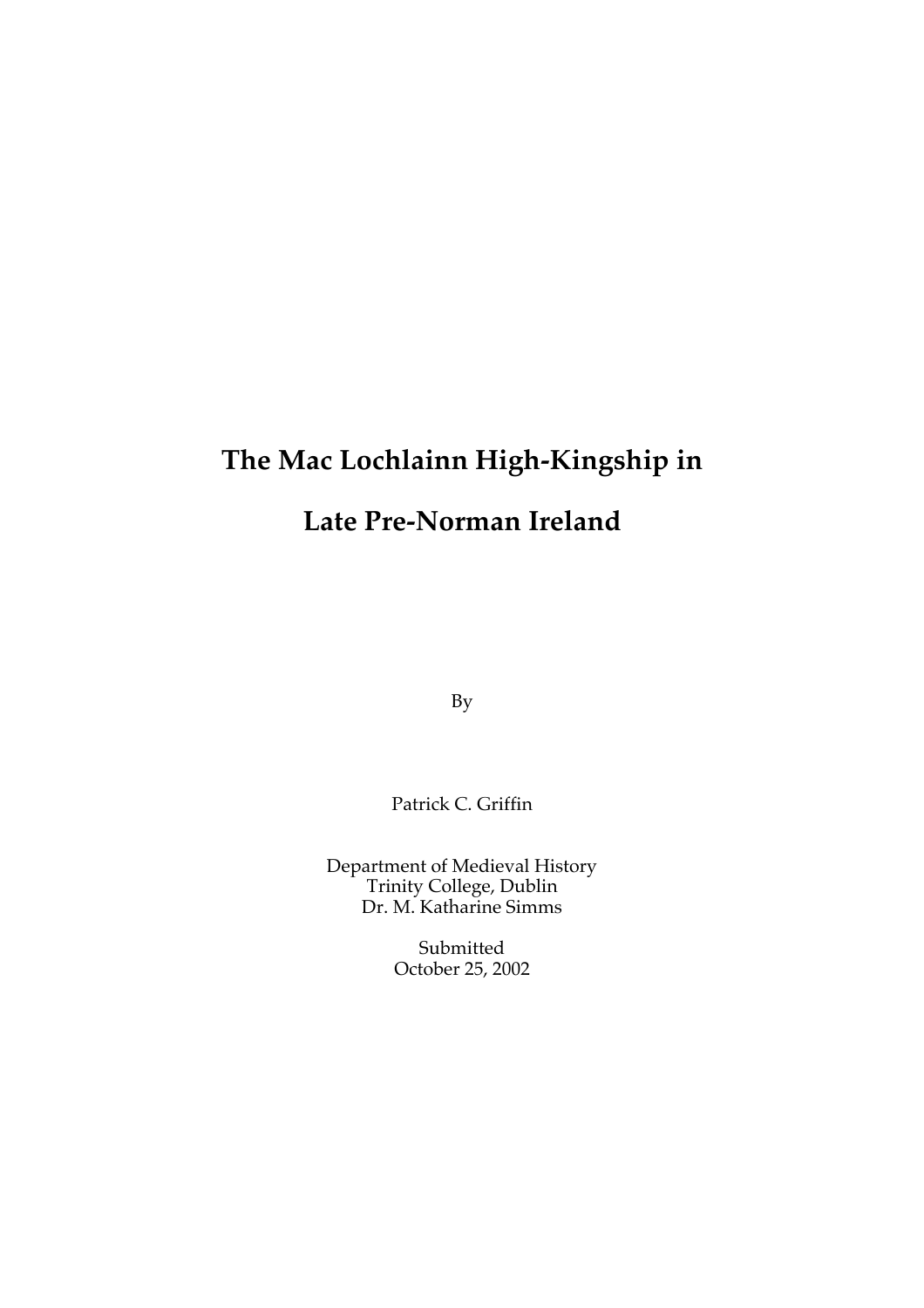## **Introduction – Ireland after Clontarf: The Redefinition of a Kingship**

After the battle of Clontarf, the former high-king, Maelsechnaill of Clann Cholmain<sup>1</sup>, returned to power upon the death of Brian mac Cennétig. He held the kingship without major challenge while the descendants of Brian fought amongst themselves. Despite having few powerful enemies, he was relatively elderly, and died in 1022. With his death, the last of the kings of Ireland in the first millennium, A.D., died, and an era of great change began. The monopoly which the northern and southern Uí Néill branches had held on the high-kingship for centuries was no more, and the kings of each province began to vie for the power that came with that position.

It is the experience of the author that there is not only a shortage of recent works discussing the period of time covered in the present paper, but also an unfortunate lack of interest in this period of Irish history in larger, more general works. Since John Ryan and James Hogan produced detailed works on this period over a half-century ago, there have been few studies on the subject, which has unfortunately led to difficulty in obtaining information about the period just before the Norman invasion. Gaps in many of the important annals (Ulster, Inisfallen, Loch Cé, and occasionally in Mac Carthaig's Book) can only have inhibited research on this period, as well. The present study, therefore, has two primary goals. The first, and arguably the foremost, is to shed light on the complex political and ecclesiastical situation

<sup>&</sup>lt;sup>1</sup> *ob.* AFM, AU 1022. Note also that "Maelsechlainn" and "Maelsechnaill" are interchangeable names.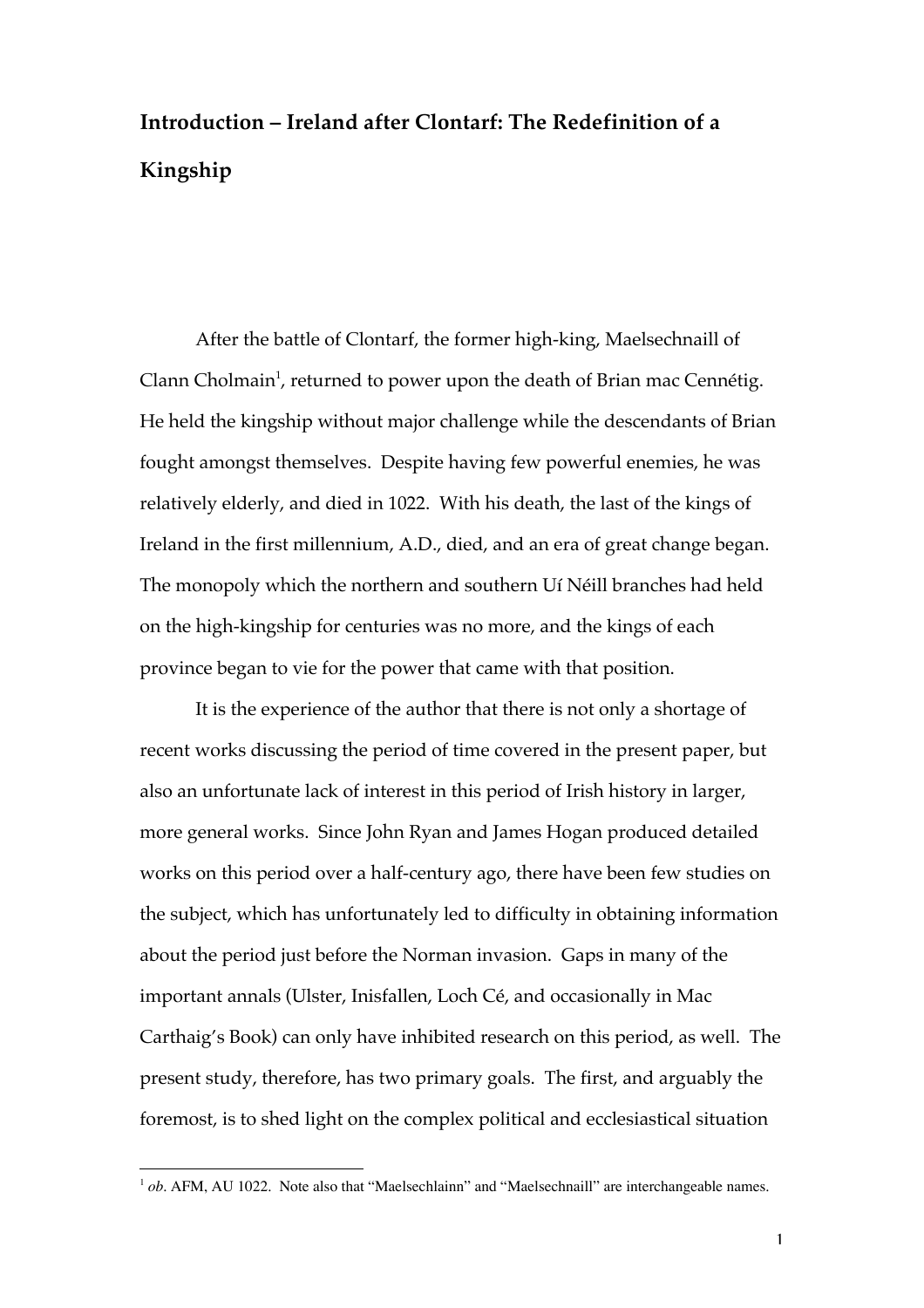in Ireland and, specifically, within the Cenél nEogain during the era of Mac Lochlainn power in the region. The second is to provide a basis for later, more detailed studies of the same kind on late pre-Norman Ireland in general.

It is certainly an exaggeration to suggest that no one has yet produced scholarly works on this period. On the contrary, several recent scholars, among them Dr. Donnchad Ó Corráin, Dr. Ailbhe Séamus Mac Shamhráin, Dr. Francis J. Byrne, and the author's own mentor, Dr. Katharine Simms, as well as those mentioned before, have produced exceptional works covering various topics of the period. Unfortunately, however, it seems that late pre-Norman Ireland has not recently been treated as either a topic for a broad, general history. The present paper endeavours to remedy that oversight in a fashion that will not so much collate the works of others but will instead use primary sources (annalistic and otherwise) and a broad cross-section of secondary sources to synthesize a coherent history of the Mac Lochlainn dynasty.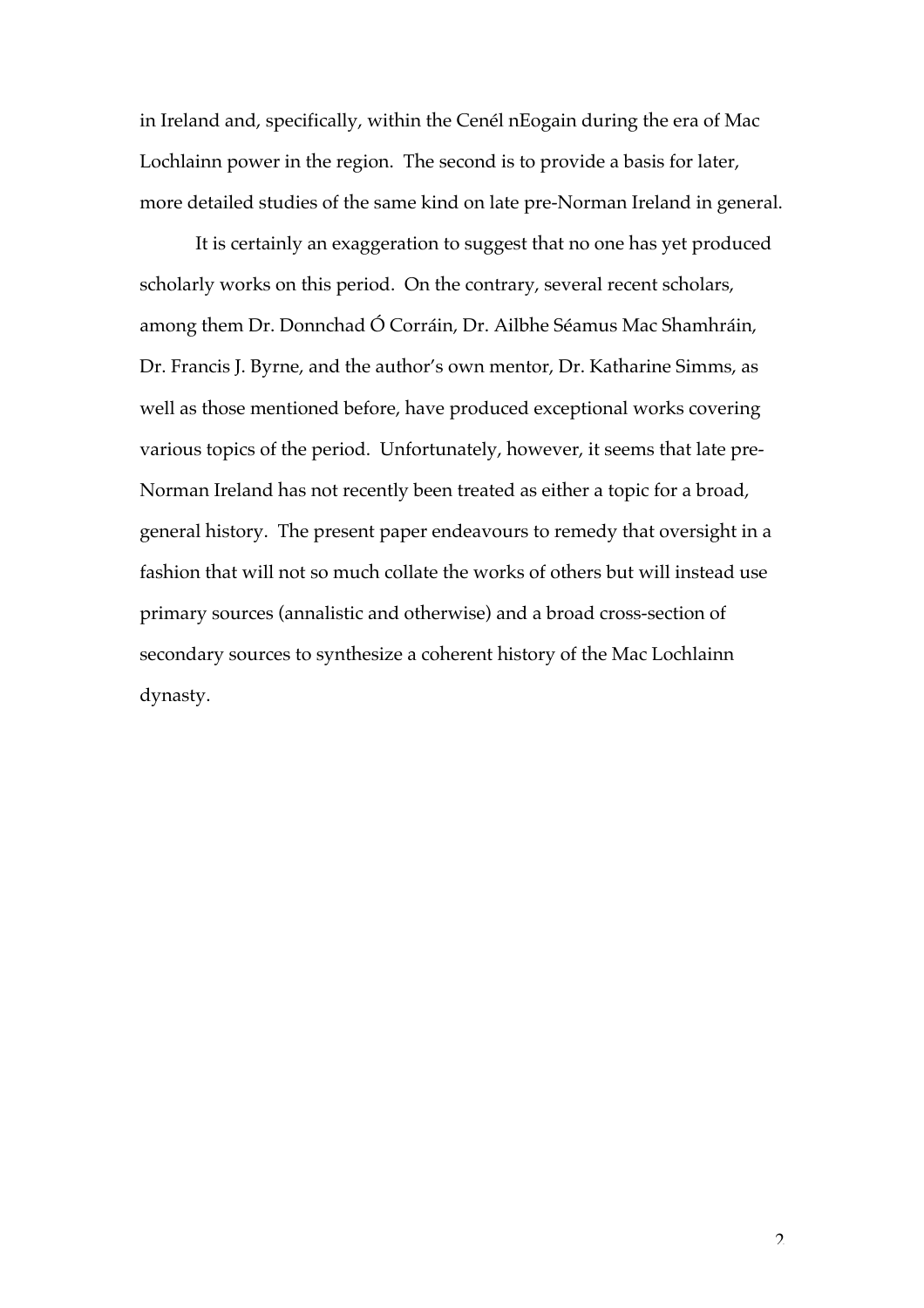#### **Chapter 1 - Domnall Mac Lochlainn,** *ri Ailig* **to** *ardri Erenn* **(1083- 1121)**

In the late eleventh century, after over a hundred years of relative obscurity, the Cenél nEogain rose to prominence in Ireland. Domnall Mac Lochlainn, the son of Ardgar, came to power in Cenél nEogain in  $1083^2$ , and found before him a political climate that was ripe for expansion of the power of the north. His nearby political rivals had been effectively erased by that time, and the high-king, Toirdelbach Ua Briain, was aging. The real power of the Ua Conchobair line was not to rise for another half-century, and Leinster's power had been broken after the sudden death of Diarmait Mac Máel na mBó. Meath, which had produced powerful kings in the early eleventh century, had been decimated by constant successful military campaigns by the Uí Briain and by their Leinster neighbors, and had not produced a truly powerful king in the half-century since Maelsechnaill.

Domnall Mac Lochlainn's power was not born of any peaceful process. In fact, his familial namesake, Lochlainn Mac Maelsechnaill, had been murdered by his own brother and a faction of his people.<sup>3</sup> The Mac Lochlainn line rose at a time when the power of the traditional northern Uí Néill line had been harried both by the power of the Uí Bríain and by internal disputes over succession. The northern Uí Néill had not produced a powerful candidate for the high-kingship since before Brian mac Cennétig, and though Flaithbertach Ua Néill had put pressure on Donnchada mac Briain in the early eleventh century, his son, Aed, died in 1033. Flaithbertach died but three

 $\frac{1}{2}$  $2$  AU 1083§6, implied by AI 1083§3, which is written in a later hand in the margin. See Mac Airt, p. 236, note g.

<sup>3</sup> AFM, AU 1023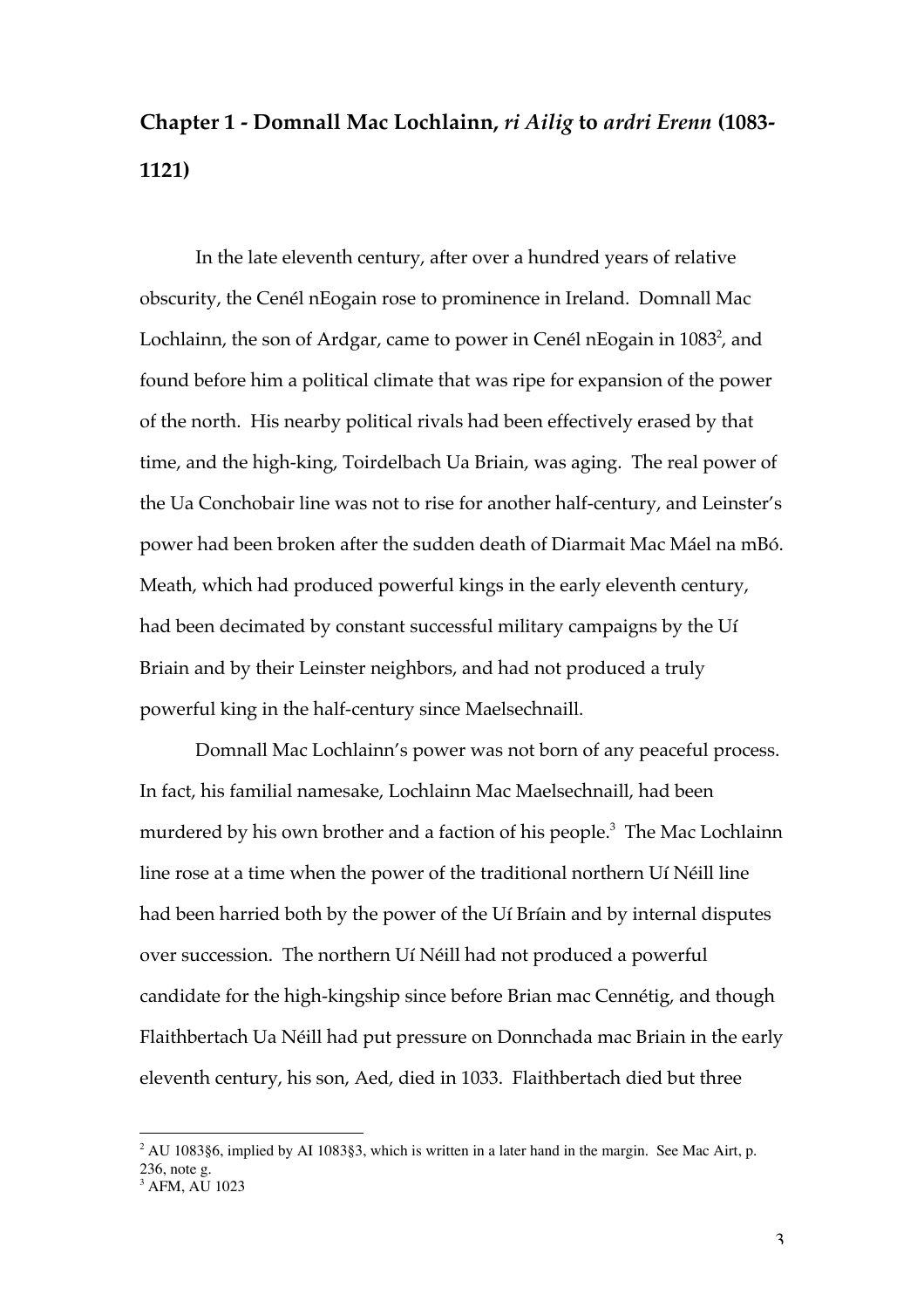years later, in 1036, with no powerful heir remaining to the Uí Néill branch of the descendants of Áed Findliath. After that, the kingship of Aileach was apparently in some question. According to James Hogan's king-lists<sup>4</sup>, the king that immediately followed Flaithbertach Ua Néill was Niall Mac Maelsechnaill, a distant relative. $5$  It is this transfer of power away from the descendants of Niall Glúndub that would eventually allow Domnall and Muirchertach Mac Lochlainn to come to power in Ulster and Ireland in general.

In 879,  $\rm \AA$ ed Findliath, son of Niall Caille $^6$  and high-king of Ireland, died. His cousin, Murchad, and then Murchad's son, Flaithbertach, ruled Aileach for a time, and then the kingship passed back to Domnall, Aed's son, in about 896. The first entry about him is in AU 889, when he leads a raid on Dal nAraide. He and his brother, Niall Glúndub, prepared to battle against each other, but were separated by the desires of the people not to have another internal struggle. $^7$  Unfortunately for Domnall's family, his son and heir, Flann, died in 906. A few years after, Domnall appears to have either been forced out of the kingship or taken up a religious vocation, and died in 913. His brother took the kingship, and eventually won the high-kingship of Ireland. After he died, power passed briefly back to two sons of Domnall: first Flaithbertach and then Fergal. The descendants of Flann, however, were passed over in favor of Muirchertach, a son of Niall Glúndub. Of the next

 $\frac{1}{4}$ <sup>4</sup> Hogan, 1932, as used in Byrne, 2001, 284. A genealogy is presented in Appendix B in which the kings of Aileach are indicated.

<sup>&</sup>lt;sup>5</sup> See Appendix A for a simplified genealogical chart beginning with Áed Findliath and ending with Conchobar Mac Lochlainn.

<sup>6</sup> Niall Mac Áed, high-king and supporter of abbots Eógan Mainistrech and Forindán, was

posthumously given the name "Caille" because he drowned in the Calann river. See AU 846§3.  $^7$  AU 903.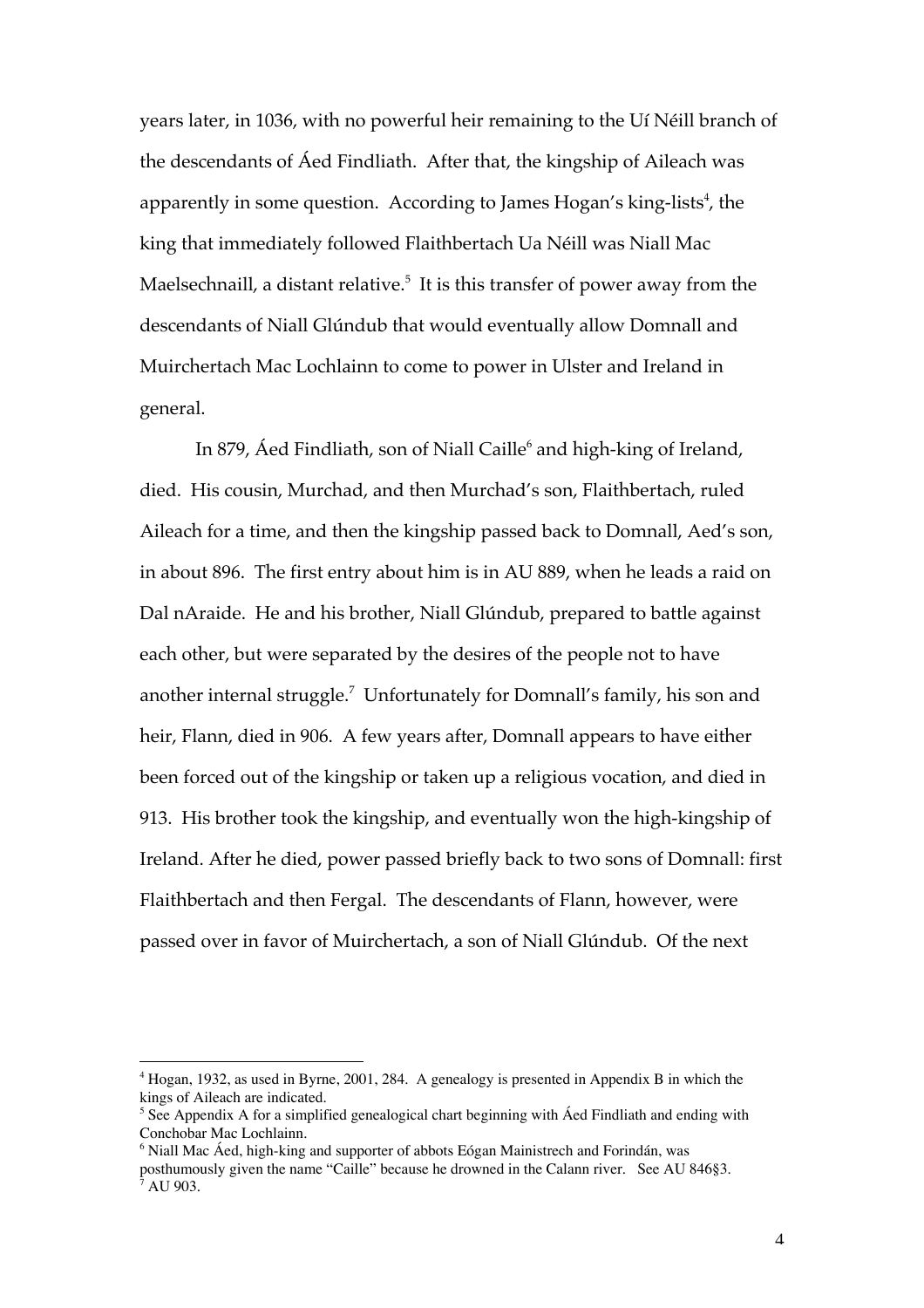eight kings, six were descendants of Niall Glúndub, while the remaining two $^8$ came from the descendants of Domnall's other children. It was not until Niall mac Mael Sechnaill took the kingship after Flaithbertach Ua Néill died that the descendants of Flann produced a king of Aileach.

Niall ruled until his death in 1061, and was succeeded by his nephew Ardgar, who was the son of his brother, Lochlainn. Lochlainn himself had been killed by an unnamed contingent of the Cenél nEogain in 1023 $^{\circ}$ , but Ardgar Mac Lochlainn appears to have been more palatable to the people than his father was. He began to consolidate the power of the north, and even pressured Connacht in 1062, but died in 1064, before he could effectively wield his influence over any other parts of the country. He was succeeded by a minor warlord, Áed Ua hUalgairg, who died in 1067. He was, in turn, followed by at least two of Niall Mac Maelsechnaill's sons. The first was Domnall<sup>10</sup>, who was murdered by his brother, Aed.

Around 1078, the Cenél nEogain were in such dire straits for rulers that they seem to have invited Conchobar Ua Briain, one of the high-king's cousins and his sworn enemy, to be the king of one of their larger provinces, Tulach Óg. Conchobar was not to pose much of a threat to Toirdelbach, however, as he died within the year. Throughout his career, Toirdelbach Ua Briain had not placed a great deal of importance on the north, possibly due to the fact that it had been relatively dormant politically since Domnall Ua Néill was high-king in 980. He took no special action then, presumably overjoyed at the Cenél nEogain disposing of one of his most hated enemies. After the

 <sup>8</sup> <sup>8</sup> Or three: two of the sons of Conchobar, son of Domnall, appear to have reigned concurrently. All three of his sons died in one year.

<sup>9</sup> AU, AI 1023§4 (each). Note also that AI has him as "*rí Inse Eogain.*" Tig. states that he was killed by his brother, Niall, and by the Ciannachta.

<sup>&</sup>lt;sup>10</sup> AU 1068 names him Domnall "*na mbocht*", or Domnall "of the poor."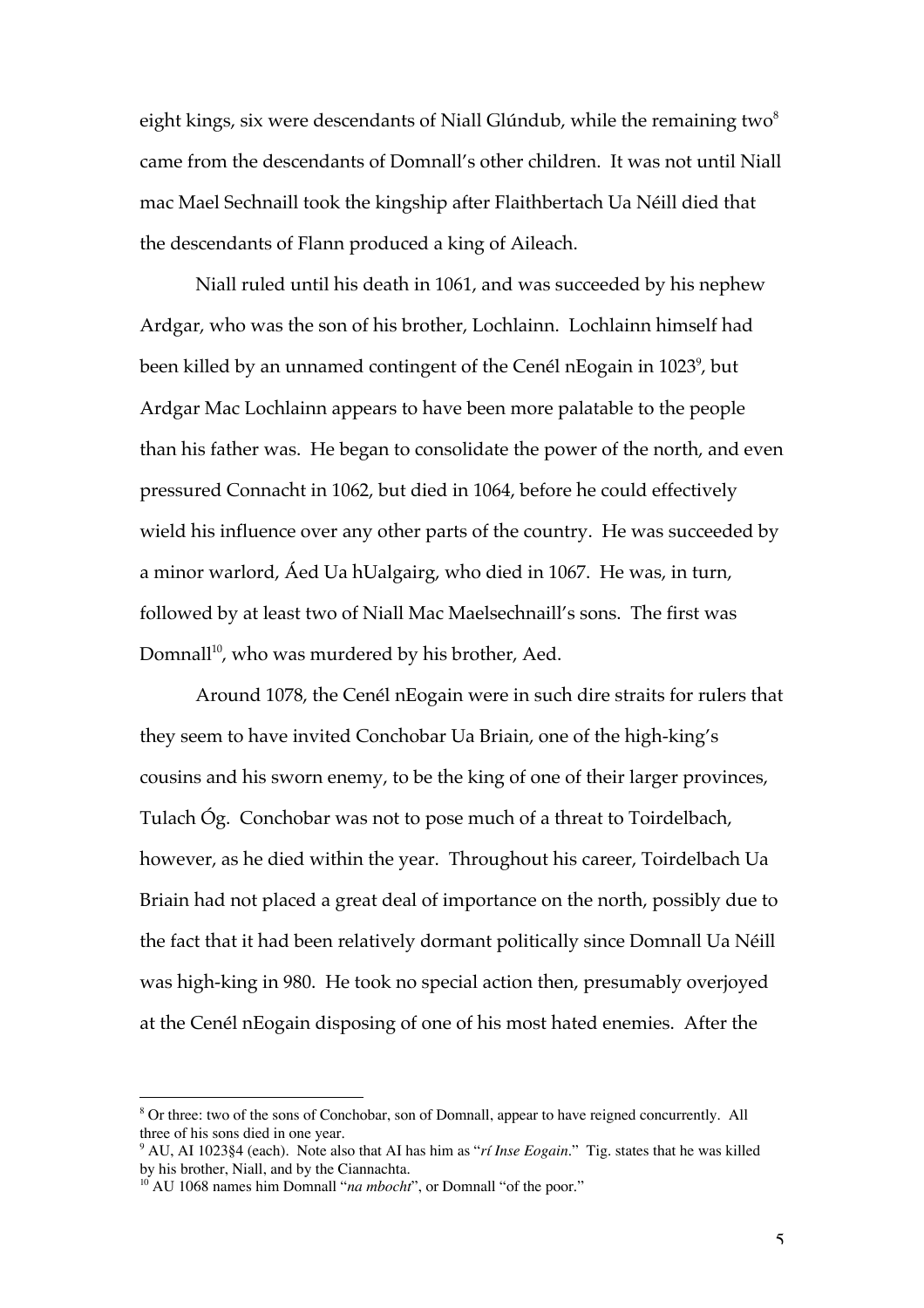death of Conchobar Ua Briain, his brother, Cennetig Ua Briain, took the kingship, which he appears to have held until his death in  $1084$ <sup>11</sup>

In 1083, Domnall Mac Lochlainn, the son of Ardgar Mac Lochlainn, emerged as a powerful claimant to the kingship of Cenél nEogain. Aed died early in the year, and was succeeded by his brother, Donnchad Ua Maelsechnaill. Shortly thereafter, Domnall Mac Lochlainn (or Domnall Ua Lochlainn, as he is sometimes distinguished in the annals), took the kingship.<sup>12</sup> He promptly established himself as an active king by conducting a raid on Conaill Muirthemne. He was successful in his endeavor, and he gave rewards to those who aided him, an event recorded by the Annals of Ulster, and a decision which could only have helped to give him a reputation for being a benevolent ruler.

It did not take him long to prove that he was powerful enough and secure enough in his position that the Cenél nEogain could begin to seriously and effectively press outside their nominal borders for the first time in over two decades. Far from being intimidated by the pressure from Toirdelbach Ua Briain in the south, he instead looked eastward to Ulaid, and when its king, Donnsléibe, took his army out of the province briefly, he fell on Ulaid and raided it.<sup>13</sup> If nothing else, this raid shows the speed with which Domnall Mac Lochlainn consolidated his power over Cenél nEogain to the extent that he could conduct effective raids on other lands.

<sup>&</sup>lt;sup>11</sup> James Hogan's "The Ua Briain Kingship in Telach Óc" is a wonderfully detailed overview of the history of the kingdom and its importance to the Airgialla and the Cenél nEogain. His discussion of the exiled Uí Briain and their place in Ulster are invaluable.

 $12$  If we assume that the annal entries in AU are being kept virtually contemporaneously at this point, we can use the order of the entries as a pseudochronology of the year itself. In AU 1083§2, Áed dies. In AU 1083§5, "Donnchad Ua Mael Sechnaill, king of Aileach," kills the king of Cenél Enna. Finally, in AU 1083§6, Domnall Mac Lochlainn takes the kingship and conducts a raid. Therefore, Aed most likely died early in the year, Donnchad reigned for a few months at the most, and was deposed by Domnall sometime toward the end of the year. Domnall had to have enough time to organize his raid, return, and reward the Fernmag, so it is likely that he was king for at least a couple of months in 1083. 13 AU 1084§4, LC 1084.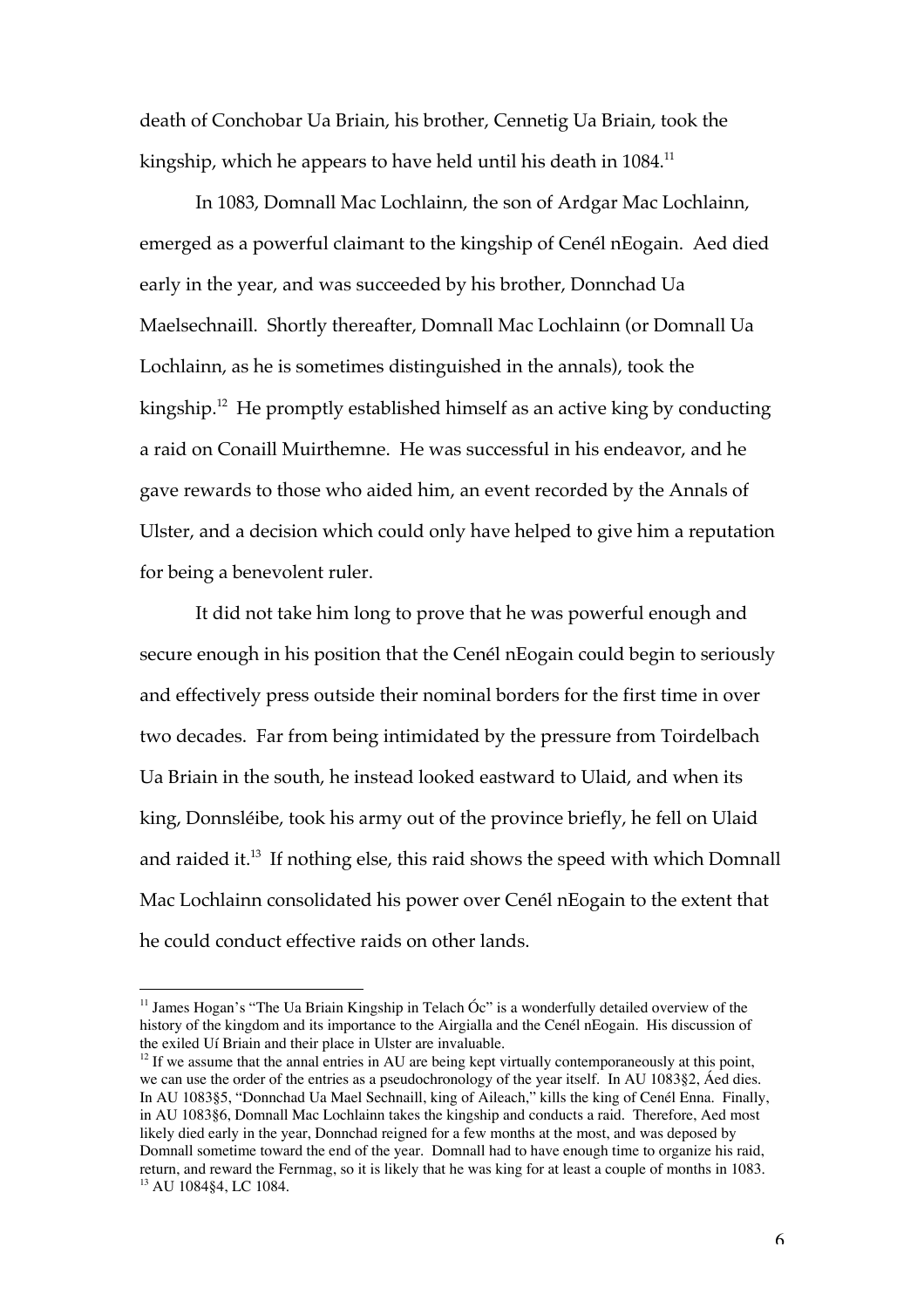In 1086, the reigning high king, Toirdelbach Ua Briain, died after a long illness. His son, Muirchertach, took the high-kingship, apparently in furtherance of his father's plan for a dynasty that would resemble that of the Uí Néill in the previous millennium. Muirchertach set out to consolidate his own power, pressing Leinster for the same allegiances it had given his father. Munster was split among Toirdelbach's three sons, Tadhg, Diarmait, and Muirchertach. However, within a year, Tadhg had died of an illness and Diarmait had been banished by Muirchertach,<sup>14</sup> who went from a position of supreme vulnerability to one of sudden solidity. Fortunately for him, Domnall Mac Lochlainn appears to have spent virtually all of his time consolidating his power in the north. His next foray into the south of Ireland came two years after the death of Toirdelbach Ua Briain, in 1088, when he took hostages from Connaught and ravaged the north of Munster, but by then, Muirchertach was firmly ensconced in the kingship of Munster.

By 1090, Domnall Mac Lochlainn had made it clear that he was more threatening than the previous kings of Cenél nEogain. In a somewhat startling reaction to this, Muirchertach Ua Briain called a royal conference at which he and Flann Ua Mael Sechnaill, king of Meath, handed the hostages of their respective provinces over to Domnall Mac Lochlainn.<sup>15</sup> This at first seems as though Muirchertach Ua Briain had already acknowledged Domnall Mac Lochlainn as his superior, but on further analysis, this is probably not actually the case. Mac Lochlainn could have played the part of spoiler to a war that was being fought between Meath, under Ua Mael Sechnaill, and Munster, under Ua Briain. Muirchertach Ua Briain already had concerns

<sup>&</sup>lt;sup>14</sup> AI, AU 1086.

<sup>&</sup>lt;sup>15</sup> AU 1090§1; Ó Corráin, 1972, 144. Unfortunately, whether by pointed denial or otherwise, AI does not mention this event. Ó Corráin suggests that Muirchertach Ua Briain's aim in this was to placate Domnall Mac Lochlainn, and Mac Lochlainn indeed kept the Cenél nEogain out of the dispute.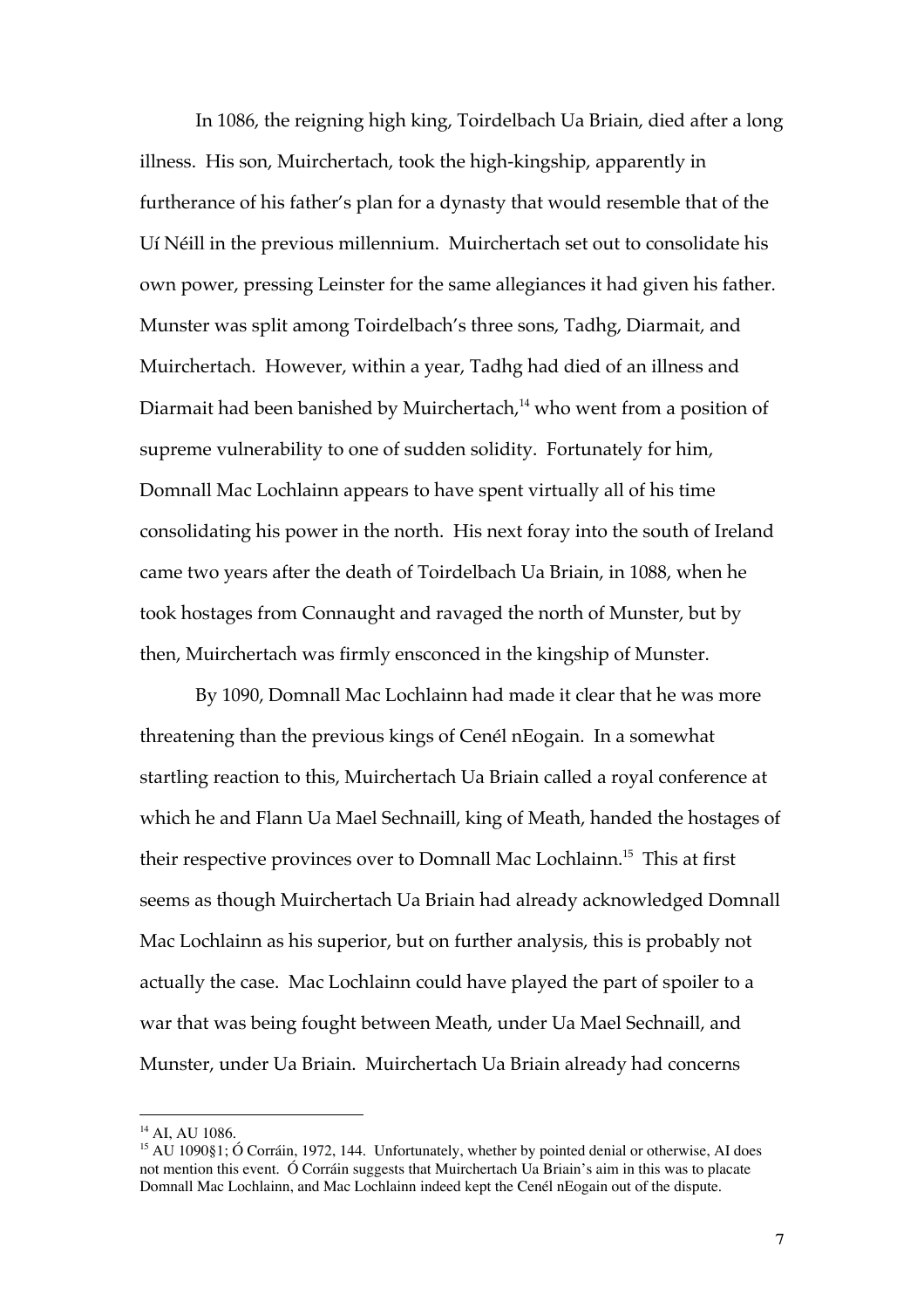about the presence of a powerful Ua Conchobair king on his northern border, and he certainly did not want Flann to obtain another powerful ally. Similarly, Flann could only have been nervous about the Cenél nEogain king on to his north who, if he allied with Ua Briain in the south, could trap him. It appears that Mac Lochlainn accepted what can only be viewed as dual bribes, and remained neutral altogether. By the end of the next year, Muirchertach Ua Briain had taken the kingship of Leinster after the death of its king.<sup>16</sup>

After the submission, there was relative peace between the north and the south, and Domnall was able to exercise his power over his own lands, bringing the Ulaid to heel once more, killing their king, Donn Sléibe, in a battle at Belach Goirt.17 This deed is actually recorded in the *Clann Ollaman Uaisle Emna*: "The host of Eógan of Aileach boasted in perpetuity of their violent deed against Donn Sléibe."<sup>18</sup> Because the genealogical poem was written for Eochaid Mac Donn Sléibe almost a century later, this must have been perceived as a major victory by the Cenél nEogain. Two years later, Domnall returned Cenél Conaill to his side by blinding their king, Aed Ua Canannán, and was once again in control of the entire north. Though he did not at the time appear to challenge Muirchertach Ua Briain directly for the high-kingship, already, there was political maneuvering and gamesmanship occurring between the two sides. Material which can only be classified as legal propaganda $^{\rm 19}$  rose up at various times in an attempt to enhance the claims of one or the other king. Domnall Mac Lochlainn, perhaps because of

 <sup>16</sup> AU 1089§3 says that he was killed by his own people. AI 1089§2, on the other hand, names Muirchertach Ua Briain as the one who killed him. O Corráin seems to agree with AU in this case (O Corráin, 1972, 143).

<sup>17</sup> AU 1091§3.

<sup>&</sup>lt;sup>18</sup> Byrne, 1964, 79-80.

<sup>&</sup>lt;sup>19</sup> This intriguing topic will be discussed at much greater length in Chapter 6. It is of interest now because there appear to have been competing bodies of propaganda literature at this time, each seeking to make the case for its own chosen king.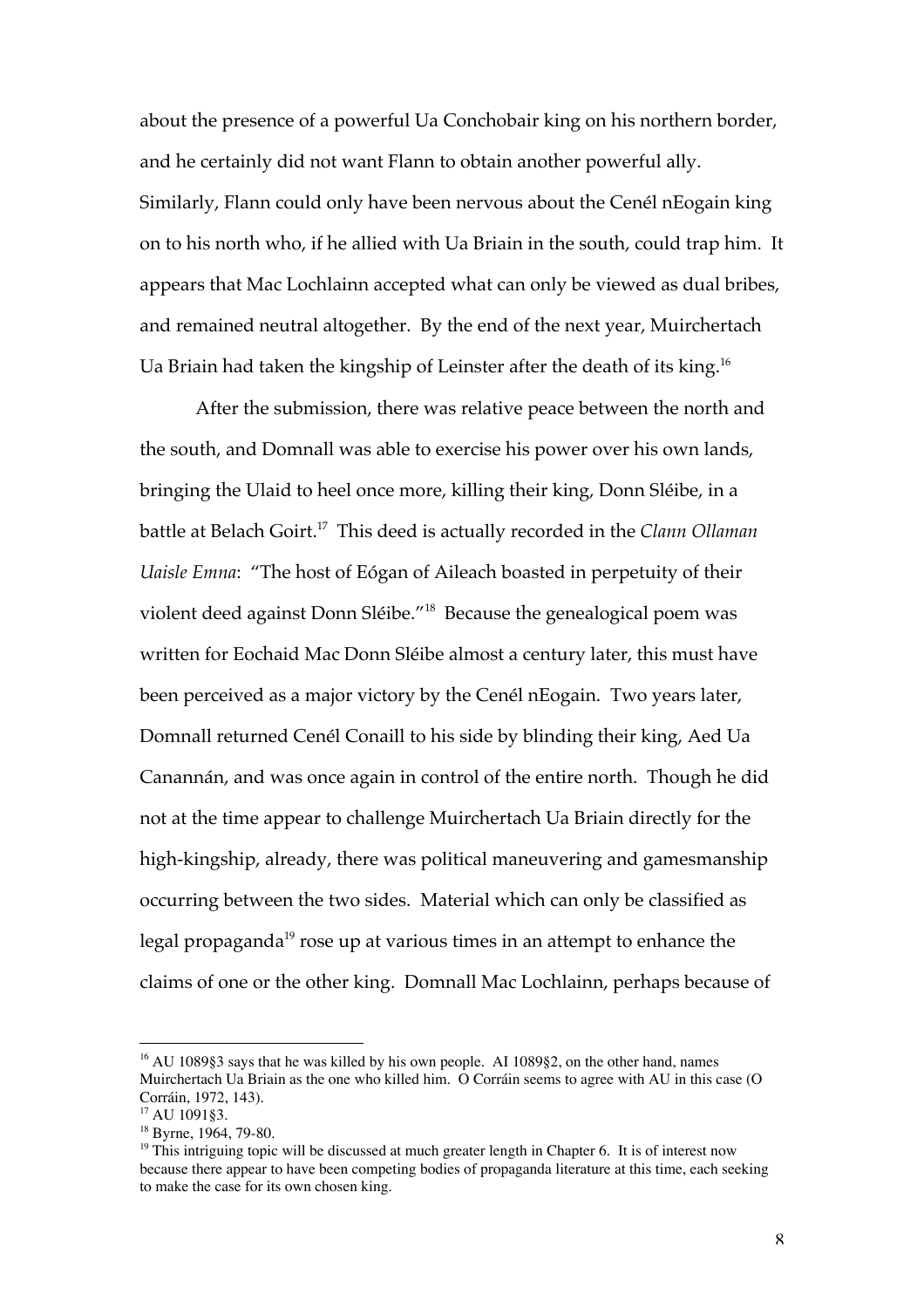his Uí Néill descent, was the subject of much of the material that remains to historians, especially an interesting anomaly regarding his heritage.

The ancestral line of the Mac Lochlainns is, itself, a matter for discussion. Muirchertach Mac Lochlainn claimed descent from Domnall Mac Lochlainn and, through him, to the great Uí Néill kings of the eighth century. It is virtually impossible that this is false; however, when one traces the ancestry of the Mac Lochlainns further back, one discovers that there is a break in the family of the Uí Néill where one branch fades into relative obscurity and the other produces Niall Glúndub and his son, Muirchertach, and his grandson, Domnall. This was mentioned in passing above, and resulted in one family being far more famed and reputable than the other. Because of this, there is some uncertainty surrounding the descent of the twelfth century Mac Lochlainns. Domnall Mac Lochlainn's claim to the highkingship would certainly have been bolstered by being descended from such recent high-kings, and it seems as though this was an image he fostered.

There are several ancient king-lists with which historians may trace back a particular regnal line almost to the "earliest times." In O'Brien's *Corpus Genealogiarum Hiberniae*, 20 Domnall's pedigree is thus: "Domnall m. Ardgair m. Lochlaind m. Muiredaich m. Domnaill m. Muirchertaich m. Néill Glúnduib m. Áeda Findléith." This genealogy is supported by a somewhat later entry in the Book of Lecan, which proceeds: "Concobar(da) m. Domnall m. Ardgail m. Lochlaind m. Muiridaig m. Domnaill m. Muirchertach m. Neill Glundub m. Aeda Findli."<sup>21</sup> In a rather interesting twist, the former Uí Néill dynasty is named "Clann Domnall" and is attached to the less-famous brother of Niall Glundub, one Domnall Dabhaill. The Book of Leinster, however,

 <sup>20</sup> O'Brien, 175-6. The designation "m." indicates "son of". The *Corpus* is taken from Rawlinson B. 502, a manuscript which has been consulted both in diplomatic and facsimile form.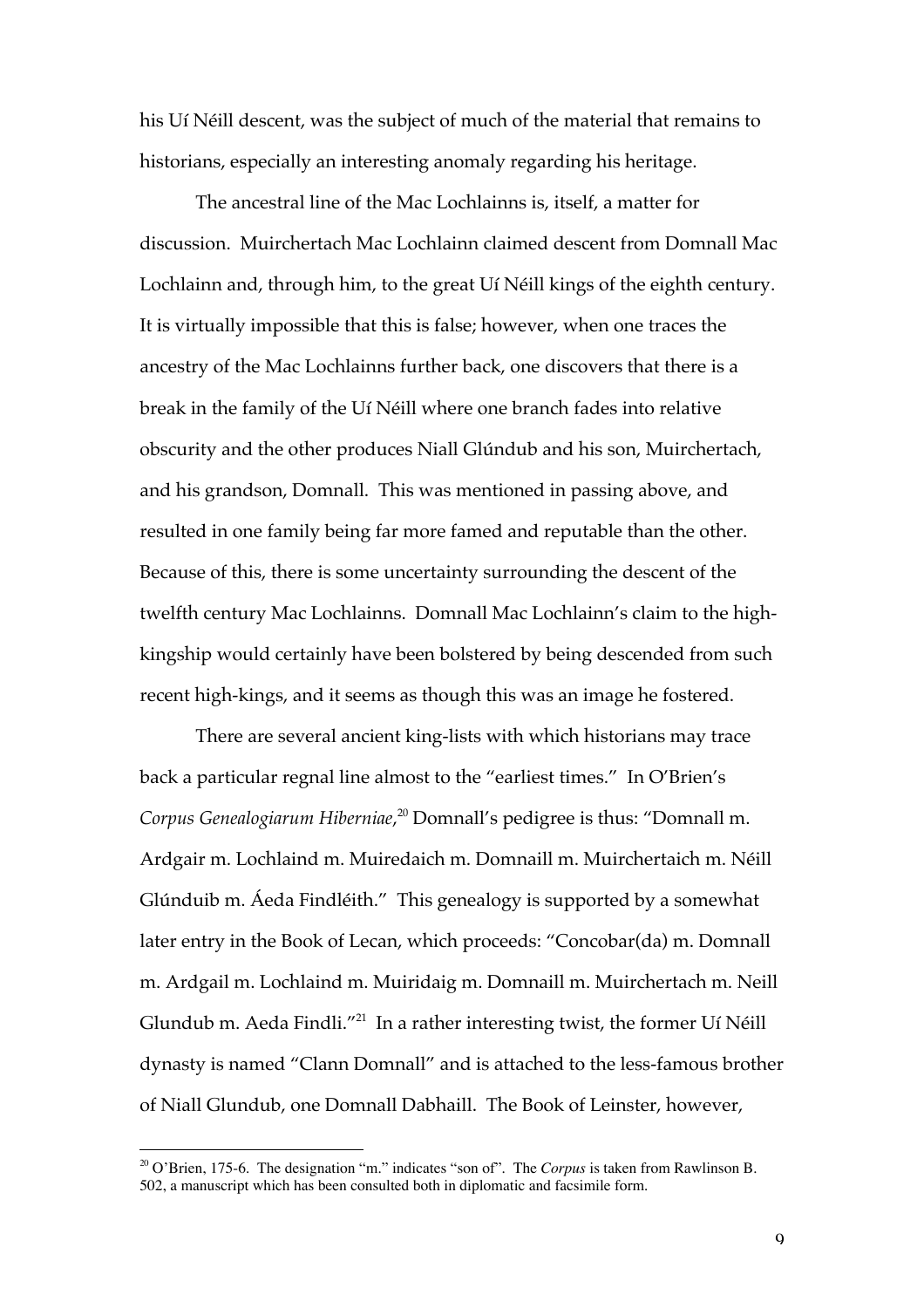runs thus: "Domnall m. Ardgair m. Lochlaind m. Máel-Shechnaill m. Máelruanaid m. Fhlaind m. Domnall m. Áeda Findléith."<sup>22</sup> This appears to attach the history of the Mac Lochlainn family to the descendants of Flann mac Domnall Dabhaill, and in a poetic reference to Domnall Mac Lochlainn, it is made evident that the less famous branch is the one from which he must be descended.<sup>23</sup>

In addition to this effort to claim descent from the more recent Uí Néill high-kings, legal experts from the period (and most likely from the north) appear to have made it clear that their view of the high-kingship did not necessarily include total control of Ireland. They proposed that a high-king with opposition was one who even governed one province of Ireland, and, at any time, could take his troops safely through all of the other provinces and back to his own undefeated. $^{24}$  This is a far cry from controlling all of Ireland, and it seems tailored to the situation of the Mac Lochlainns, who were faced with powerful kings in at least one other province throughout their kingships.

On the Uí Briain side of matters, Muirchertach's own legal experts appear to have crafted a specifically Uí Briain-friendly interpretation of the laws. The passage appears thus: "[a provincial king is king of Ireland without opposition] when the estuaries are under him, Dublin and Waterford and Limerick besides."<sup>25</sup> Muirchertach Ua Briain held claim to those three cities at the time, so by this legal definition, he was not in fact the high-king with opposition, he was the "king of overkings," the high-king of Ireland. Both his

<sup>&</sup>lt;sup>21</sup> Lecan, 145 g 35.

 $22$  LL, 56 Rb 28.

 $2^{23}$  Ó Corráin, 2001, 248-9. For a graphic on the descent of Domnall and the kings of Aileach in general, see Appendix B of the present paper. See also Ó Corráin's conclusions in his 1971 paper on regnal succession and  $\acute{o}$  Ceallaigh's Gleanings, chapter 1.

 $24$  Simms, 1998, 34. She theorizes that the reference may even be post-Norman, dating to the midthirteenth century, in which case it has little relevance to the current discussion. Her first possibility, that it is of pre-Norman Ulster derivation, is the one taken for the purposes of the current argument.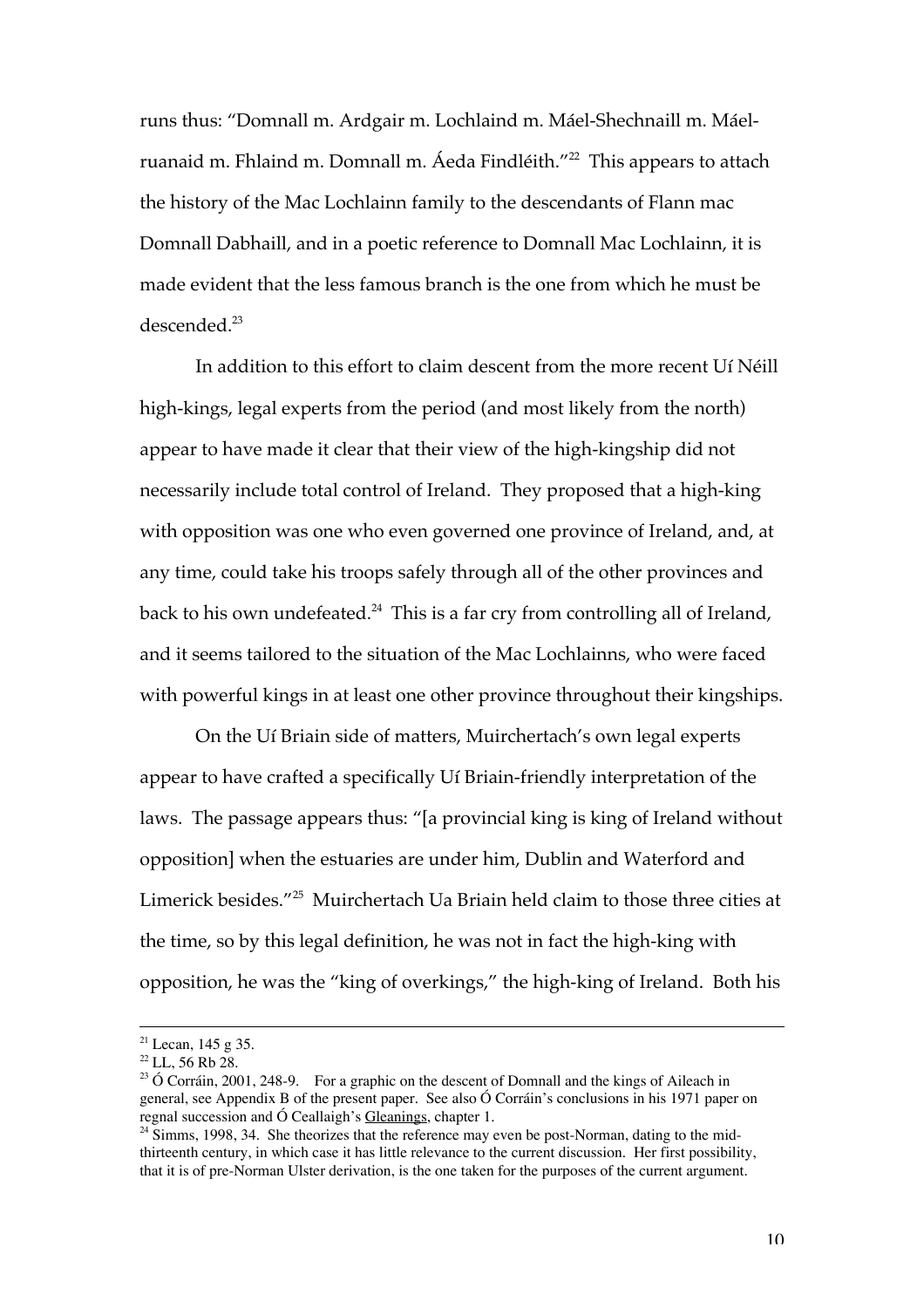and Domnall's legal redefinitions appear to be somewhat spurious, and do not represent any actual legal changes in the succession rules of the highkingship. Rather, they seem to be simply a medieval version of political propaganda.<sup>26</sup>

Domnall Mac Lochlainn and Muirchertach Ua Briain's struggles with each other only increased over time. In 1093, Domnall crafted an alliance of the northern kings and marched southward, gaining the submissions of the Uí Mael Sechnaill king of Meath and Gofraidh Meránach of Dublin. He marched on Ua Briain and defeated him, but his alliance crumbled, and he returned to the north, unsatisfied. Ua Briain followed up his stroke of luck by banishing the kings of Dublin and Meath, finally solidifying his position there.

What followed could only have been the most frustrating years of Muirchertach Ua Briain's career. On at least seven separate occasions<sup>27</sup>, the *comarb* of Patrick, who at this period was generally the lay abbot of Armagh, intervened in what would have been major (possibly even decisive) battles between the two forces, and it is this, if nothing else, which forces one to question the totality of either man's claim to the high-kingship of Ireland. There were only two important battles between Ulster and Munster in the entire period between 1097 and Muirchertach Ua Briain's death in 1119. One, which occurred in 1103, was a result of Domnall's attack on Ulaid that year. Muirchertach Ua Briain appears to have seen a pretext for confrontation in Domnall's action, and marched north with a great alliance of the south. Muirchertach's army fought Mac Lochlainn's near Armagh for nearly a week,

 <sup>25</sup> Simms, 1998, 32-33.

<sup>&</sup>lt;sup>26</sup> What they very much resemble is modern political "spin," that interesting redefinition of facts which arises every time there is an election or a referendum in a system where a body of people must be convinced of a particular view of reality.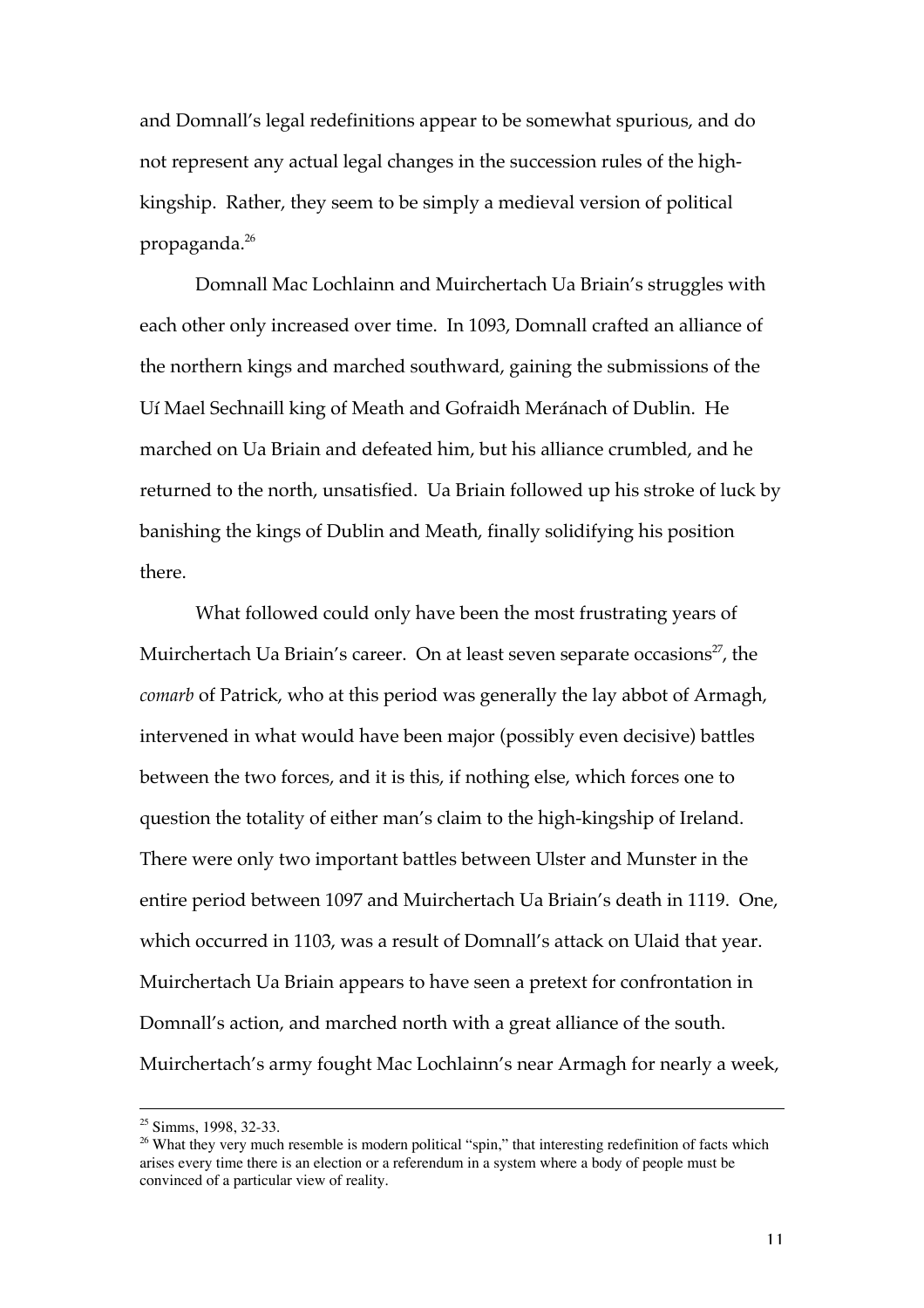and then the men of the south pulled back to rest and regroup. Domnall seized on this opportunity and outflanked the Leinstermen, defeating them soundly and destroying the army of the Dublin Norse. In an insult to Muirchertach Ua Briain, who was in Armagh giving a donation of gold, the Cenél nEogain made off with Muirchertach's royal tent and standard, and Muirchertach returned to the south, bloodied and humiliated.

The second battle was in 1114, after Muirchertach Ua Briain had been struck down by a nearly fatal illness and deposed by his brother, Diarmait. The year before this, Domnall had expelled the king of Cenél Conaill<sup>28</sup> and installed his own son and heir, Níall, as its king, in a demonstration of his power over Ulster and possibly to prepare his son for the kingship. Domnall gathered an alliance of Ulster, Connacht, Bréifne, and Meath, and they marched on Munster. Diarmait was forced to come to terms with them, and they returned home yet again.

Muirchertach Ua Briain retook the kingship in 1115, but he was never again the same. Attempts to reinstate himself as the high-king were largely ineffective, and his internal problems with his brother eventually spelled doom for his kingship. Toirdelbach Ua Conchobair had effectively revived Connacht, and when he was included in the invasion of Munster in 1114 by Mac Lochlainn, he sought his own political aggrandizement and betrayed him, coming to terms separately with Diarmait Ua Briain and pulling out of the invasion. Only Leinster remained subject to the Uí Briain, and when Muirchertach died in 1119, he was no longer even king of Munster.

 <sup>27</sup> AU 1097§6, 1099§7, 1102§8, 1105§3, 1107§8, 1109§5, 1113§7.

<sup>&</sup>lt;sup>28</sup> The annals do not expressly name the king of Cenél Conaill at this time. Based on what appears to be a continuing theme, it is quite possible that a feud which had developed between Domnall and the Uí Canannáin came to a head, and he took it into his own hands to deprive them of the chance to confront him again.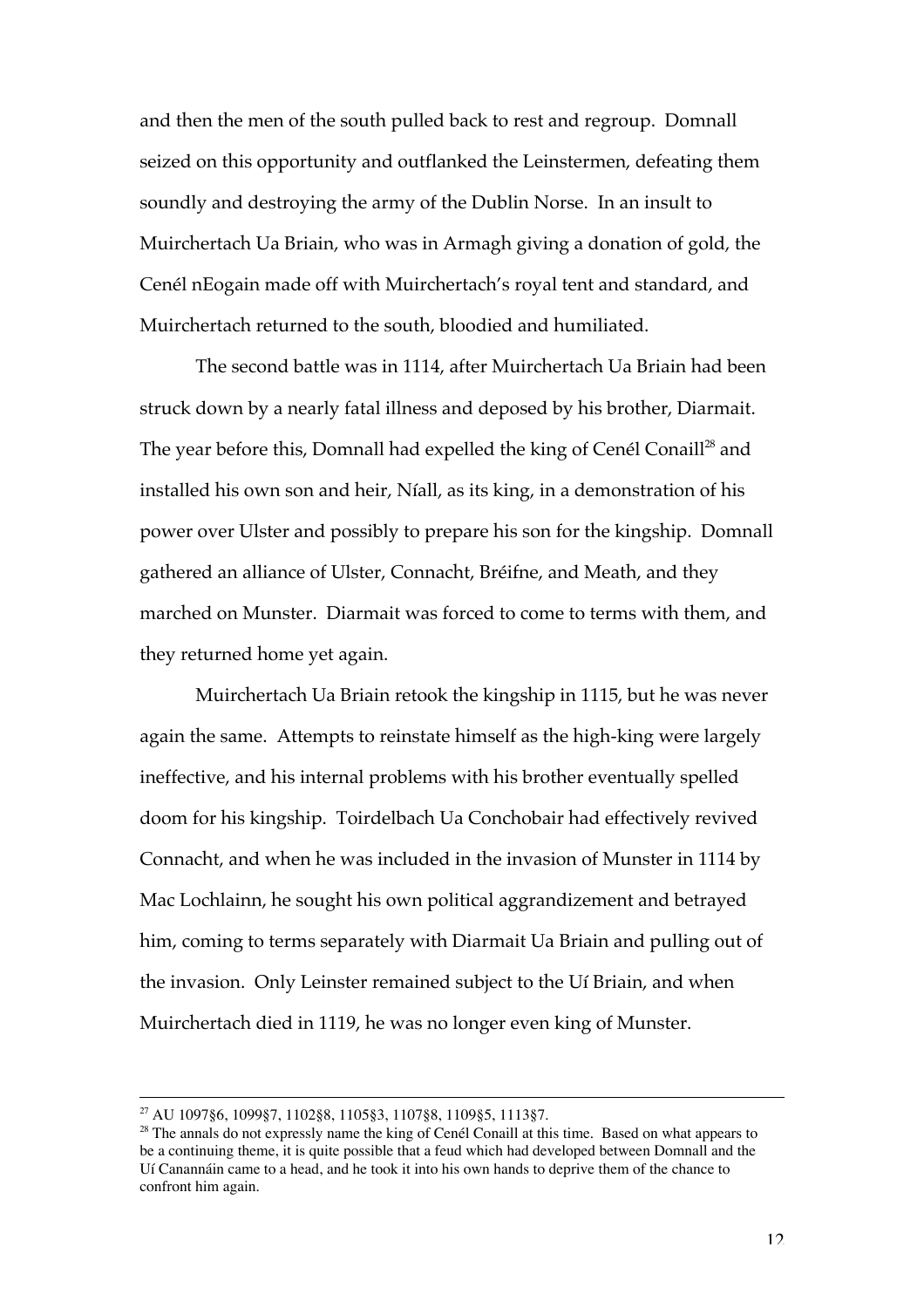After the death of Muirchertach Ua Briain, some historians grudgingly pass the title of high-king of Ireland on to Domnall Mac Lochlainn<sup>29</sup>, despite his apparently dominant role in Irish affairs after 1114. Some suggest that Toirdelbach Ua Conchobair was already the preeminent candidate for highkingship, and that the two years between the death of Muirchertach and the death of Domnall were part of his own reign. This analysis does not, however, appear to address the situation in the north, nor does it truly take into account the submission of Toirdelbach to Domnall in 1114, and the place of Domnall as the most powerful king of Ireland at the time. Toirdelbach would be mired in dealing with Munster and Meath for almost two decades, and was never able to bring any force to bear on Domnall Mac Lochlainn. Domnall had the advantage over Toirdelbach in that he had not only his own territory, but others which were allied to him.

Domnall's position did begin to waver somewhat after the death of Muirchertach Ua Briain. In 1119, his son, Niall, was killed by the Cenél Moain, and this inaugurated a period of intense strife within Cenél nEogain that threatened to permamently remove them from the political arena. Two years after the murder of his son, Domnall Mac Lochlainn, king of Ireland, died in Derry. He was never able to gain a truly unchalleneged high-kingship from his struggles, and the constant intervention of Armagh on his side can only leave historians with questions about whether or not he would have been able to defeat Muirchertach Ua Briain in outright war.

 $\frac{29}{29}$  He is accorded this title in his obit. in AU, AI 1121.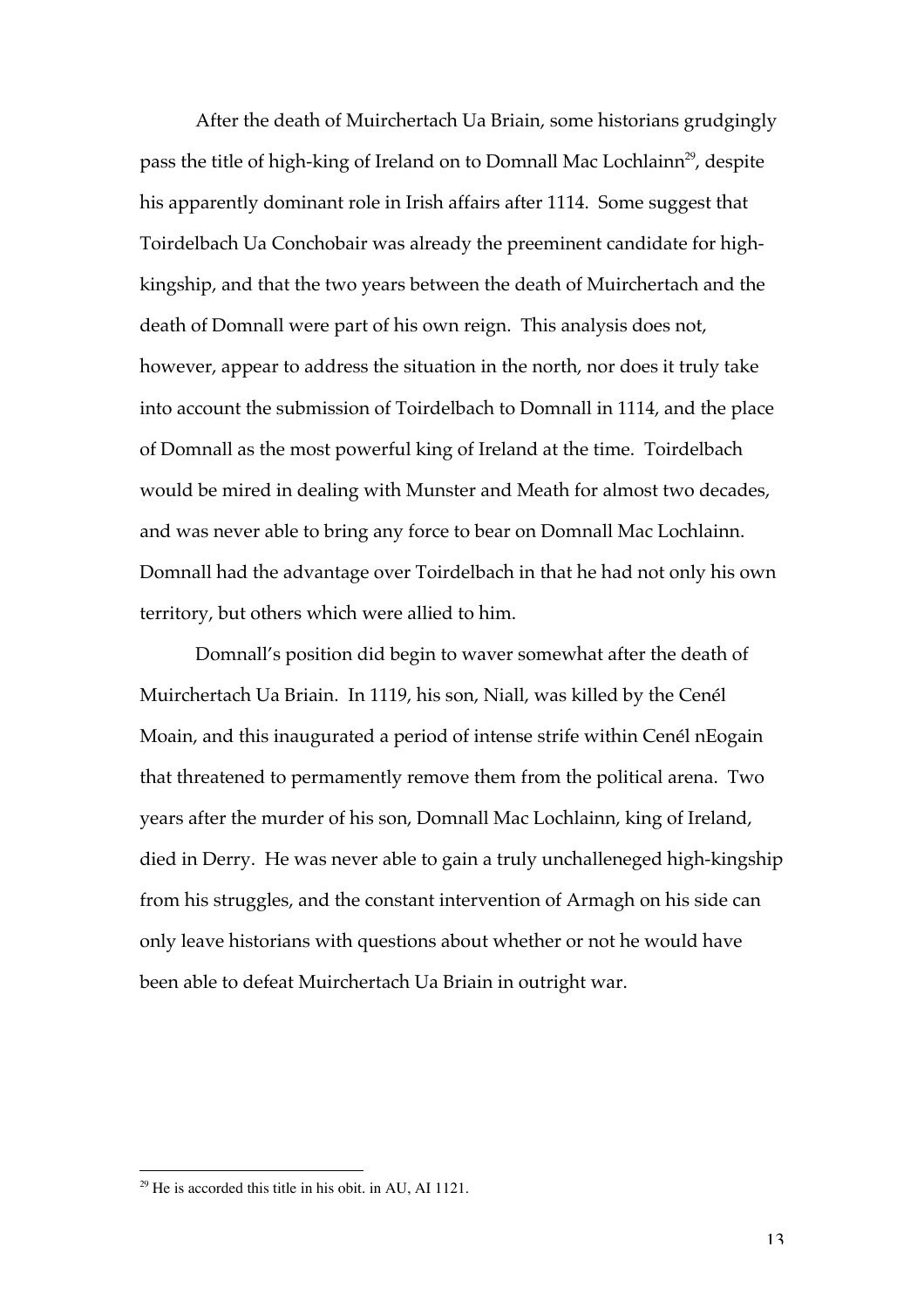## **Chapter 2 – Domnall Mac Lochlainn and the Reform Movement in Armagh**

Domnall Mac Lochlainn's power was not derived solely from his military explots. As discussed in the last chapter, his reign was actually aided on several occasions by the peacemaking machinations of the various lay abbots of Armagh. It would, therefore, be both important and pertinent to address the complex interweavings of Armagh's influence into Irish politics, and eleventh- and twelfth-century Ulster, in particular. It would also be relevant to examine the influence of the reform movement on politics around Ireland and the manner in which the end of the domination of the lay abbacy by the Clann Sínaich anticipated a drastic change in the future of the Irish Church.

The status of Armagh by the late eleventh century was greatly enhanced from its status a couple of centuries before. Instead of vying for supremacy with the *familia* of Columba, it had obtained a position of greater influence and power, one which had been largely cemented by the actions of Brían mac Cennetig, who had actively sought the support of Armagh and had given little or no thought to any other faction. The sudden and catastrophic loss of recognition by those in power seemed to detract almost instantaneously from the power of the Columban *familia*, a situation which only worsened over the coming years as it experienced a number of lean years, coincident with the downfall of Meath as an important political force in Ireland.

Domnall Mac Lochlainn appears to have begun courting the approval of Armagh before he was under pressure from Muirchertach Ua Briain.

14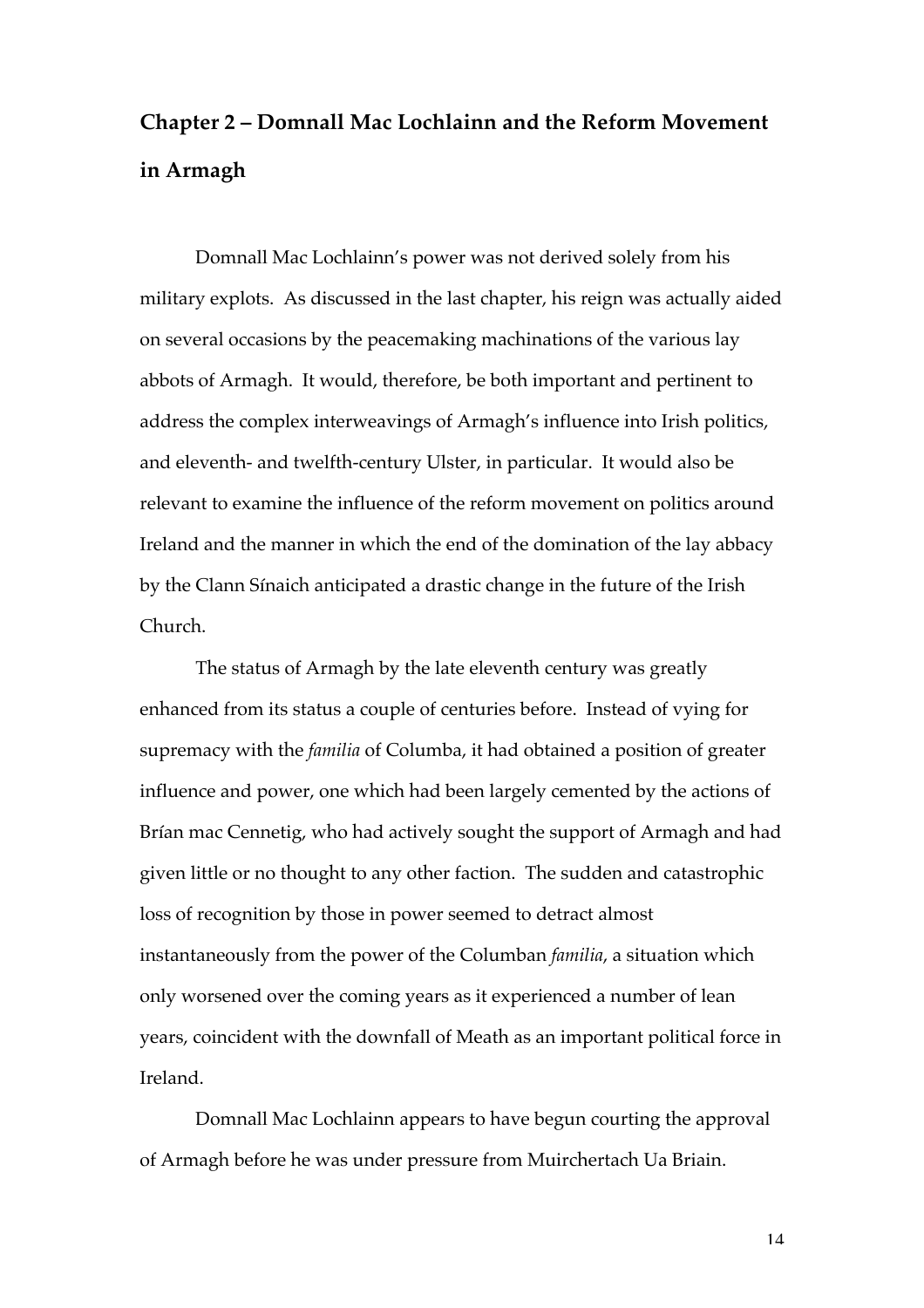When Domnall mac Amalgada<sup>30</sup> became the *comarb* of Patrick after the death of his brother, Máel Ísú, in 1091, he immediately began to make his visitations upon the kings, seeking his traditional ecclesiastical tribute from them. In 1092, he approached Domnall Mac Lochlainn and was given all that he asked for.<sup>31</sup> Visitations were fairly common, but the speed with which he was ordained as abbot and set out upon his tribute-taking expeditions cannot have been normal. $32$ 

Two years later, Domnall mac Amalgada visited Munster and received not only the full donation of the province, but also additional contributions made voluntarily by Muirchertach Ua Briain. $^{\text{33}}$  It is apparent that there was a spirit of gamesmanship between Muirchertach Ua Briain and Domnall Mac Lochlainn regarding the influence that a friendly Armagh could bring to their respective kingships. This position appears to have been almost diametrically opposite to that of his predecessor, Máel Ísú, who pursued a traditionalist policy of friendship with the Cenél nEogain and routinely supported their Mac Lochlainn kings, and who does not appear to have interested himself in provincial politics.<sup>34</sup>

Whichever of the two kings Domnall mac Amalgada preferred, he had a vested interest in keeping each of them balanced against the other. Certainly, the obvious reason would be that the successor of Patrick enjoyed a fairly lucrative position as an eleventh- and twelfth-century king-maker. This

<sup>&</sup>lt;sup>30</sup> The contemporary annalists appear to have suffered some confusion surrounding his ancestry: AU 1091§6 names him "Domnall grandson of Amalgada," or "Domnall m. m. Amhalgadha," but AU 1092§6 names him "Domnall son of Amalgada," or "Domnall m. Amhalgadha." Since Domnall was Máel Ísú's brother, and Máel Ísú was the son of Amalgada, the former reference is incorrect. See the genealogies given in Ó Fiaich, 124.<br><sup>31</sup> AIL100286

AU 1092§6.

 $32$  Ó Fiaich, 93-4, AU 1091§5. Ó Fiaich perceives a note of alarm or affront on the part of the annalist, who could only have been accustomed to much slower proceedings.

<sup>33</sup> AU 1094§6.

<sup>34</sup> Ó Fiaich, 93.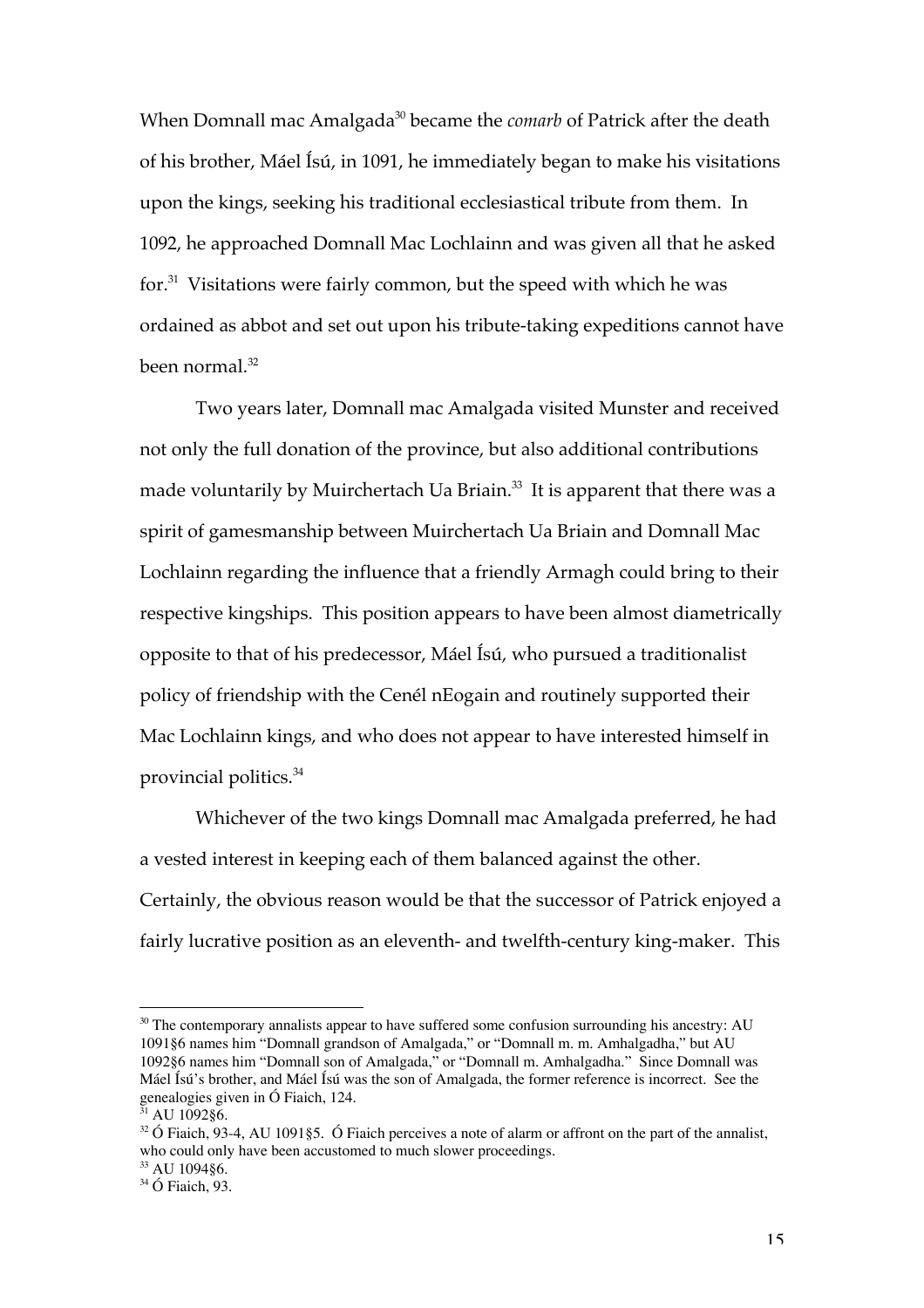position could only be maintained by never allowing one king or the other to achieve dominance over all of Ireland.

In 1097, the strength of this position was first tested when the armies of Muirchertach Ua Briain and Domnall Mac Lochlainn confronted each other in the north of Ireland, but Domnall mac Amalgada was able to restrain them and convinced them to make peace. Again, in 1099, Muirchertach marched against the north, and again, he was forced to make peace. Once again, in 1102, at a conference among Mac Lochlainn, Ua Briain, and mac Amalgada, led to a peace settlement for a year. $^{35}$  It is a testament to the power of Armagh and the *comarb*'s diplomatic abilities that he was able to keep Domnall Mac Lochlainn and Muirchertach Ua Briain from each other's throats for so long. Muirchertach appears to have made no secret of his desires to crush the north, which was the one obstacle between himself and the kingship, and Domnall appears to have considered the kingship not only his by right, but also because he felt himself sufficiently powerful to defeat Ua Briain.

Domnall's mac Amalgada's political acumen may have been exhausted after these last arrangements, for in 1103, Muirchertach Ua Briain brought a great army north the following year, and camped on the plains of Armagh and made war on Domnall Mac Lochlainn. Muirchertach appears to have convinced Domnall Mac Amalgada to keep his nose out of their affairs in this instance, placating him with an offering of gold. <sup>36</sup> The *comarb* indeed did not

 <sup>35</sup> AU 1097§6, 1099§7 1102§8. See also Chapter 1 for more on these developments.

<sup>&</sup>lt;sup>36</sup> Special offerings and gifts to Armagh were not out of the question. In Ryan, 167-8, there is direct evidence that Domnall mac Lochlainn donated a shrine to Bell of St. Patrick. It is of incredible quality and is not only a testament to the wealth which was at Mac Lochlainn's command, but also the esteem in which he held Armagh and the lengths to which he would go to sway Armagh to his side. The inscription, which is invaluable to dating the bell, reads: "OR DO DOMNHNALL U LACHLAIND LASIN DERNAD IN CLOCSA/OCUS DO DOMHNALL CHOMARBA PHATRAIC ICON DERNAD/OCUS DOD CHATHALAN U MAELCHALLAND DO MAER IN CHLUIC/OCUS DO CHONDULIG U INMAEN OCNA MACCAIB RO CUMTAIG", which is translated in Ryan as: "A prayer for Domnall Ua Lochlainn who caused this bell to be made/and for Domhnall, the successor of Patrick, with whom it was made/and for Cathalan Ua Maelchallain, the keeper of the bell/and for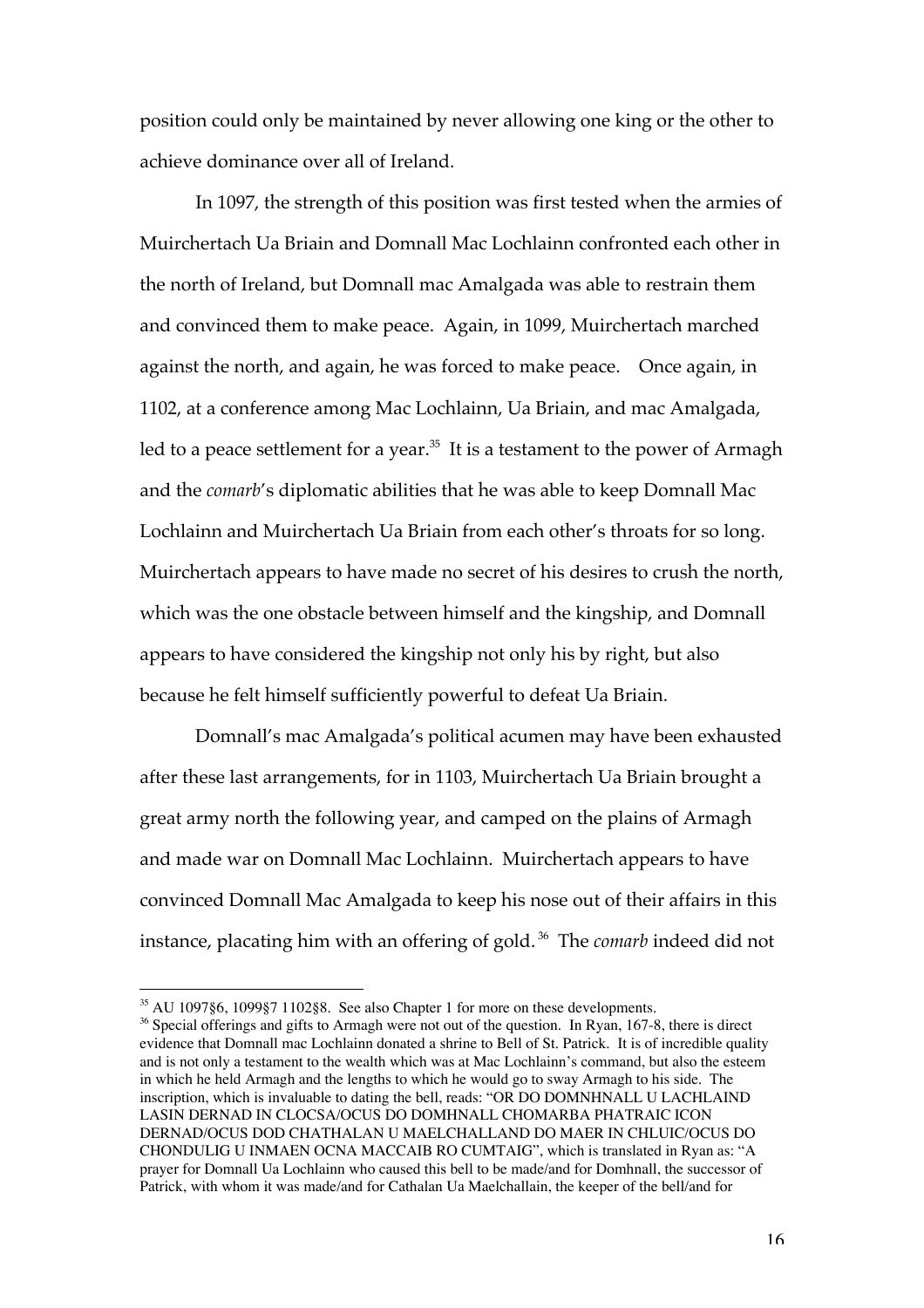make any recorded intrusion on their battle, leaving the two of them to their own devices. The result of the confrontation, however, could only have been somewhat unexpected by those in Armagh and elsewhere. Domnall's largely overmatched and outnumbered force outflanked Ua Briain's Leinster and Dublin allies and crushed them, driving Ua Briain back to the south in defeat and resetting the tenuous balance of power in Ireland.

Domnall Mac Amalgada spent the rest of his time as *comarb* attempting to preserve this balance. When Mac Lochlainn and Ua Briain made noises once more about going to war against each other, he journeyed to Dublin to conclude a peace accord between them, but fell ill en route and died outside of Dublin. $37$  After his body was returned to Armagh, the annals record the appointment of one Cellach mac Aeda maic Máel Ísú (Domnall's greatnephew and yet another representative of the Clann Sínaich) about a month and a half later. With the appointment of Cellach, the face of the Irish Church was to change forever.

Up until the time of Domnall mac Amalgada, Armagh's power was largely confined to the north. His successful visitation of Munster proved to Armagh that it had indeed solidified its position as preeminent ecclesiastical center in Ireland, and as such could begin working towards reforms that were desperately needed in the Irish Church. At the Synod of Cashel in 1102, the reformers determined to move away from the hereditary ecclesiastical families and institute a more continental, episcopal hierarchy. Their work was greatly aided when the bishop of Armagh, Caíncomrac Ua Baighill, died

 $\overline{a}$ 

Condulig Ua hInmainen and his sons, who covered it." See also O'Ceallaigh, chapter 5, for more on the history of the bell and the Ua Maelchallain. A color image of the bell and its shrine are included in Appendix D, and are taken from Ó Floinn, 1994, 18-19.

 $37$  AU 1105§3. The annals do not record whether or not Domnall actually concluded the peace he set out to achieve, but the implication is that, due to the gravity of the death of the successor of Patrick, the two sides may have agreed independently to set aside their arms for a time.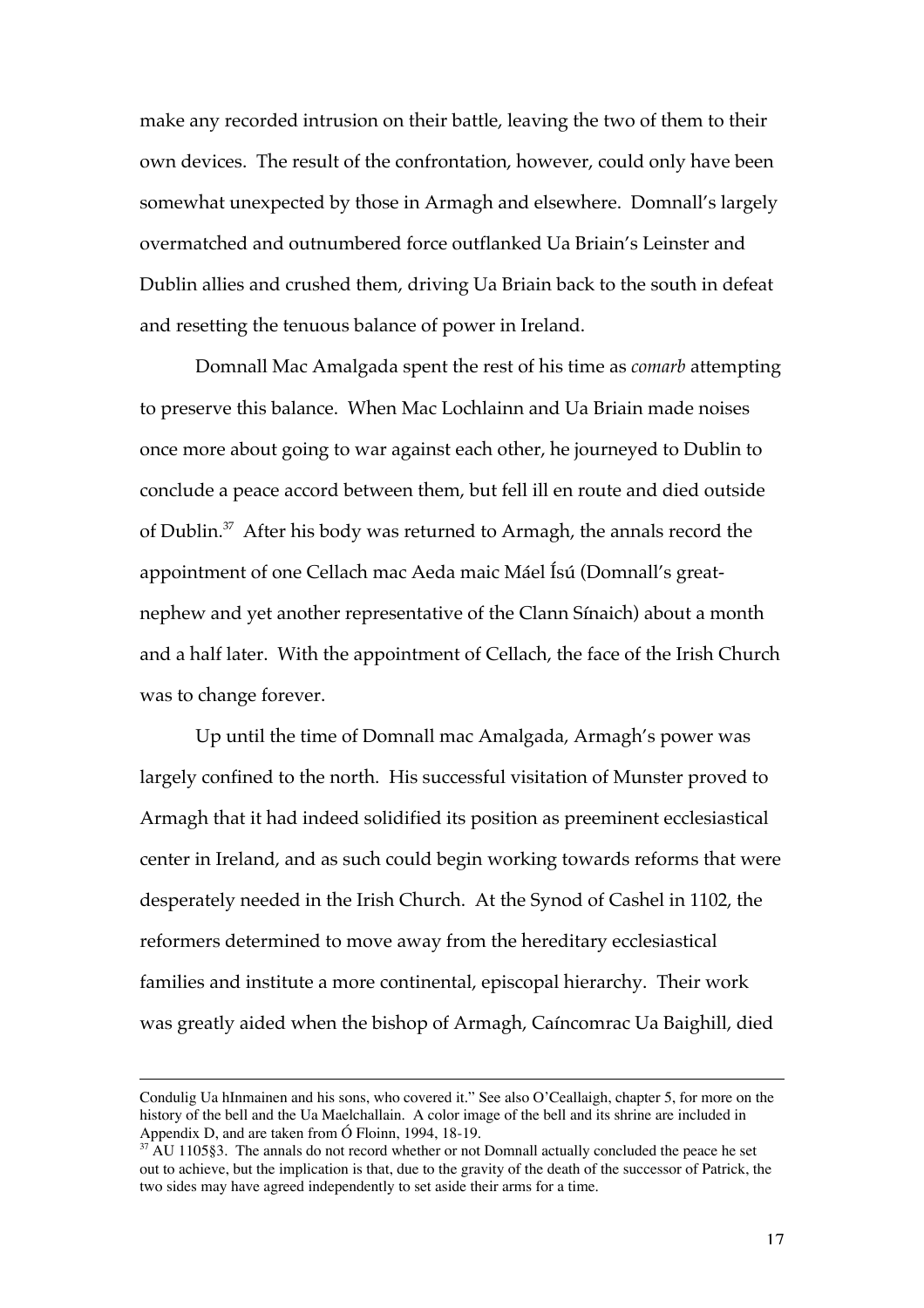in 1106. Cellach, who had already cemented his own position as *comarb* of Patrick, took on the episcopal orders, and retained his lay abbacy, thus reuniting the two branches of the ecclesiastical scene in Armagh and taking a bold step forward in reforming the Irish Church and preserving its status as the center of Irish ecclesiastical life.

Cellach continued the work of his predecessor, keeping Muirchertach Ua Briain and Domnall Mac Lochlainn apart as often as possible. It was not so much in his financial interests to keep them apart as it was in the interests of the reform movement. As Ó Fiaich states, "the reform movement in Ireland… had not only to change an existing structure, but also had to build anew. Not merely had the Church to be freed from lay control, not merely had a series of canonical and moral abuses to be checked, but a new system of diocesan organisation had to be created where none existed before… This transplanting was a gigantic task." The political upheaval which would have accompanied any drastic change in the political landscape could upset any of the delicate changes which were occurring.

While he was keeping the two kings in check, Cellach attended the Synod of Rathbreasail, in which Ireland was divided up into territorial dioceses (and in which the territory of the Cenél Conaill was allotted to Mac Lochlainn's home diocese of Derry). By the time Muirchertach Ua Briain and Domnall Mac Lochlainn had each died, Cellach was well-prepared to have his work continue posthumously. He appointed one Malachy, a reformer, his successor, spurning his own Clann Sínaich dynasty and furthering the cause of the reform even after his death in 1129.

Malachy was opposed by a Clann Sínaich candidate, Muirchertach mac Domnaill meic Amalgada, who rejected the reforms of Rathbreasail and

18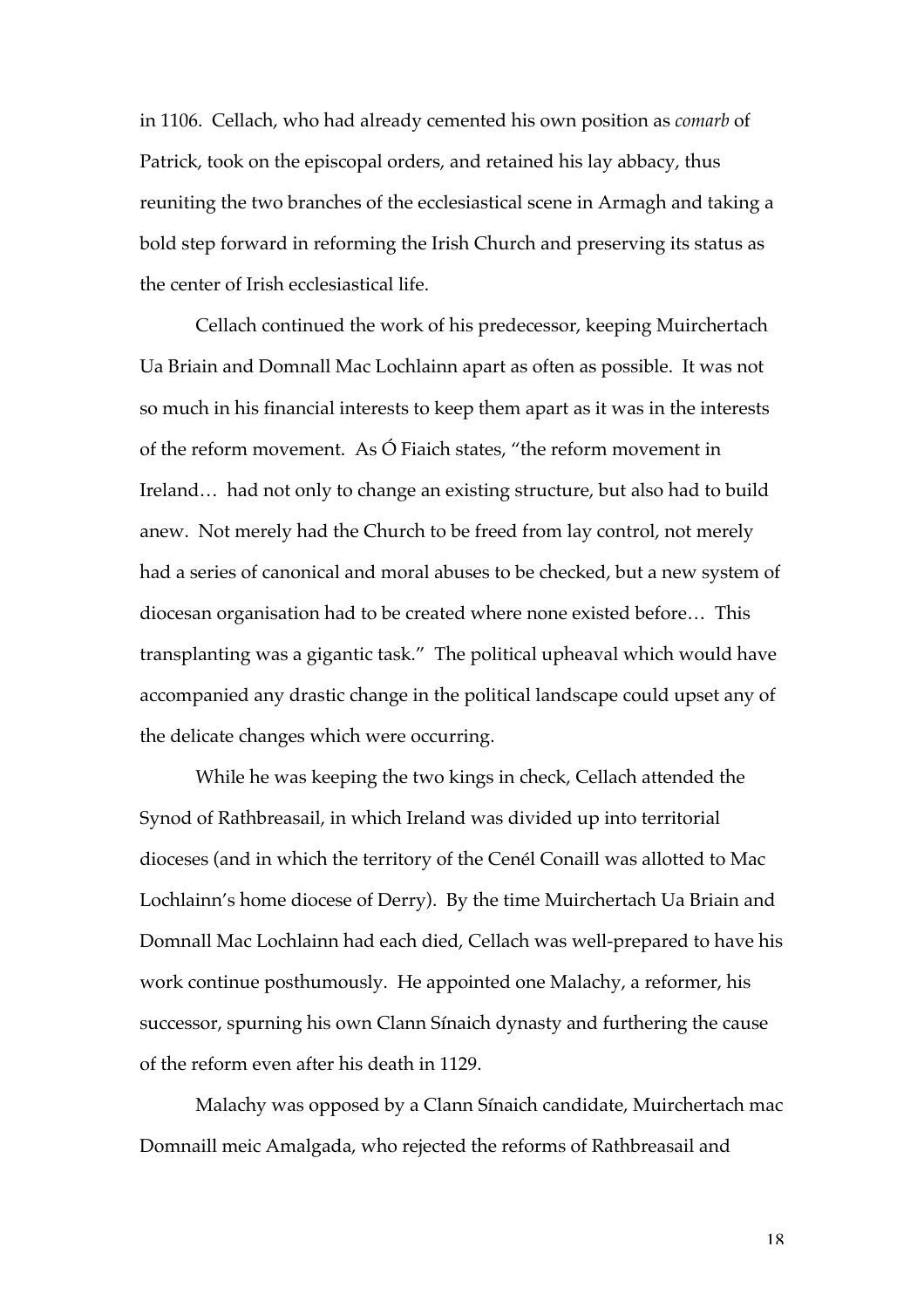attempted to stymie the reform process. $^{38}$  Malachy at first refused to return to Armagh on the basis of his opposition, but by 1132, he agreed to return and take up his office. At this point in history, the paths of the Cenél nEogain and Malachy ran at cross purposes: Conchobar Mac Lochlainn, who was in possession of the kingship in 1132, was in favor of the Clann Sínaich representative, most likely because he had been required to deal with him over the past three years, and was loath to give up any political headway he had made. Malachy continued to play the part of the pious reformer, never once offering to fight Muirchertach with an army.

After Muirchertach died, Malachy had another chance to obtain his position. Niall, Cellach's brother, claimed the offices, and due to immense pressure from Cenél nEogain and the Clann Sínaich, he was installed as the *comarb* of Patrick. Unfortunately for the Clann Sínaich, their connections with the Cenél nEogain would fail them, and with the death of Conchobar Mac Lochlainn, they were left without a truly powerful ally. Malachy, in an adroit political maneuver, seems to have turned to the king of Airgialla, Donnchad Ua Cerbaill, as his sponsor, and used his power to vault himself into the position of *comarb*, driving out Niall.

The battle over reforms in the most powerful of Irish sees having been won, Malachy stepped down from the position, and appointed one Gilla Mac Liag, abbot of Derry, as his successor. $39$  The aims of the reform movement were truly realized in 1152 at the Synod of Kells, where the continental system of Christianity was finally promulgated, and the older system finally put to

<sup>&</sup>lt;sup>38</sup> Ó Fiaich, 118-9 contains an incredibly effective and insightful interpretation of the situation of the Irish people and ecclesiastical community at the time. See also O'Dwyer, 7-8, for a brief summary of the reform movement.

 $39$  AFM 1136. Ó Fiaich gives this as 1137. As we shall see later, this is significant to the revival of the *familia* of Columba.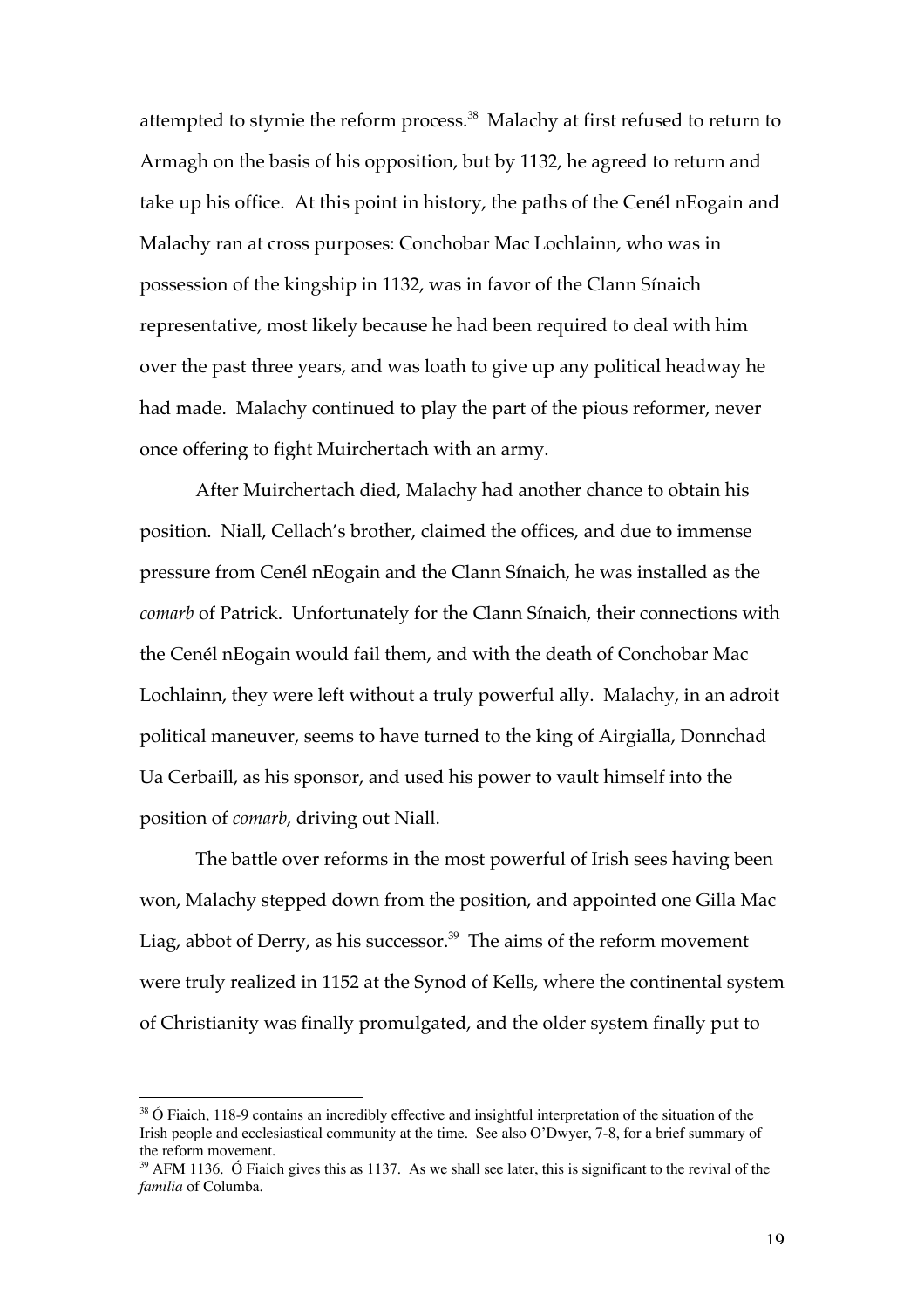rest. Armagh was given its place at the head of the Irish Church, and its archbishop was awarded the primacy of all of Ireland.

The reform movement in Ireland was a momentous undertaking, at the very least. It involved not only changing an hereditary system which had been in place since time immemorial, but also rejecting the claims of any number of religious sites to be the most important in all of Ireland. What it did, interestingly, by confirming the primacy of the *comarb* of Patrick, was also confirm his primacy among the Irish saints in a diplomatically kind fashion. To convince any abbot of a monastery devoted to, for example, Colm Cille, that his own chosen saint was less than Patrick could only have given each churchman pause. The relative ease with which the reform movement spread throughout Ireland is a testament to the Irish ecclesiastical community's desire to join with a system that had been engineered over many years on the continent, so that they could in fact be part of a larger whole.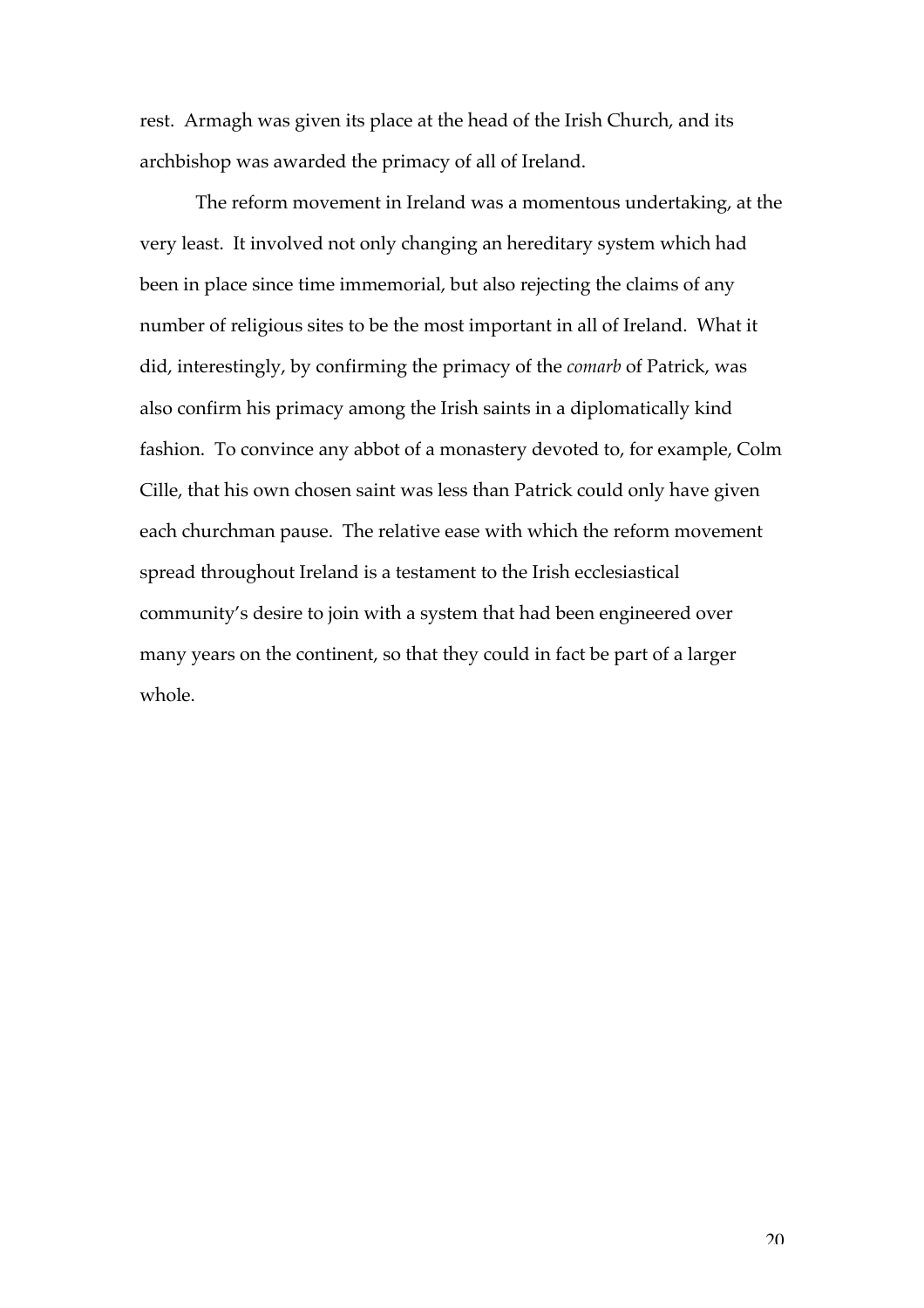#### **Chapter 3 – Post-Domnall Cenél nEogain Politics and the Rise of Muirchertach Mac Lochlainn (1121-1149)**

After the death of Domnall Mac Lochlainn, the identity of the successor to the kingship of Cenél nEogain was in some doubt. Niall Mac Lochlainn, Domnall's son and *ridomna Ailigh ocus Erenn* died at the hands of the Cenél Moain $^{40}$  on December 15, 1119. $^{41}\,$  Since Domnall himself died just fifteen months later, it is not unreasonable to suggest that he had barely selected a successor and had not even had time to solidify his successor's place after him before he died. Domnall did still have a mature son, Conchobar, and a brother, Magnus. Irish succession at the time appears to have been largely at the discretion of only the most powerful rulers: he would make the decision about whom he would appoint as his heir or, in the case of Toirdelbach Ua Briain (who does not seem to have made any formal decision on his heir), the province would be split up amongst his potential heirs, and the strongest of those would eventually come to dominate the others.<sup>42</sup> Domnall had obviously selected a specific candidate to succeed him as king of Aileach, but since he and his successor died within a year and a half of each other, the situation immediately devolved into the situation that many lines encountered: a power struggle that sent the province into temporary insignificance. After Domnall's death, Conchobar took the throne, but he never held the sway that Domnall had.

<sup>&</sup>lt;sup>40</sup> The Cenél Moain were ruled by the Ua Gailmredaig line, who, as we shall see later, had a further impact on the face of Cenél nEogain politics in the mid-twelfth century. AI 1120 states that Niall was killed by his own people. Technically, Niall was king of Cenél Conaill at the time, and was instead killed by a tribe from Tír nEogain.

<sup>&</sup>lt;sup>41</sup> AU 1119§8, AI 1120§3, MIA 1119§1, LC 1119. Note that this was after the death of Muirchertach Ua Briain and (except in Mac Carthaig's Book) before Toirdelbach Ua Conchobair took the kingship of Ireland.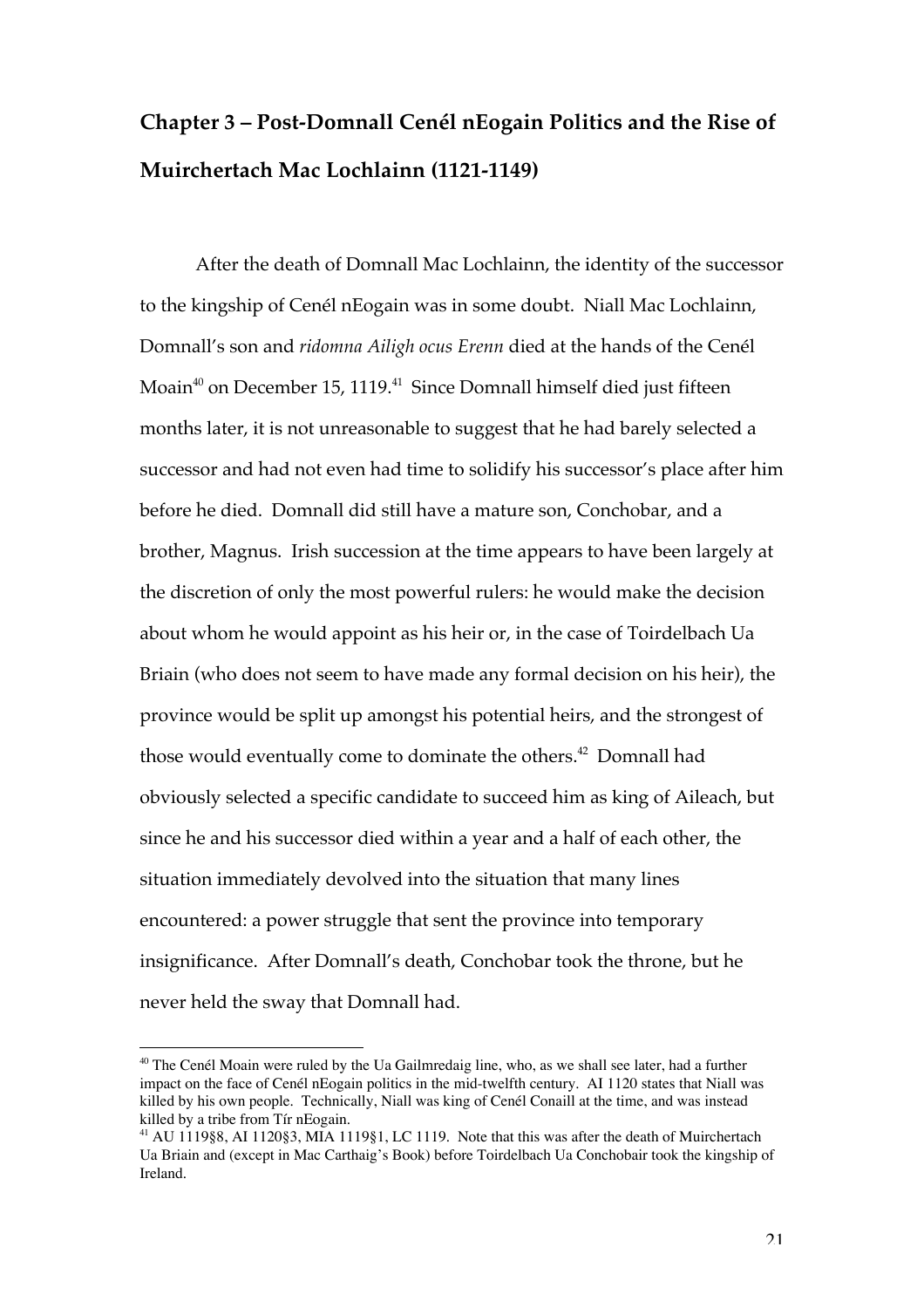Conchobar was immediately beset by problems from multiple sides. Ulaid, ever on the watch for weakness in their western neighbors, raided Tír nEogain shortly after Domnall's death, but Conchobar was able to turn back the raid. In 1122 $^{43}$ , Conchobar began to make his case for his legitimacy as the king of the north. He raided Fir Manach and Ulaid that year, and was victorious over both of them, but Toirdelbach Ua Conchobair had already established a measure of supremacy over the south of Ireland.

Toirdelbach Ua Conchobair had been king of Connacht since 1106, and his allegiance in the struggles between Muirchertach Ua Briain and Domnall Mac Lochlainn had never been anything but fluid. As shown by his betrayal of Mac Lochlainn in 1114, Toirdelbach was one of those who found personal gain in keeping the balance of power between the north and the south in place for as long as possible. His reasons could have been more simple than those of Armagh, however. Muirchertach Ua Briain and Domnall Mac Lochlainn were each aging, and Toirdelbach, who was still quite young $^{44}$ , probably saw in his youth a chance for greater power. When Muirchertach Ua Briain fell ill and his brother, Diarmait, usurped the kingship of Munster, a defeat of Munster by the north would have left Toirdelbach facing an overwhelmingly powerful Mac Lochlainn kingship. By betraying Domnall, he stymied the hopes of the north for the high-kingship and left the path open for himself later on. As it turned out, Muirchertach regained some measure of

 $42$  For more on regnal succession in the period, see Ó Corráin, 1971, especially 33-34.

<sup>&</sup>lt;sup>43</sup> AU 1122§4, AI 1122§9 show an interesting arrangement between two powerful kings. Mór, daughter of Domnall mac Lochlainn, was apparently also the wife of Toirdelbach Ua Conchobair. This, of course, leads one to question the diplomatic arrangement between Ulster and Connacht immediately preceding Domnall's death. Domnall's own wife had been a daughter of Cennétig Ua Briain, one of the dissidents who came to rule Tulach Óg, which could only have led to further problems between Cenél nEogain and the Uí Briain. Despite his Mac Lochlainn wife, Toirdelbach Ua Conchobair's son, Ruadrí, was his son by Sadb, the daughter of a minor chieftain of what is now Roscommon, as detailed in the Prose Banshenchus in Lec., transcribed by Muireann Ní Bhrolcháin. <sup>44</sup> AU 1088§6 is a retrospective birthdate, making him but 26 years old at the time of his betrayal of Mac Lochlainn.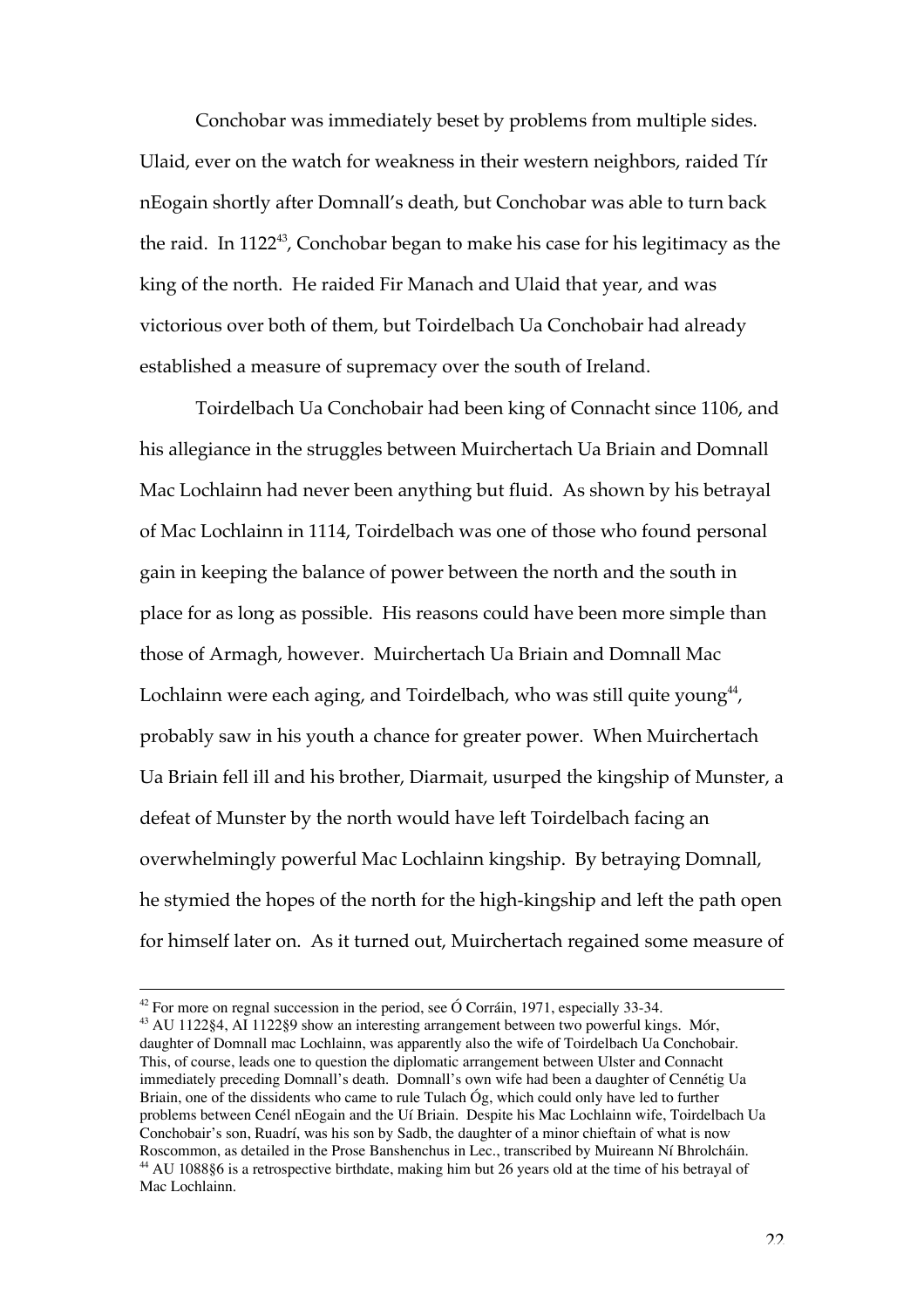power, but died too soon to exercise any of it. Domnall was also unable to cement his own high-kingship, and Toirdelbach took the position almost by default.

The ensuing years were a fall from prominence for the family of Mac Lochlainn. Conchobar Mac Lochlainn himself may have had difficulty holding on to the kingship of Cenél nEogain. According to some confusing entries in the annals, he may have given up power to his uncle and Domnall's brother, Magnus Mac Lochlainn. $^{45}$  This leads to several possibilities for how the situation in the north may have played out. Firstly, Domnall may have been unable to decide which of the two he would give power to, or may not have been able to implement any decision, and left the disposition of the kingship of Tír nEogain to the remaining claimants, *á la* Toirdelbach Ua Briain.<sup>46</sup> Secondly, and more likely, Conchobar may have been deposed by Magnus, as was not uncommon at the time. Whichever the case, Magnus did not remain in power for long. In 1128, Magnus was killed by a contingent of the Cenél Moain, led by Domnall Ua Gailmredaig, and his obituary in MIA lists him as "king of Oileach."<sup>47</sup>

When Conchobar regained the kingship of Cenél nEogain, he showed that he had the same high aspirations that his father had. He set about creating a grand alliance of Ulster, bringing the Ulaid and Cenél Conaill to his side, and in 1130, he invaded Connacht, intending to take advantage of

 <sup>45</sup> MIA 1126§8 and 9 chronicle some of Magnus's exploits. Unfortunately, they do not mention Conchobar mac Lochlainn or the political situation in the north at the time. MIA 1126§10 mentions a "Conchobar son of Ardghar mac Lochlainn," but Conchobar was Domnall's son, and therefore Ardgar's grandson. This may be a mistake on the part of the chronicler, who may have meant either Magnus (Ardgar's son) or perhaps "Conchobar grandson of Ardgar…" This just serves to highlight the confusion surrounding the kingship of Cenél nEogain at the time. There is another possibility, which is less likely: that Domnall and Magnus had another brother, Conchobar, who was king of Aileach for a time, but this is not supported by the contemporary king-list in LL.

<sup>&</sup>lt;sup>46</sup> Ó Corráin, 1972, 142. Toirdelbach Ua Briain does not appear to have decreed any specific disposition of his kingdom after his death, since there is no entry in AU or AI listing any heir-designate of Munster.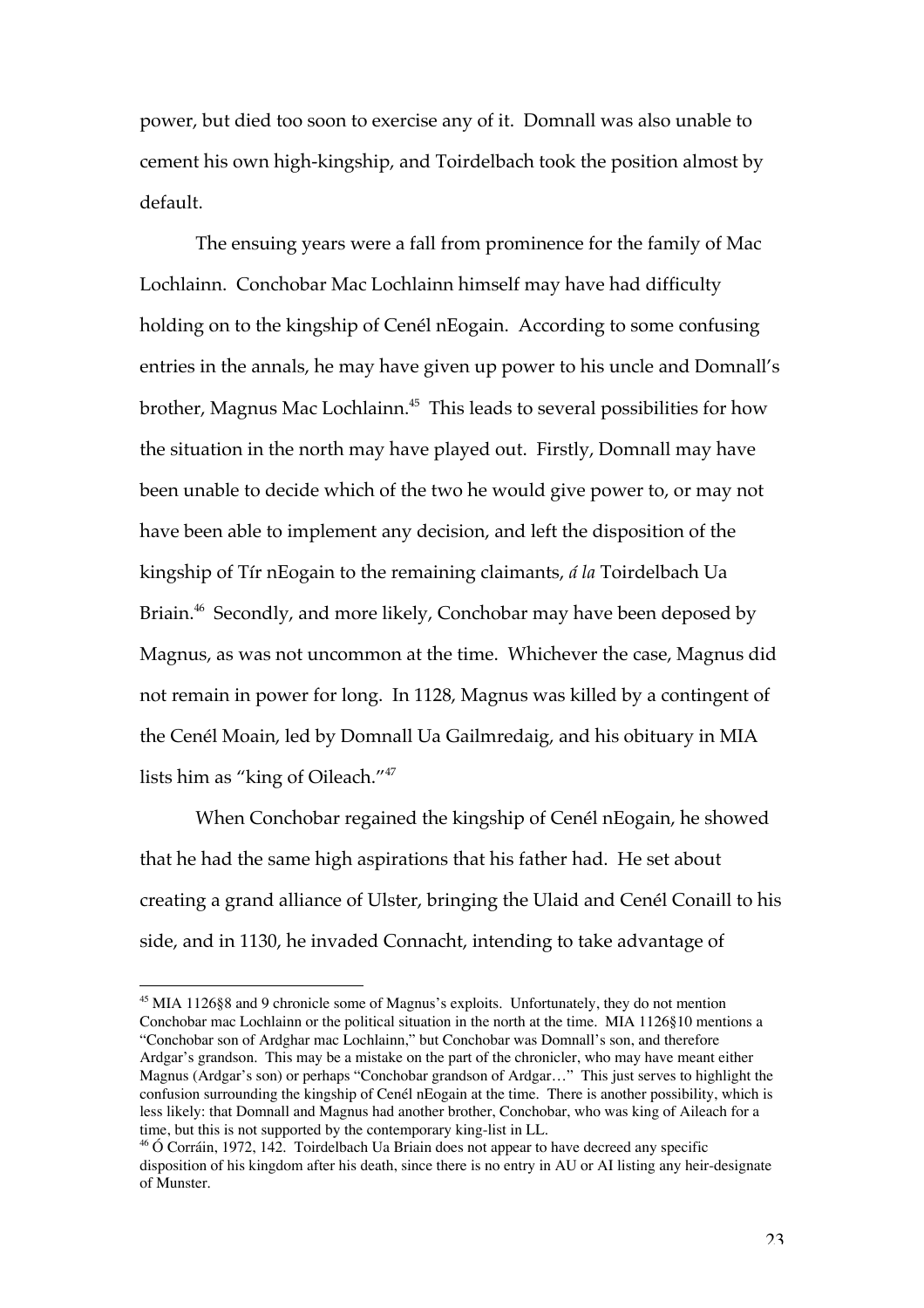Toirdelbach Ua Conchobair's difficulties. Unfortunately, the Cenél Conaill were defeated by the men of Connacht and the alliance crumbled, Conchobar was forced to come to terms with Toirdelbach, and he retreated to the north, unsatisfied. Though he continued to press Toirdelbach, at one point obtaining the submission of Toirdelbach's erstwhile northern ally, Tigernan Ua Ruairc of Breifne,<sup>48</sup> he was unsuccessful in ever defeating Connacht. Conchobar would make just one more expedition outside his own borders before being killed in 1136 by the men of Mag Itha.<sup>49</sup>

From there, the kingship of Aileach appears to have been in doubt for a brief period. By 1139, a grandson of Domnall, one Muirchertach Mac Lochlainn, had taken the kingship. He was a son of Niall Mac Lochlainn, Domnall's onetime heir, and, for a time, it appeared that his rule would be as uninspiring as his uncle's. He is mentioned first in AFM 1136 as the slayer of one Gillamura ua hOgain, a member of a prominent Tulach Óg family, and is first named king of Aileach in AFM 1139 as the avenger of his uncle, Conchobar. Aside from those entries, however, he is not mentioned at all between 1139 and 1143.

In 1143, the feud between the Uí Gailmredaig and the Mac Lochlainns came to a head when Domnall Ua Gailmredaig expelled Muirchertach Mac Lochlainn from the kingship of Aileach. Cenél nEogain was ruled by Domnall for the next two years, and based on the lack of annal entries regarding him, it appears that he may have been considered a usurper by the

 <sup>47</sup> MIA 1128§1.

<sup>48</sup> Ó Corráin, 1972, 156.

<sup>&</sup>lt;sup>49</sup> AFM 1136, MIA 1139§1. See also Simms, 1999, 152. Domnall Ua Gailmredaig's control of Mag Itha only contributed to the bitter feud between them and the Mac Lochlainn dynasty. AFM 1139 mentions, as described below, Muirchertach mac Lochlainn avenging himself on Mathghamhain Ua Dubhda for the death of Conchobar, providing another possibility. Unfortunately, as has been mentioned before, the more dependable annals (AU, AI, LC) have great gaps in this period, forcing researchers to use other, less reliably authored and dated, for their sources.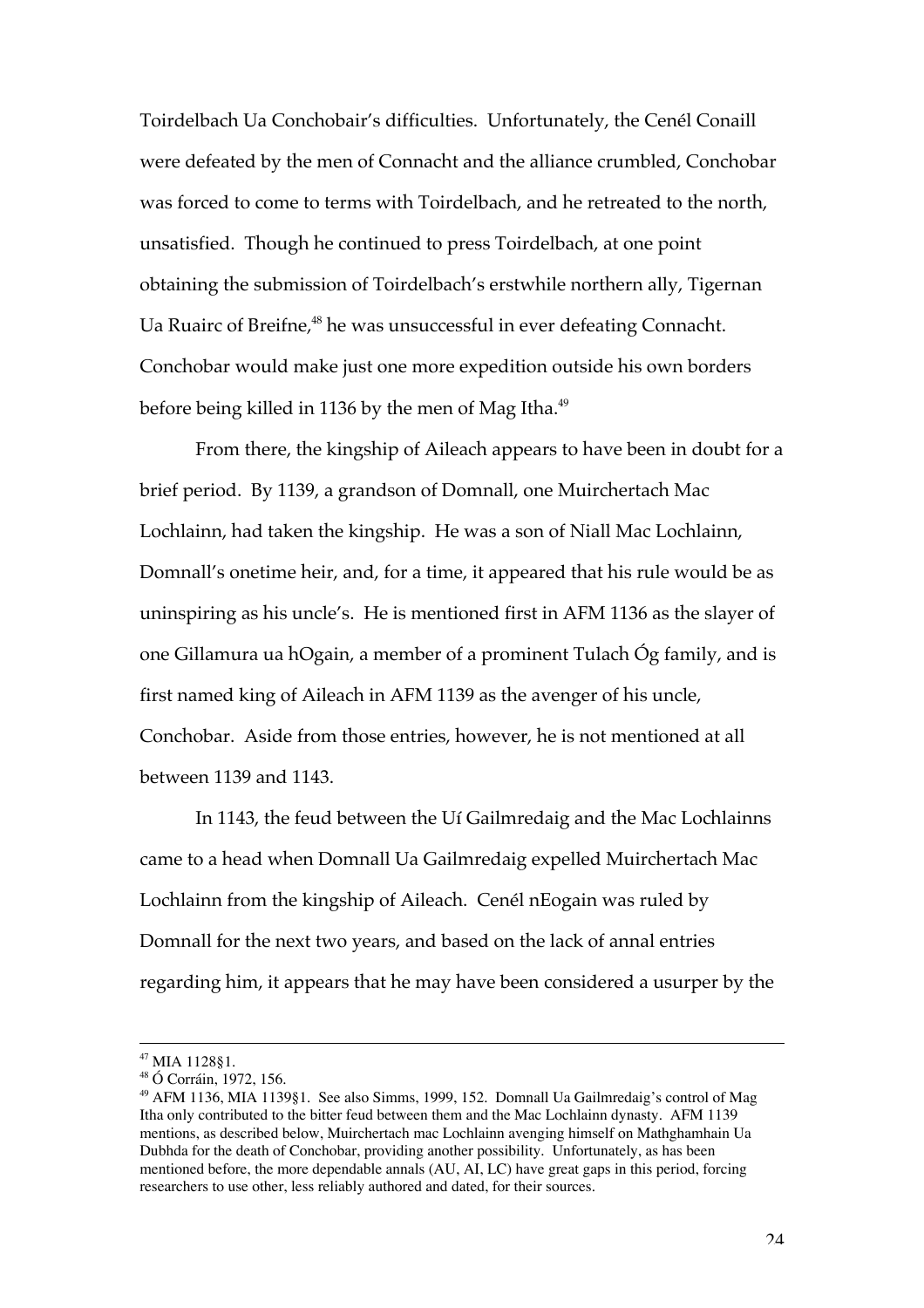chroniclers and the people in general, and was constantly defending his position against internal and external attack. Whatever the case, Domnall Ua Gailmredaig did not further the cause of the Cenél nEogain and, in 1145, Muirchertach Mac Lochlainn returned along with the Cenél Conaill to reinstate his own claims. He immediately allied with the Airgialla to drive Domnall Ua Gailmredaig out of the kingship, and by the end of the year, he had regained his former position as king of Cenél nEogain. The power of the Uí Gailmredaig was largely broken, and they did not trouble Muirchertach Mac Lochlainn again until the Battle of Mag Lugad in 1160.

With Muirchertach Mac Lochlainn's defeat of the major internal dissident forces, he was able to put an end to the period of dynastic strife that had plagued the province since the untimely deaths of his father and grandfather. He was able to unite Cenél nEogain under a single ruler, and in 1147, he began his campaign to unify the north. Airgialla and the Cenél Conaill were already on his side, leaving only Ulaid to be pacified. He gathered his forces and, along with Donnchad Ua Cerbaill, king of Airgialla, marched on Ulaid. He defeated Cú Ulaid Ua Donn Sleibe, king of Ulaid, so completely that he was able to divide up Ulaid into four separate parts, each with its own kinglet, virtually dispossessing the primary Dal Fiatach dynasty.<sup>50</sup> Unfortunately, he was unable to maintain this situation, and within a year, Ulaid troubled him again.

 <sup>50</sup> MIA 1145-7§3, AFM 1147. Also Ó Corráin, 1972, 159. Note that the division of defeated, yet still potentially troublesome kingdoms had happened before under previous kings (Toirdelbach Ua Conchobair made a career out of dividing Meath up, as is discussed in the following chapter). This suggests that the Irish kings were moving away from chiefdom-level governance and towards a more feudalistic style of rule, in which they saw themselves as having rights not only to tribute but also over land that was not expressly theirs, which they could then reward helpful "vassals" with. This would seem to refute many older claims that the Irish did not have a "proper" system of government in place at the time of the Norman invasion and would never have been able to rule themselves: they were evolving a system similar to many early medieval feudalistic governments. Note also that AFM 1148 mentions the division into four in a different year from the invasion, and suggests that Donnchad Ua Cerbaill abandoned Mac Lochlainn due to his ferocity.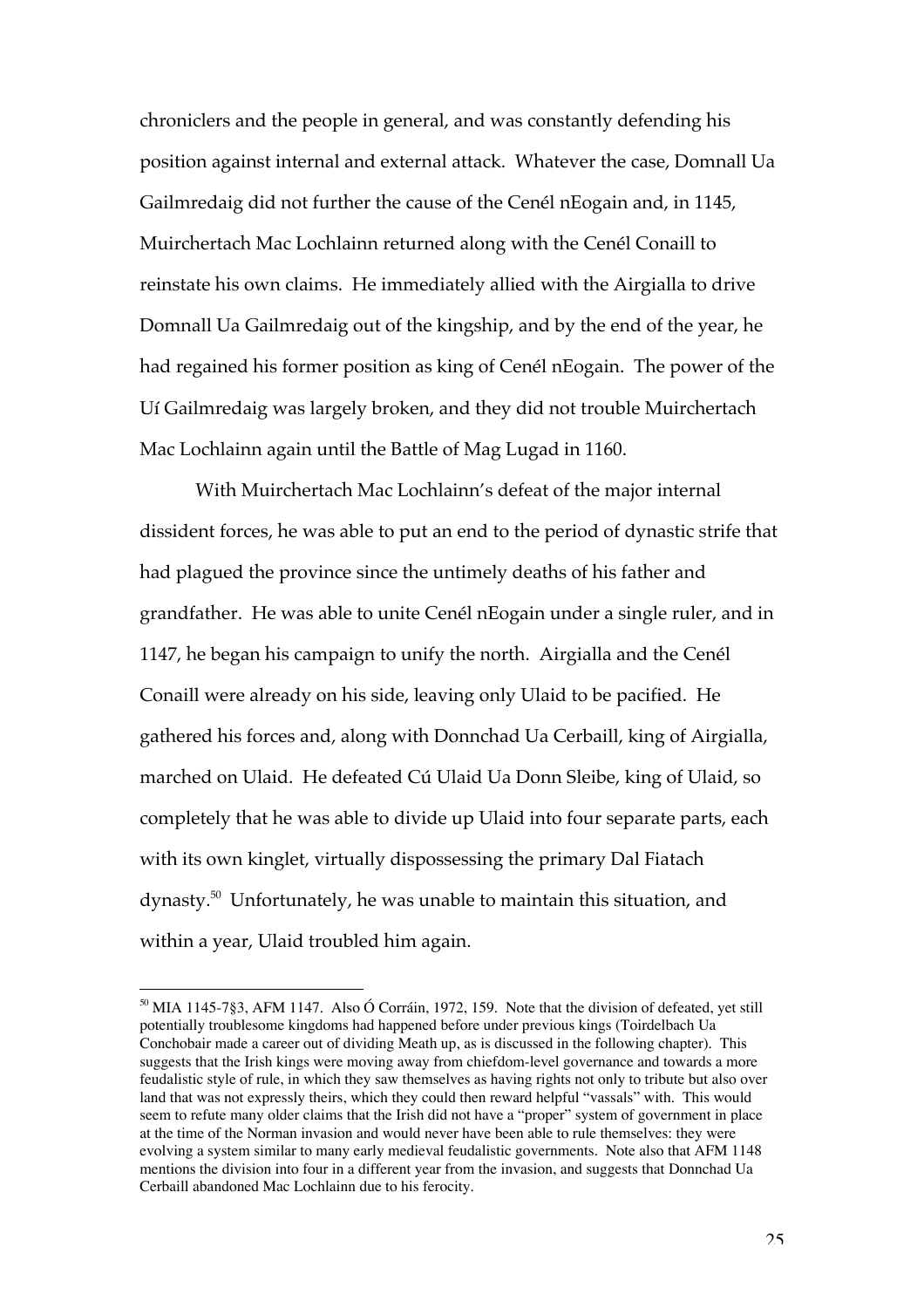In 1148, Mac Lochlainn finally expelled Domnall Ua Gailmredaig to Connacht, removing his final rival for the kingship of the north, and becoming the first truly powerful king in Ulster since his grandfather's death in 1121. In an attempt to pacify Ulaid that year, he installed Donnchad Ua Cerbaill as its king.<sup>51</sup> Donnchad was deposed the following year, and Muirchertach Mac Lochlainn responded by making war on Ulaid until Cú Ulaid Ua Donn Sleibe was forced to submit to him and offer him hostages. For the next few years, Ulaid would be relatively dormant, and by 1149, all of the northern kingdoms were either allied to Cenél nEogain or had been subjugated by them.

This development was to have great ramifications in the future of Muirchertach Mac Lochlainn's political areer. The resulting pacification of Ulaid allowed Mac Lochlainn to look further afield and court new allies in the south. Tigernan Ua Ruairc, who had once followed his uncle against Toirdelbach Ua Conchobair, gave him hostages at Lugmad. Mac Lochlainn journeyed south to Dublin, where he was greeted by the brash king of Leinster, Diarmait Mac Murchada. The two of them concluded a solemn alliance, and Diarmait put both Leinster and Dublin at Mac Lochlainn's disposal. $52$ 

It is this period more than any that laid the actual foundation for Muirchertach Mac Lochlainn's rise to an unchallenged high-kingship, arguably the first since before Clontarf. By allying with Tigernán Ua Ruairc,

<sup>&</sup>lt;sup>51</sup> AFM 1148, after mentioning the partition into four, also describes another invasion that year in which Mac Lochlainn "expelled Cuuladh [*sic*] Ua Duinnsleibhe from Ulidia, and placed Donnchadh [presumably, Ua Cerbaill] in his place." As mentioned above, it is probable that the Four Masters have misplaced the partitioning invasion. As for Donnchad Ua Cerbaill's kingship of Ulaid, he is not mentioned in the *Clann Ollaman Uaisle Emna*, and for good reason, since he would have been viewed as a usurper, and was the king of another province. He is described as holding "the kingship of Ulaidh" in MIA 1167. There is little to no information on anything that may have occurred while he was the nominal king of Ulaid.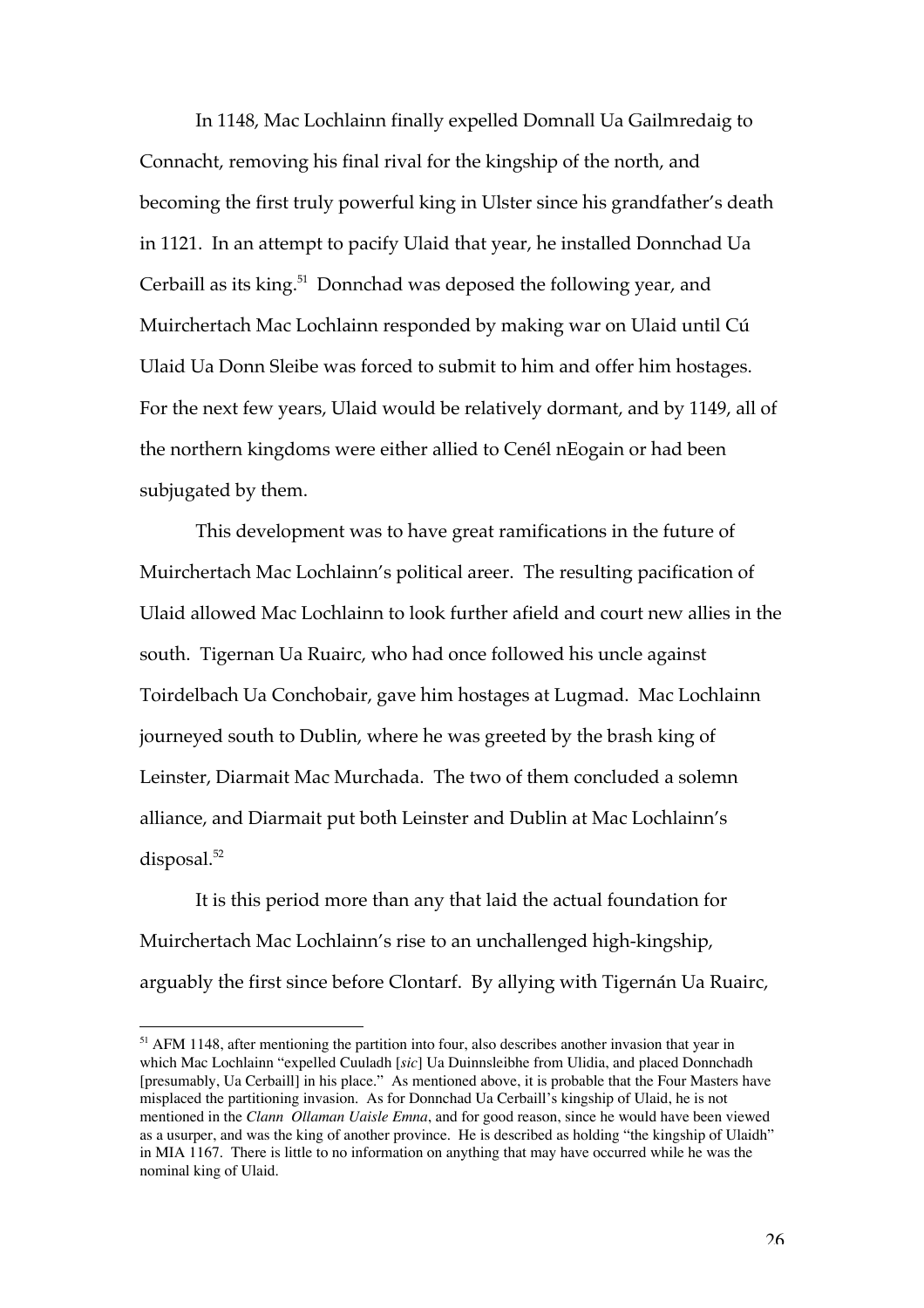Mac Lochlainn deprived Toirdelbach Ua Conchobair of one of his most powerful allies and opened Connacht's northern border to direct assault through Bréifne. By obtaining the submission of Leinster, he had also effectively immobilized Meath in what could only be considered a military vise, trapped as it was by Ulster, Leinster, and Bréifne. Munster had not yet recovered from Toirdelbach Ua Conchobair's crushing military campaigns in the early twelfth century, and was not quite prepared to challenge anyone else for the dominant position in Ireland. Now thoroughly established and allied with powerful rulers of other provinces, the grandson of Domnall Mac Lochlainn could proceed to take an honor that Domnall was never able to claim outright: the high-kingship of all Ireland.

 $\overline{a}$ 

<sup>52</sup> AFM 1149.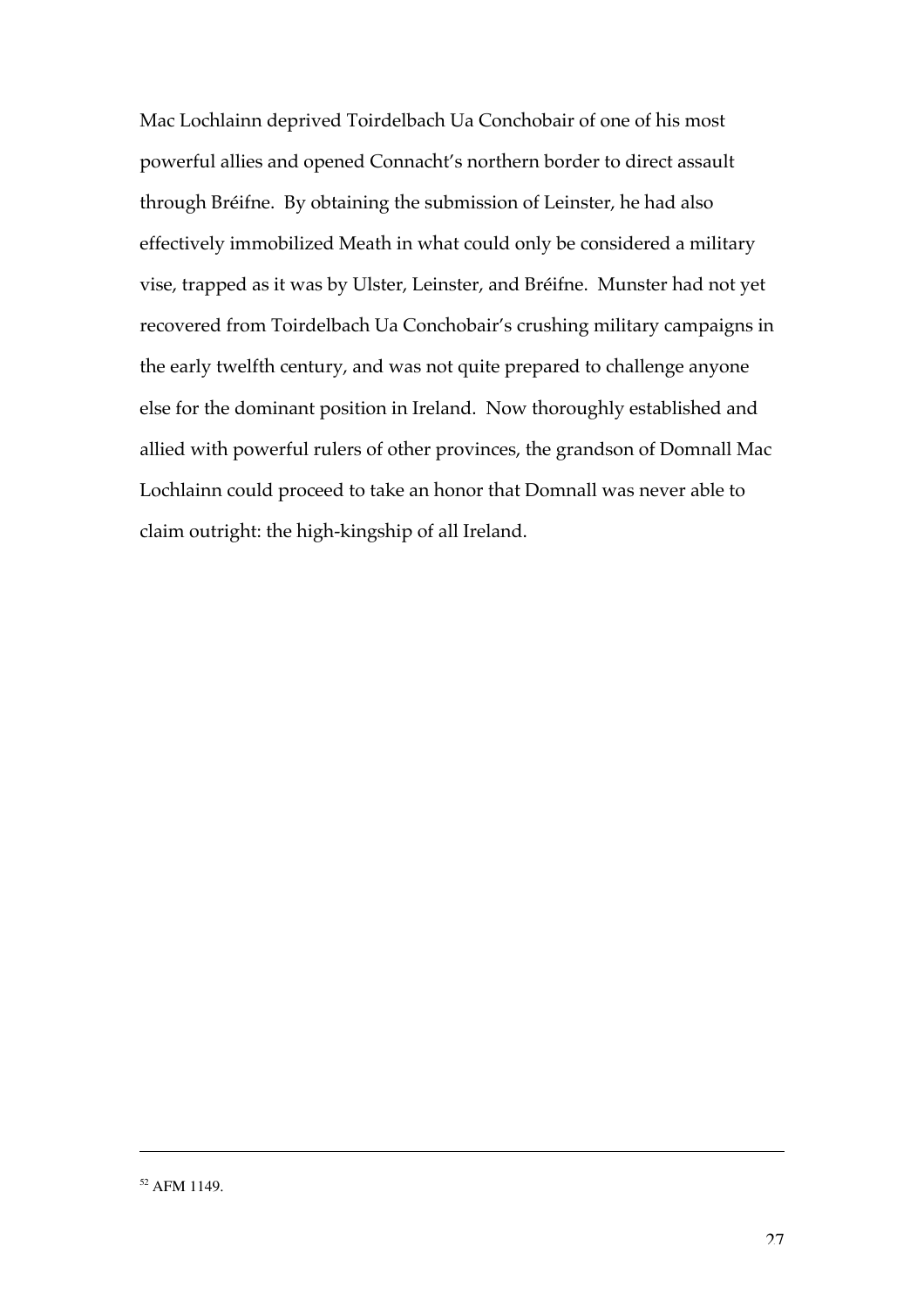## **Chapter 4 – Allies and Enemies: Donnchad Ua Cerbaill, Diarmait Mac Murchada, and Toirdelbach Ua Conchobair**

Muirchertach Mac Lochlainn's power was not built on a military campaign in which he conquered the whole of Ireland. On the contrary, he never led a hostile army into several of the island's most powerful kingdoms. What Muirchertach Mac Lochlainn achieved that his predecessor, Toirdelbach Ua Conchobair, had experienced difficulty with was forming solid, dependable alliances. Both Donnchad Ua Cerbaill and Diarmait Mac Murchada, kings of Airgialla and Leinster, respectively, kept their allegiances to Muirchertach, which allowed him the freedom he needed to deter any serious challenges to his kingship.

Donnchad Ua Cerbaill $^{\text{53}}$  was a member of a relatively recent ruling dynasty of the Airgialla. The Airgialla had lost a great deal of its political independence when they lost the battle of Leth Cam to the Cenél nEogain in 827. The Uí Chremthainn, who were the ruling dynasty of the northern Airgialla, were pushed somewhat southward and, over the following centuries, set up their rule in present-day Monaghan, subjecting the tribes there before them. The eleventh- and twelfth-century outgrowth of this line was the Ua Cerbaill dynasty, which took advantage of some of the confusion of Meath to push southwards even to the Boyne.<sup>54</sup>

Thus, by the time of the rise of the Mac Lochlainns to power in the north, the Airgialla had established themselves as one of the more powerful minor kingdoms. The historical dominance which the Cenél nEogain had

 <sup>53</sup> His pedigree is listed in Lec 79 r c as follows: "Doncad m. Concaisil m. Domnaíll m. Mathgamna m. Laidgnen m. Cerbaill…" His father, Cú Chaísil, is given an obit in AU 1123§4.

<sup>54</sup> Byrne, 2001, 124-5. For further elaboration on the Battle of Leth Cam, see *ibid*, 211-229.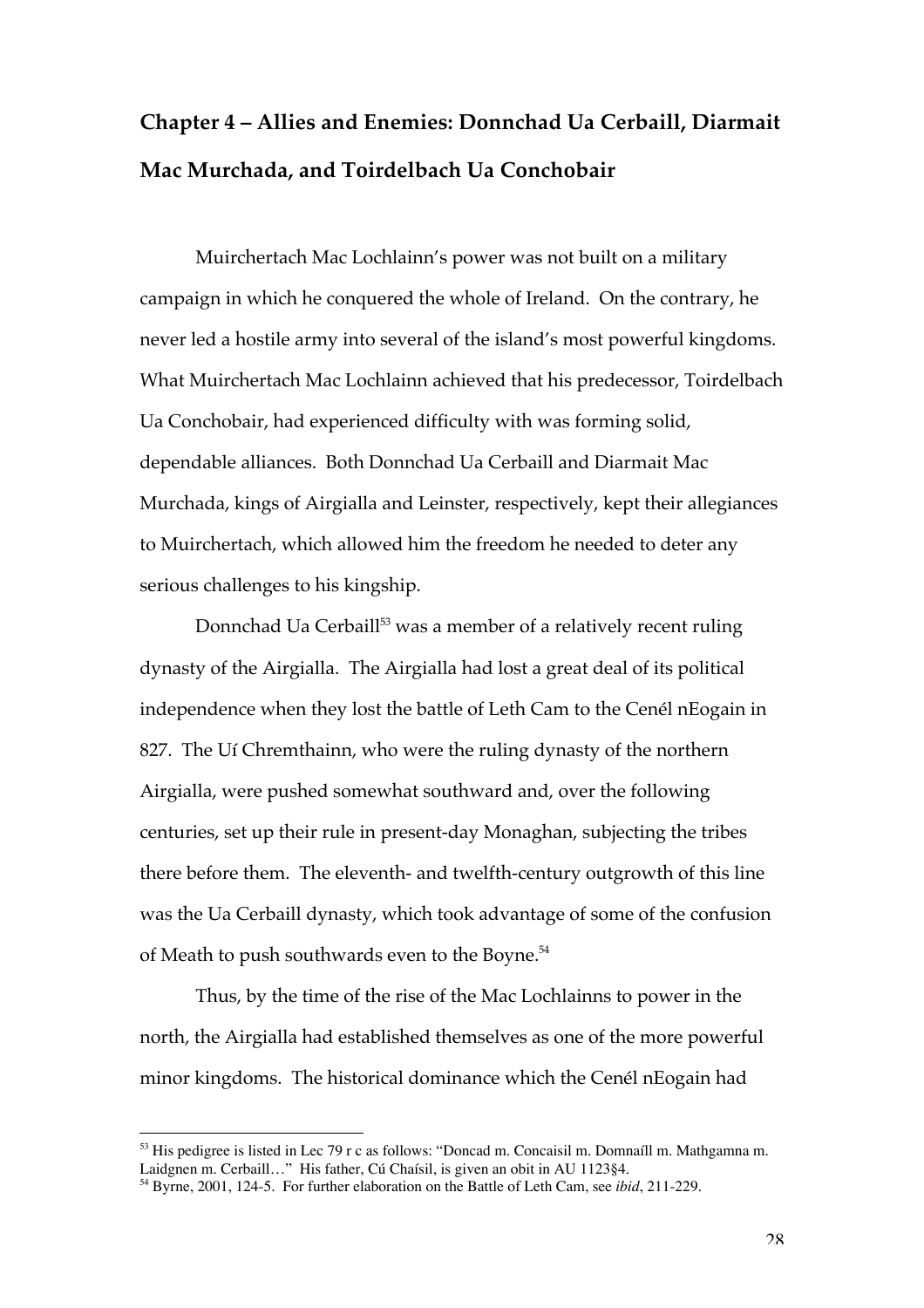held over them continued largely unabated even throughout the periods of political confusion that followed the truncation of the primary Uí Néill dynastic line in 1036 with the death of Flaithbertach Ua Néill. When Domnall Mac Lochlainn came to power, the Airgialla formed a very small, but very important part of his sphere of influence, as we have seen. The diocese of Armagh proved one of his most faithful and convincing allies, and though the Airgialla's military contribution to Domnall Mac Lochlainn's quest for the high-kingship was virtually nonexistent, Armagh's efforts in holding off Muirchertach Ua Briain probably saved Domnall Mac Lochlainn several times.

Donnchad Ua Cerbaill came to power in Airgialla some time after the death of the king of Fernmag, Cúmide ua Crichain, in 1131.<sup>55</sup> In 1133, he and the Airgialla conducted a raid on the men of Meath, pushing as far as Drogheda. They were attacked there, and managed to defeat the men of Dublin and Meath. Two years later, Tigernan Ua Ruairc (whose vacillation as far as alliances are concerned has already been noted) made peace with Donnchad against Meath. The next year, Donnchad's nominal overlord, Conchobar Mac Lochlainn, was killed, and the Airgialla in general appear to have been nonparticipants in the struggles between Breifne and Meath that covered the next two years.

In 1138, the Airgialla actually supported the cause of Toirdelbach Ua Conchobair against Murchadh Ua Maelsechnaill of Meath.<sup>56</sup> It is not completely clear exactly why they marched alongside a king who was not an Uí Néill, however, being allied with Tigernan Ua Ruairc, it is not unlikely that

 <sup>55</sup> AFM 1131. Donnchad Ua Cerbaill is first referred to as "king of Fearnmhagh" in an account of a raid in AFM 1133. MIA records this raid in 1136§1. The error may be attributable to the fact that MIA is missing the year 1133 and the entry was incorrectly transplanted.

<sup>&</sup>lt;sup>56</sup> AFM 1138. Airgiallan rulers seem to have seldom supported kings who were not Uí Néill.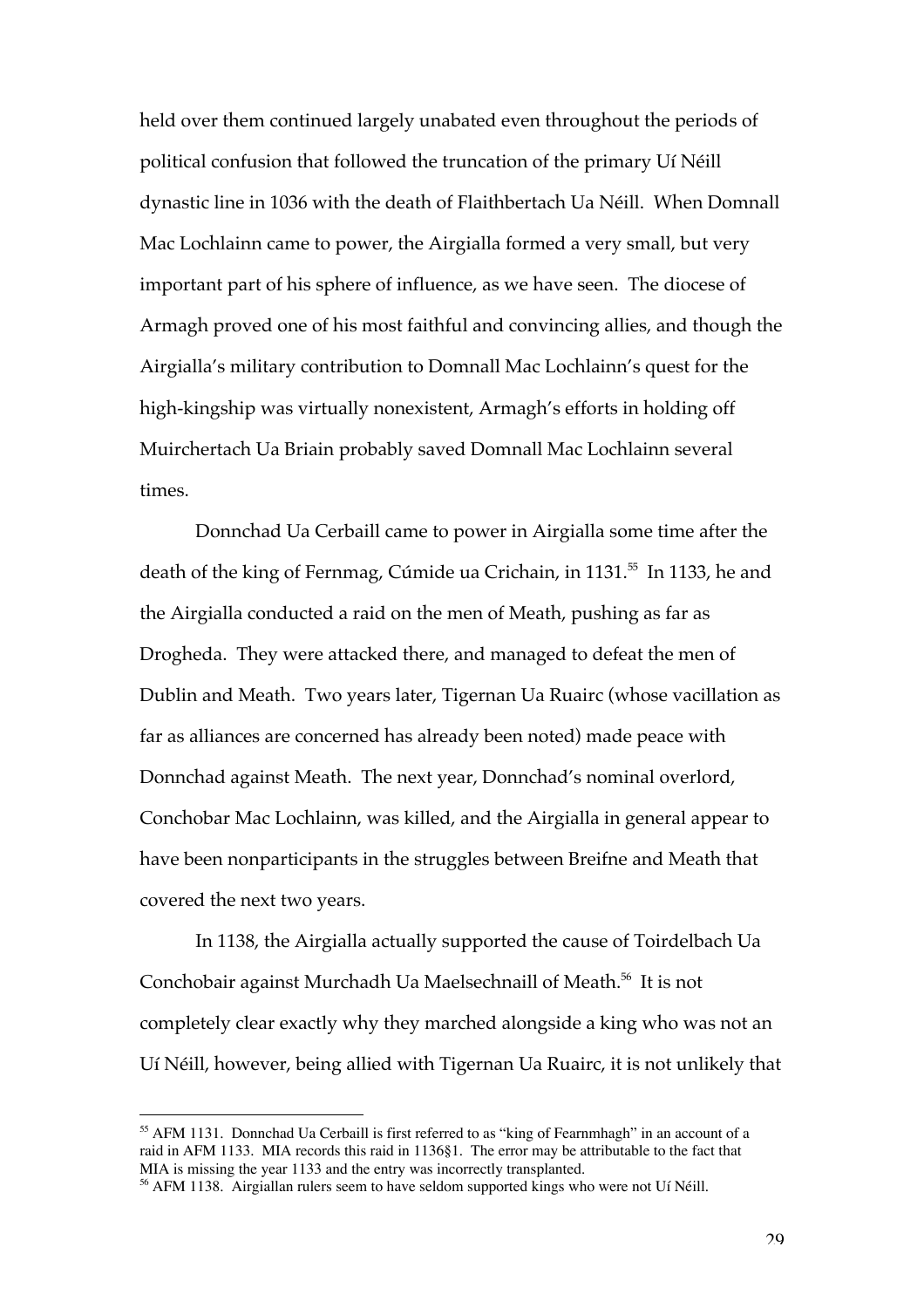Donnchad Ua Cerbaill was honoring his agreement with Ua Ruairc (and pursuing an anti-Meath political agenda), rather than out of any specific affiliation with Toirdelbach Ua Conchobair.<sup>57</sup> Toirdelbach's expedition came to naught, however: Murchadh Ua Maelsechlainn had wisely allied with the ruler of Leinster and the Dublin Norse, one Diarmait Mac Murchada, whose career will be discussed later. Together, Ua Maelsechlainn and Mac Murchada managed to come to terms with Ua Conchobair, and the two sides exchanged hostages. Whatever agreement was reached does not appear to have provided for Ua Conchobair's allies, and the men of Meath conducted slash-and-burn raids against the Uí Briuin of Breifne and the Airgialla, destroying their crops.<sup>58</sup>

The following year, as we have seen, Muirchertach Mac Lochlainn began to reassert the power of the Cenél nEogain in the north. His inability to hold and, after his exile, immediately retake his position, has been discussed above. From the time when Mac Lochlainn dethroned Ua Gailmredaig and allied with Ua Cerbaill to break the power of the Cenél Moain, Ua Cerbaill and Mac Lochlainn were virtually inseparable in a political sense. Ua Cerbaill, as we have seen, accompanied him on raids into Ulaid in 1147 and 1149. In the later years of Muirchertach Mac Lochlainn's kingship, we shall see that Donnchad Ua Cerbaill played a major role in many of his campaigns, possibly a larger role than any ruler of Airgialla had ever taken on before.

Diarmait Mac Murchada's rise to power was substantially more violent than Donnchad's. The Uí Chennselaig had produced consecutive rulers of

<sup>&</sup>lt;sup>57</sup> Note also Tig 1155, which implies that Donnchad and Tigernan were half-brothers on their mother's side.

<sup>&</sup>lt;sup>58</sup> Also AFM 1138. Note that there is no evidence of Toirdelbach Ua Conchobair coming to the aid of either of his allies. Depredations of this sort are not very often recorded in the annals: destruction of enemy property could only have been punitive at this stage, as the raiders are not recorded as having carried off any spoils of any sort.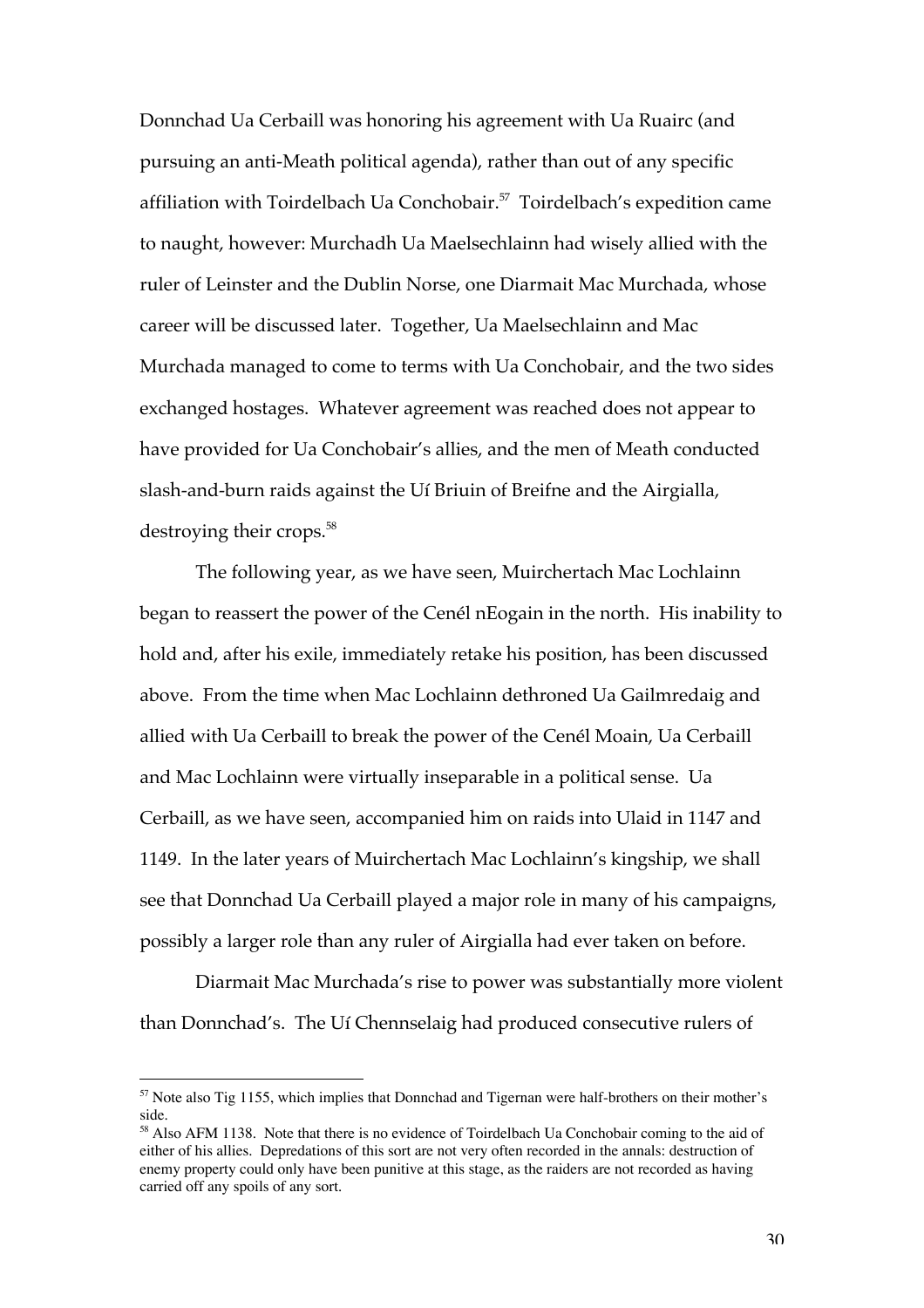Leinster since Diarmait mac Mael na mBó soundly defeated the Uí Dúnlainge, but in 1127, Toirdelbach Ua Conchobair made war on Leinster and deposed the Uí Chennselaig claimant to the throne, installing his son, Conchobar, instead.<sup>59</sup> Leinster and Dublin joined forces later in 1127 and revolted against Conchobar Ua Conchobair, Toirdelbach's son and their nominal lord, and deposed him.

Toirdelbach responded by handing the kingship of Leinster to Domnall mac Fáeláin of the Uí Dunlainge, the head of the rival dynasty. Domnall spent his short career attempting to destroy the power of the Uí Chennselaig, but between 1130 and 1135, Conchobar Mac Lochlainn, Conchobar Ua Briain, and the Uí Maelsechlainn rulers of Meath kept Toirdelbach Ua Conchobair from doing anything but defending his own territory. Within that time, Leinster was out from under the watchful eye of Toirdelbach, and they revolted, deposing Domnall mac Fáeláin. In his place, it appears that the people of Leinster installed Maelsechlainn mac Diarmait Mac Murchada of the Uí Chennselaig.<sup>60</sup> Maelsechlainn's kingship was not a long or quiet one. He was attacked in 1131 by Conchobar Ua Briain, who took hostages from him.

In 1132, Maelsechlainn was slain, and the kingship passed to his nephew, Diarmait Mac Murchada. We are quite fortunate to have a

 <sup>59</sup> Ó Corráin, 1972, 154. See also Byrne, 2001, 163 and 288-90. See Ó Cróinín, 283-284, for a concise and accurate appraisal of Uí Conchobair politics in the early  $12<sup>th</sup>$  century. To summarize the developments, a certain faction of the people of Connacht were of the opinion that Toirdelbach's younger son, Ruadrí, was better suited to rule Connacht than was either Toirdelbach himself or his chosen heir, Conchobar. Toirdelbach was blocked from executing Ruadrí by the church, it seems, and was unable to stabilize the internal situation with any amount of success. He attempted to remove his son from the political equation by handing him over to Tigernan Ua Ruairc (doubtless as a sort of gentle imprisonment), but due to the petitions of the church, he was released in 1143 (see AFM 1143). When Tadg Ua Conchobair died in 1144, and Conchobar Ua Conchobair was killed the next year, Toirdelbach was forced to take on Ruadrí as his heir.

 $60$  See Ó Corráin, 1971, 26-27. Maelsechlainn's inheritance of the position of kingship is somewhat in doubt, and it is entirely possible that he and Diarmait Mac Murchada opposed each other's claims.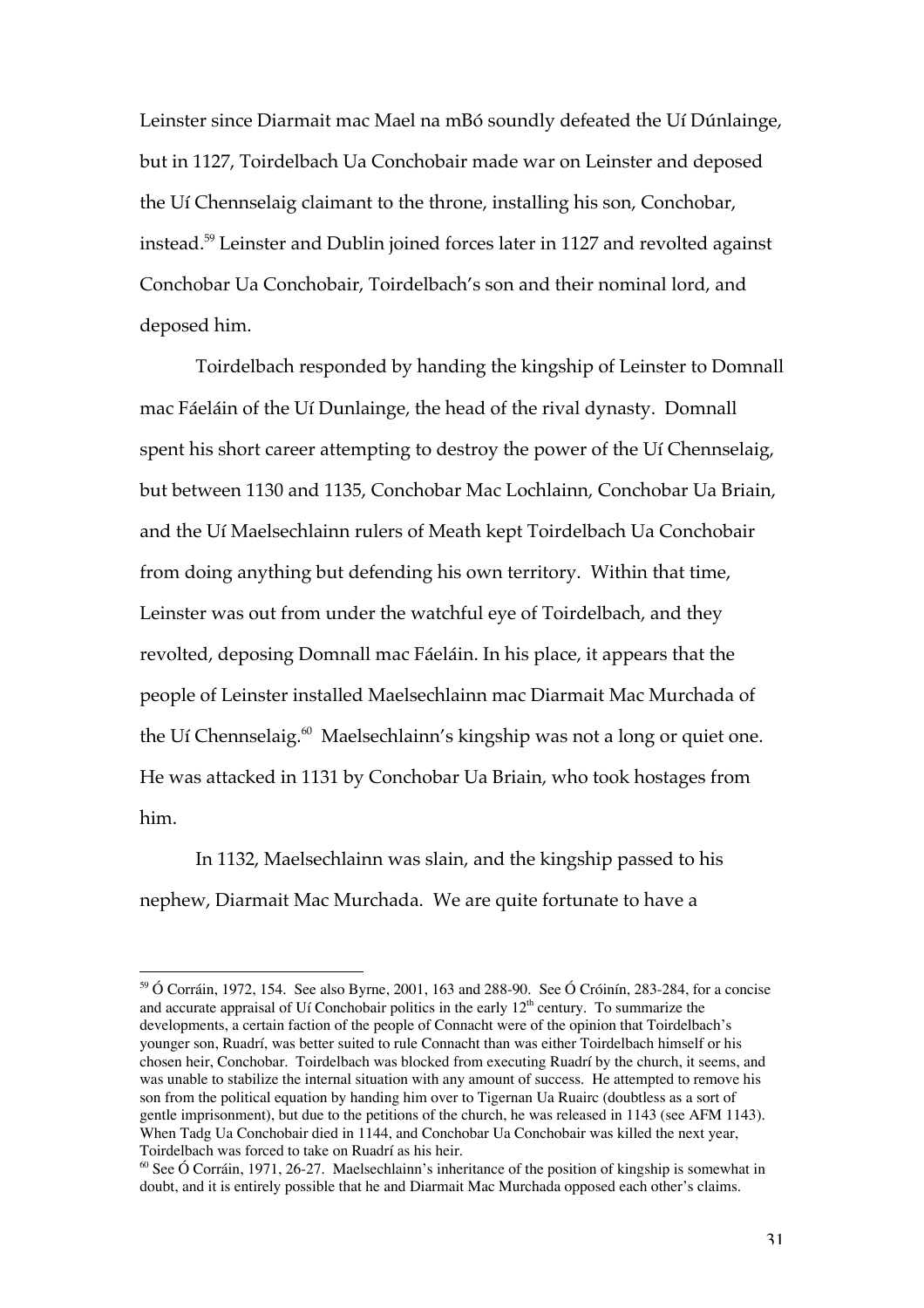contemporary description of Diarmait: he is described by Giraldus Cambrensis in the *Expugnatio Hibernia*:

> "Diarmait was tall and well built, a brave and warlike man among his people, whose voice was hoarse as a result of constantly having been in the din of battle. He preferred to be feared by all rather than loved… He was inimical towards his own people and hated by others. 'All men's hands were against him, and he was hostile to all men."<sup>61</sup>

Diarmait wasted no time in establishing himself as a powerful force in Leinster. In 1134, he marched against Osraige and established himself as its titular overlord. When Cormac Mac Carthaig claimed the kingship of Osraige in 1136, Mac Murchada supported Mac Carthaig's rival, Ua Briain, against him, in order to keep the balance of power in Munster. Unfortunately for that tenuous balance, Toirdelbach mac Diarmait Ua Briain had Cormac murdered in 1138, and took the kingship of Munster.

In 1138, as we have seen above, Toirdelbach Ua Conchobair and his allies in Breifne and Airgialla invaded Meath, a conflict in which Diarmait Mac Murchada aligned himself against Toirdelbach. The conflict was settled without violence, but Toirdelbach returned two years later and expelled Murchadh Ua Maelsechlainn while Diarmait Mac Murchada was distracted both by keeping the Uí Briain at bay and by pacifying the Uí Dunlainge of northern Leinster. The next several years can be summed up as a confusing array of shifting alliances and submissions and invasions. Meath bore the brunt of this rapidly accelerating situation, and was partitioned not once, but twice, within the next five years, and Murchadh ua Maelsechlainn was expelled twice and dispossessed once.

<sup>&</sup>lt;sup>61</sup> Giraldus Cambrensis, 41.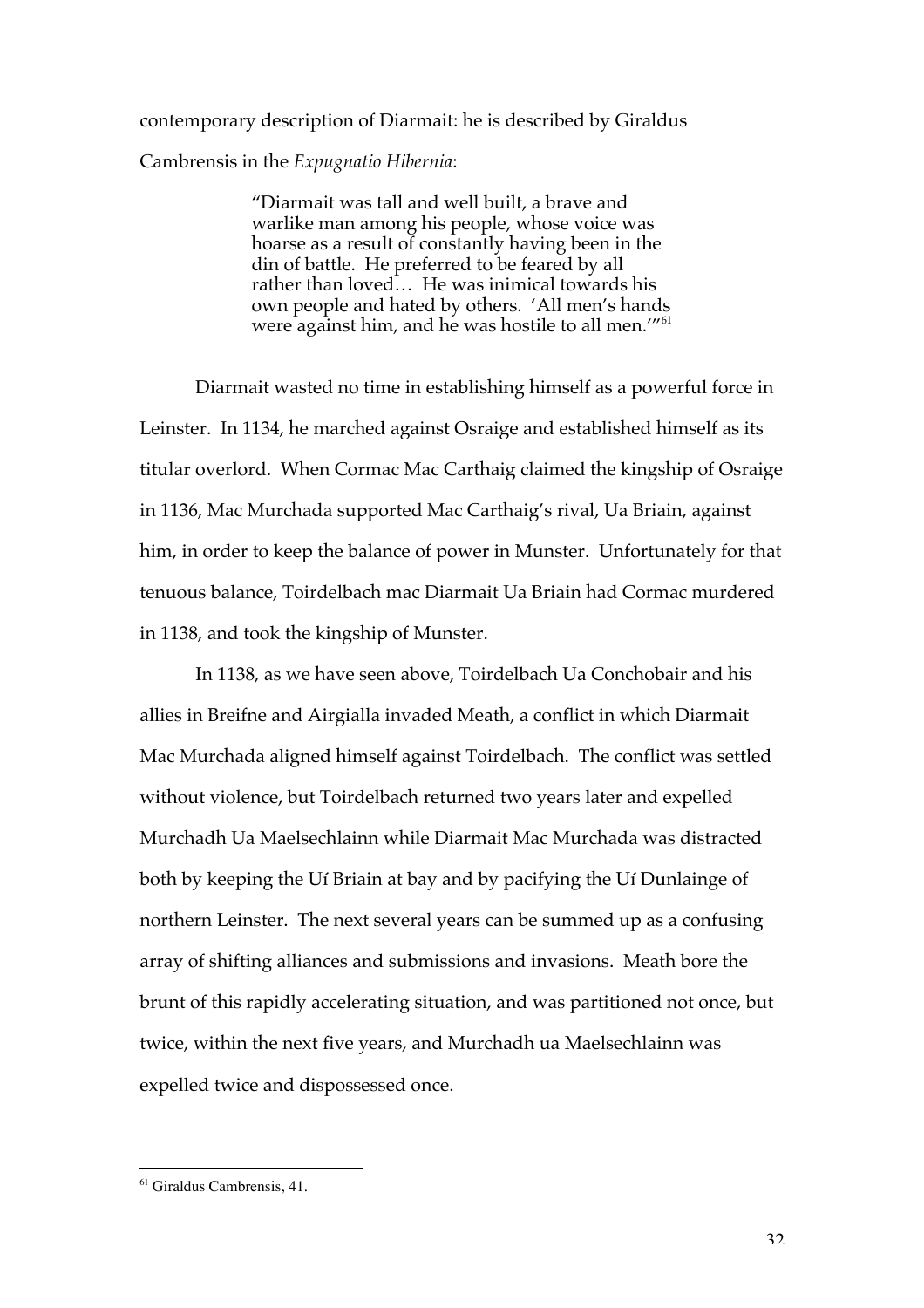Diarmait Mac Murchada had unfortunately been so preoccupied with his internal struggles against the Uí Dunlainge that he was forced to deliver up hostages to Toirdelbach in 1143. Toirdelbach Ua Conchobar installed his chosen heir, the ill-fated Conchobar, as the king of Meath that year, but early the next year, the people of Meath revolted and murdered him in an attempt to return Murchadh to the throne. Toirdelbach, who had now lost two sons in two years, appears to have determined that he could not hold on to Meath without the assistance of others, and in 1144 he invaded Meath once more, splitting it up into three, giving the western part to one Donnchad mac Muirchertaig Ua Maelsechnaill $^{\scriptscriptstyle (2)}$ , and dividing the eastern half between Tigernan Ua Ruairc and Diarmait Mac Murchada, whose help he required in maintaining Meath. After the conference of Terryglass with Ua Briain later that year, however, he took back the half he had given to Tigernan and Diarmait and returned it to Murchad Ua Maelsechlainn, and gave the other half to Donnchad's mac Muirchertach Ua Maelsechlainn.

Toirdelbach's efforts to better consolidate his power, however, were stymied by the fact that his sudden dispossession of Tigernan Ua Ruairc and Diarmait Mac Murchada caused them to renounce their alliances with Toirdelbach and chart their own political courses. Ua Briain himself violated the lifetime peace accords reached at Terryglass within the year, and Toirdelbach was once again beset on all sides by his enemies. By this time, however, the death knell for Toirdelbach's reign was sounding, and Muirchertach Mac Lochlainn had finally taken firm hold of the kingship of Cenél nEogain.

<sup>&</sup>lt;sup>62</sup> AFM 1144.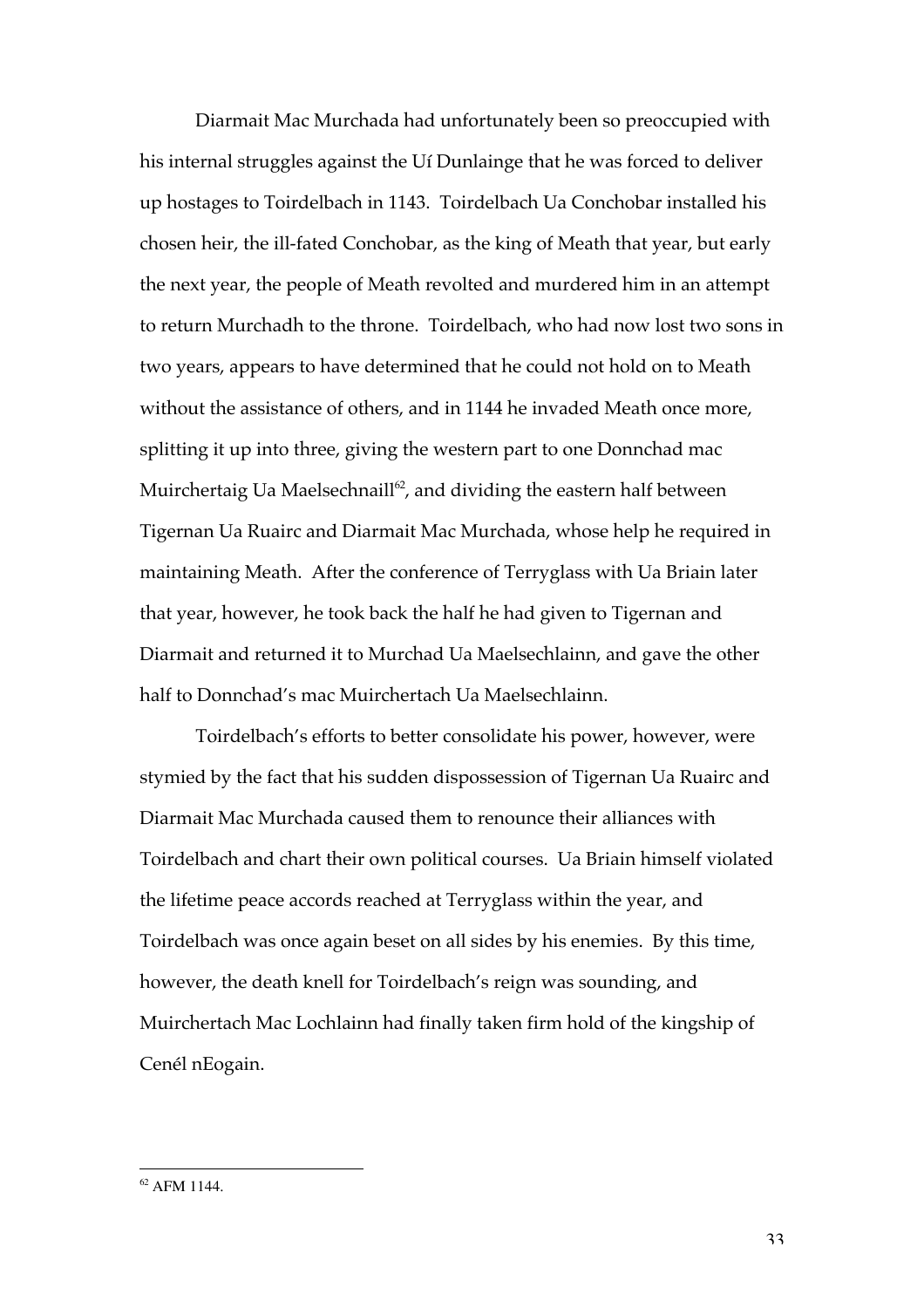Diarmait Mac Murchada could only have recognized his position as being somewhat precarious. He was confronted by a newly revitalized Ua Briain line on his southwest, the destablization of Meath in the north meant that any Uí Dunlainge claimant could conceivably win support there to bring to bear against him, Toirdelbach Ua Conchobair's unpredictability faced him in the west. Tigernan Ua Ruairc, ever the opportunist, had been taking bites out of Meath since Toirdelbach's dispossession and, in 1149, he made submission to Muirchertach Mac Lochlainn, finally abandoning his former master. After Mac Lochlainn obtained the submissions of Ua Cerbaill and Ua Ruairc, he marched through Meath, then south to Dublin, where Diarmait Mac Murchada handed over the hostages of Leinster to him without any resistance. Toirdelbach Ua Conchobair, whose internal problems and lack of allies were causing him unnumbered difficulties, finally agreed to submit to Muirchertach Mac Lochlainn in 1150.<sup>63</sup>

From this point onward, it is clear that Muirchertach Mac Lochlainn was by far the preeminent king in Ireland. Toirdelbach Ua Conchobair could hardly claim the kingship of Connacht, let alone the title of high-king. The Uí Briain in the south were certainly powerful, but they had been unsuccessful in pressing their cause outside their own borders. Leinster had already given its submission to Mac Lochlainn, and the north was relatively pacified. Toirdelbach Ua Conchobair never fully recovered from this, and, as we shall see, spent the rest of his time as king of Connacht without successfully reasserting his claims to the kingship of Ireland.

<sup>&</sup>lt;sup>63</sup> AFM 1150.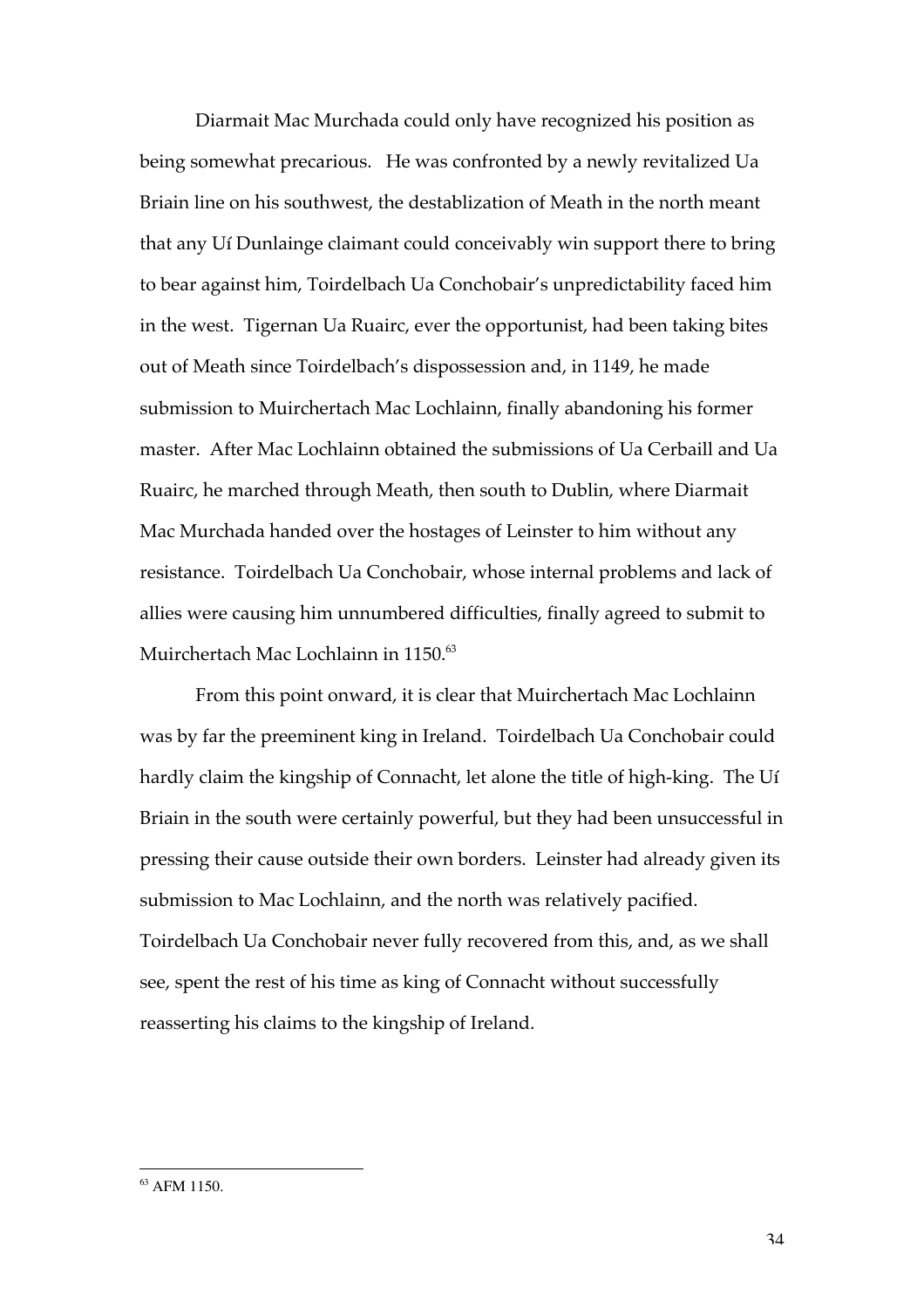#### **Chapter 5 – The Early MacLochlainn High-Kingship (1150-1156)**

With his major allies in place, Muirchertach Mac Lochlainn was in position to begin his campaign for the high-kingship of Ireland. Obtaining the submission of Toirdelbach Ua Conchobair allowed him to begin articulating his plans for the future of Ireland. Within the next six years, Mac Lochlainn was able to overcome all major obstacles to his kingship through adroit political maneuvering and multiple beneficial alliances.

After the submission of Toirdelbach Ua Conchobair in 1150, the general consensus of the rulers in Ireland seems to have been that Muirchertach Mac Lochlainn was the most powerful king.<sup>64</sup> Muirchertach set about to divide up the much-troubled Meath once and for all $\rm ^{65}$  among Ua Conchobair, Ua Cerbaill, and Ua Ruairc. His intention, of course, was twofold: to pacify a potentially difficult territory, like Muirchertach Ua Briain and Toirdelbach Ua Conchobair before him, by dividing it up and fragmenting its political landscape, and also to reward his allies for their contributions to his campaign. Toirdelbach attempted this practice during his high-kingship with virtually no success; he was far too often changing his alliances and, every time he did so, a different partition ensued.

The one major rival to Mac Lochlainn remaining in the country, Toirdelbach Ua Briain, attempted to spoil Muirchertach's plans by invading southeastern Meath in late 1150, marching all the way to Sláine, but Mac Lochlainn's allies, Ua Cerbaill and Ua Ruairc, met him there and blocked his

 <sup>64</sup> AFM 1150: "*Mhuircirtach mac Néill hUi Lochlainn… righ Ereann.*" By obtaining the submission of the prior high-king, he, much like his grandfather Domnall, had catapulted himself into a position of much greater prominence than would seem possible.

<sup>&</sup>lt;sup>65</sup> Apparently against the wishes of Armagh, as AFM 1150 indicates. Armagh might have taken exception to a complete disinheritance of the long-established line of the Uí Maelsechnaill.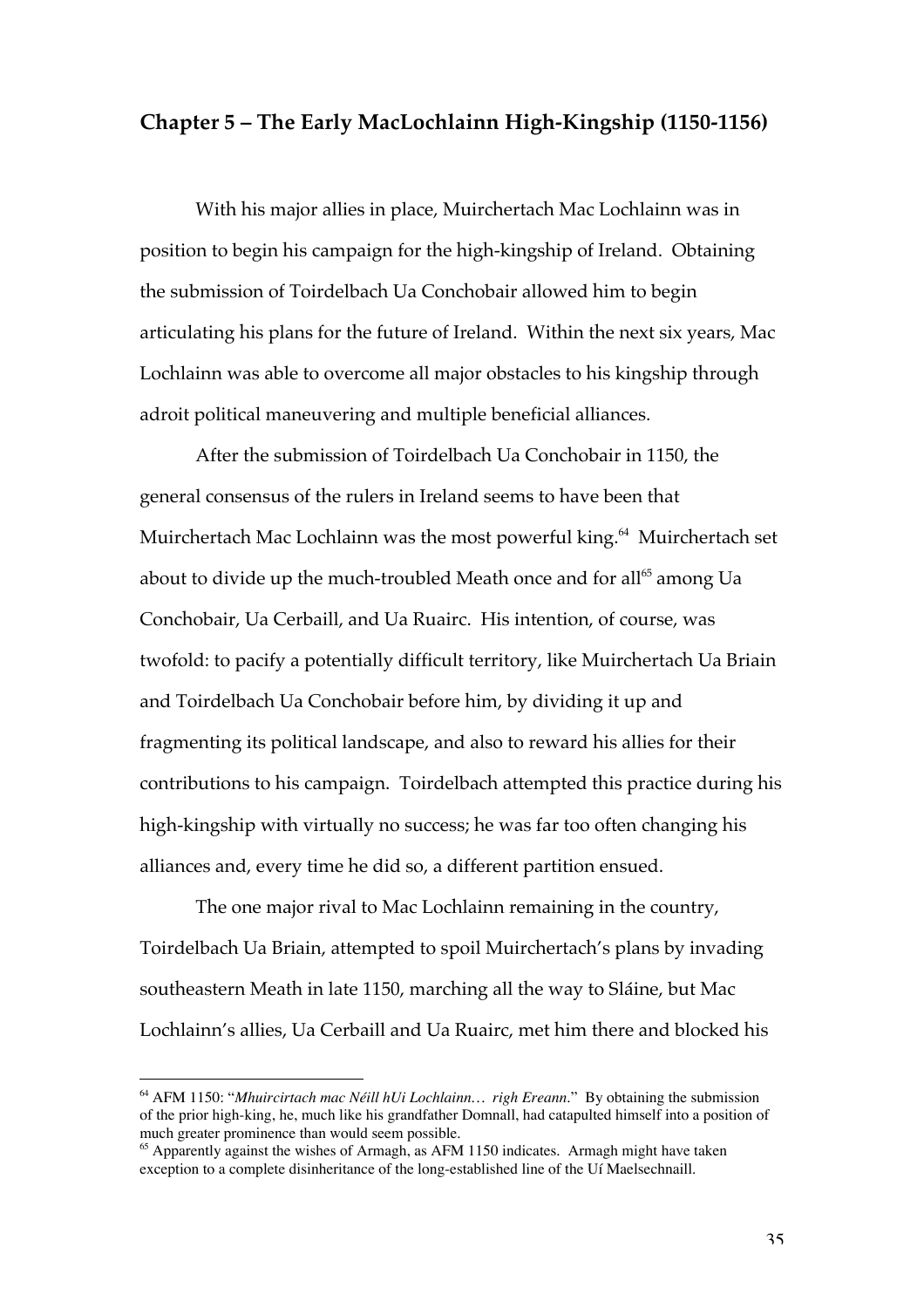army. While he was thus distracted, Ua Conchobair took this opportunity to fall on Munster, conducting one of his first successful raids on the province in years. Toirdelbach Ua Briain advanced unperturbed, however, and received the submission of the always volatile Dublin Norse. After that, he returned to Meath, where he was confronted by Muirchertach Mac Lochlainn, who had come to the aid of his allies. The two of them appear to have made a year's peace with the aid of the Dublin Norse $^{66}$ , and they separated with minimal casualties.

As soon as the peace expired the following year, however, Toirdelbach Ua Conchobair took advantage of the recent Uí Briain dynastic strife, in which Toirdelbach Ua Briain had been deposed by his brother, Tadc, to attack Munster. He defeated Tadc and conquered the greater part of Munster, leaving Toirdelbach Ua Briain as lord of West Munster and setting up Cormac Mac Carthaig as the lord of the balance of the province. After the invasion, Toirdelbach Ua Briain ventured out on a raid to Desmumu, when he encountered a massive army made up of the combined forces of Connacht, Bréifne, Meath, and Leinster, with all of their kings.

The battle that ensued at Móin Mór is recorded in the *Annals of the Four Masters* and *Mac Carthaig's Book* (where it represents the largest single entry) as being one of the bloodiest and most horrific battles ever fought on the soil of Ireland. AFM suggests that seven thousand men of Munster alone were killed, along with dozens of individual chieftains. AFM also tells that, of the

 <sup>66</sup> AFM 1150. This is derived from a note which reads thus: "…and the foreigners made a year's peace between Leath-Chuinn and Leath-Mhogha." Leth Cuinn is the ancient name for the people who produced the dynasty of the Uí Néill, and Leth Moga is the name for those who produced the Eoghanacht of Munster. See Byrne, 2001, 9. Some confusion over this may arise from the fact that, at least in a genealogical sense, the Uí Briain line was not a part of the Eoganacht, not having been descended from Conall Corc, and therefore was not part of the original Leth Moga hegemony. False genealogical links, such as those which will be discussed in the following chapter, were forged as propaganda for the Dál gCais in the tenth century.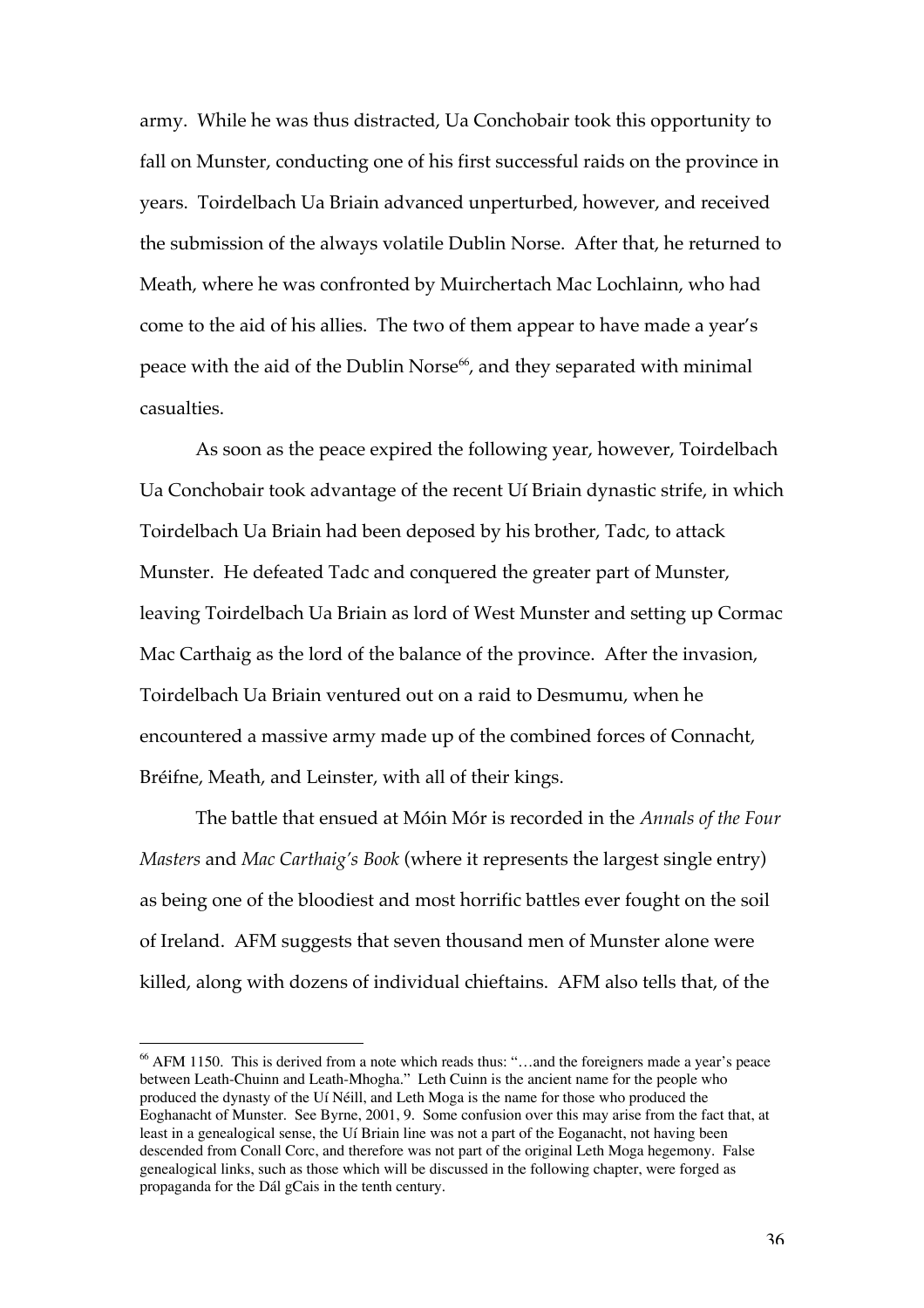three battalions that Toirdelbach Ua Briain commanded which entered the battle, one barely survived, and the others were destroyed utterly. Of the higher nobility, Toirdelbach Ua Briain's nephew, Muirchertach, and Lughaidh, the son of his cousin, Domnall Ua Briain, were slain, along with Toirdelbach's troublesome brother, Tadhg Ua Briain. The power of the Uí Briain was broken in this encounter. They did not recover their influence for many years after the battle, and were not again of recorded political interest to Muirchertach Mac Lochlainn. Toirdelbach Ua Conchobair banished Toirdelbach Ua Briain and assumed the kingship of Munster for a time after that, but before the year was finished, he was summoned to Muirchertach Mac Lochlainn's camp in Corann, near the lands of the Cenél Conaill, and there he submitted to him, giving him the hostages of Connacht.

It seems important here to address the traditional view of many historians on the dates of succession in the Irish high-kingship. It appears to have been agreed upon that the new high-king reigns both in name and in duties only after the death of the previous high-king. While this definition may hold true for earlier kings, those inaugurated before Brian mac Cennétig, it certainly does not hold true afterwards. Brian himself is widely acknowledged to have wrested the high-kingship from Maelsechlainn around 1007, and Maelsechlainn took it back after Brian's death at Clontarf in 1014. If this is the case, one must wonder why the reign of Muirchertach Mac Lochlainn is traditionally dated from 1156, when it is obvious that even Toirdelbach Ua Conchobair saw the necessity of submitting to him, and indeed why Muirchertach's grandfather, Domnall, is not included in several of the standard lists of the high-kings of Ireland at all.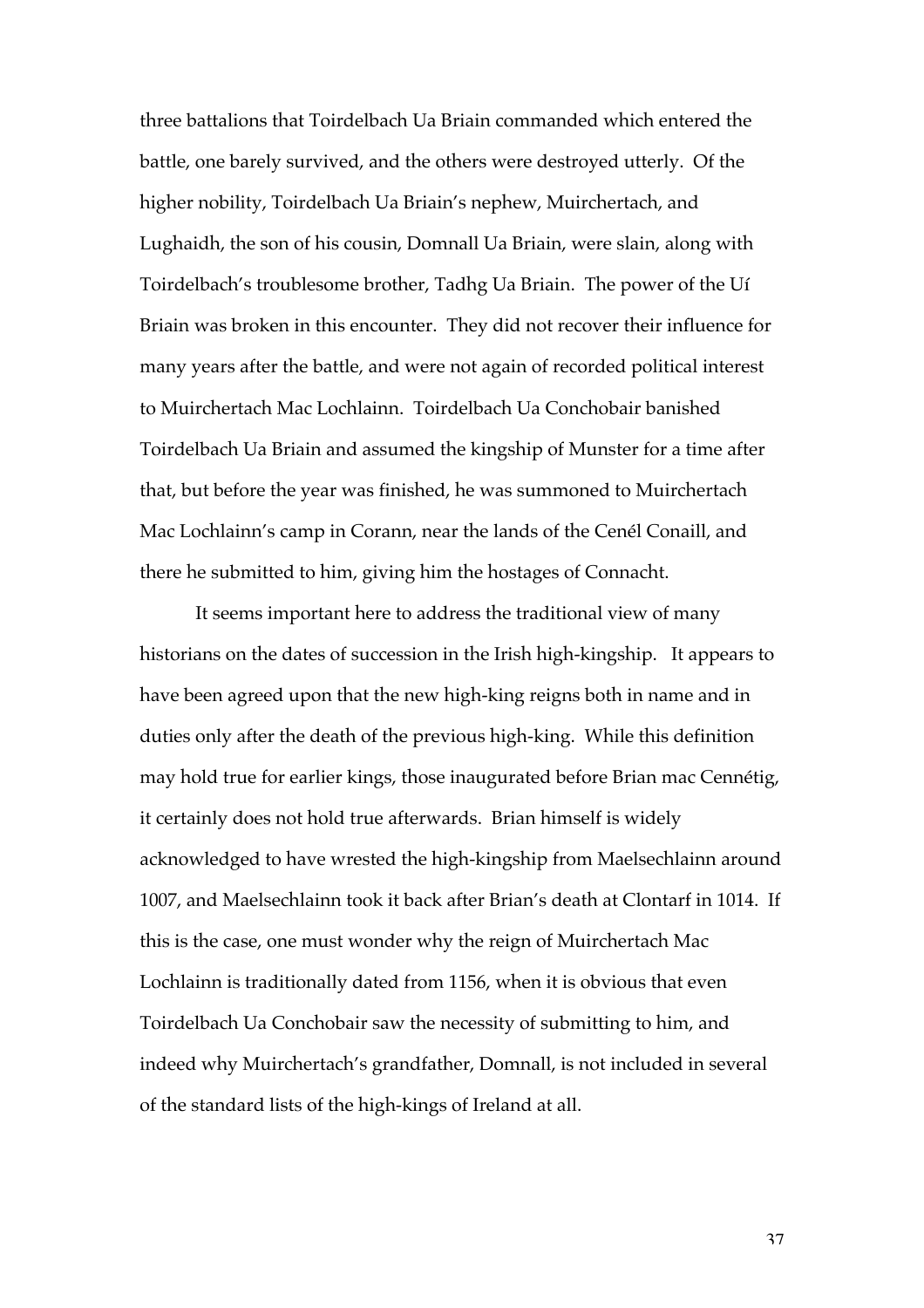This view appears to be influenced by the traditional ideas of kingship based on continental and Norman succession, rather than on the actual history of Ireland. The high-kingship is not an entity like that of the kingship of England at the same period in time, nor does it resemble the succession of kingly systems where one line had been the established royal family, and the inheritance was based on the death or abdication of the previous king within that one line. The high-kingship of Ireland was decided on a much more egalitarian basis where the best-qualified provincial king took the position. In that case, if the current high-king had fallen out of that preeminence, it is likely that a new, more powerful provincial king would rise up to take his place regardless of how long the high-king had left to reign, as we shall see.

Domnall Mac Lochlainn obtained the submission of Muirchertach Ua Briain in 1090, but even later than that, the illness which struck down Ua Briain caused him to be dispossessed of his own province. Muirchertach was a shadow of his former self afterwards, and Toirdelbach Ua Conchobair had not yet come to any major prominence. The only real candidate for the kingship of Ireland was Domnall Mac Lochlainn, who never suffered any major military defeat to either of the two, and who had obtained Toirdelbach Ua Conchobair's submission earlier in the year. Domnall Mac Lochlainn is often given a grudging two years between the death of Muirchertach Ua Briain and his own death, which does not seem to reflect at all the actual state of Irish royal politics at the time.

Similarly, Muirchertach Mac Lochlainn's kingship is almost invariably dated from the death of Toirdelbach Ua Conchobair in 1156. As we have seen above, Toirdelbach Ua Conchobair's position as king of all Ireland was in jeopardy as early as 1130. He made great strides by allying with Tigernan Ua

38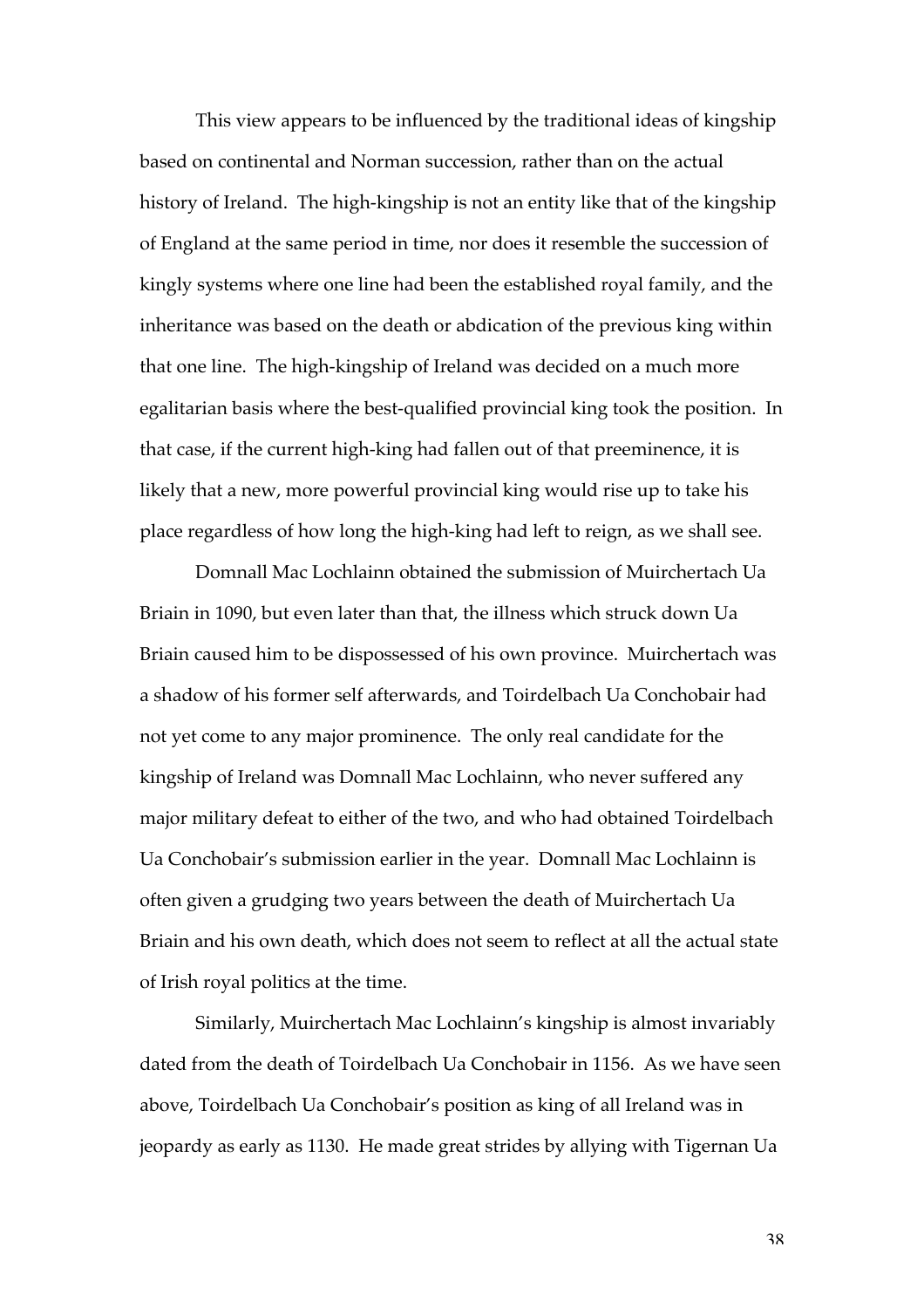Ruairc and Diarmait Mac Murchada, but alienated them soon after, and was faced not only with a reunited north, but also a revitalized Munster. It is clear that the situation in Ireland was so far outside his control by about 1145 that, though he might still have held the title of high-king in name, he was not in any position to enforce his claims. Between 1145 and 1150, Muirchertach Mac Lochlainn was building his own power, and by 1150, he had become so strong that Toirdelbach Ua Conchobair felt it necessary to submit to him to keep him from taking Connacht as well. The difference between Muirchertach Ua Briain's submission, which appears simply to have been a delaying tactic, and Toirdelbach Ua Conchobair's submission, is that Ua Conchobair appears to have actually acted on his submission to Muirchertach Mac Lochlainn, not only following him in various punitive expeditions, but also submitting again after what can only be considered the greatest military victory of his career. While he may certainly have re-established himself as a powerful force in Ireland, he did not ever effectively challenge the supremacy of Muirchertach Mac Lochlainn again, and at best was the greatest of Mac Lochlainn's vassals. It is therefore not illogical to state that, by the evidence given in the annals, Muirchertach Mac Lochlainn's high-kingship actually began in 1150, rather than 1156. Until the death of Toirdelbach Ua Conchobair, though, it would be appropriate to describe Mac Lochlainn as the "high-king with opposition."67

After the defeat of the Uí Briain, the political climate in Ireland cooled slightly. Toirdelbach Ua Conchobair and Muirchertach Mac Lochlainn made peace in 1152 "under the Staff of Jesus and the relics of Colum-Cille."<sup>68</sup> In this

 <sup>67</sup> AFM 1156 gives this designation to Toirdelbach Ua Conchobair: "*rí Connacht, Midhe, Breifne, Mumhan, ocus Ereann uileco freasabhra*," translated by O'Donovan as "King of Connaught, Meath, Breifne, and Munster, and of all Ireland with opposition." Again, based on the political considerations involved, it would seem appropriate to at least term Mac Lochlainn the high-king with opposition. <sup>68</sup> AFM 1152. The Staff of Jesus was the crozier that St. Patrick supposedly obtained from a hermit on his trip to Rome to receive his ordination. The staff was supposedly an heirloom passed down from an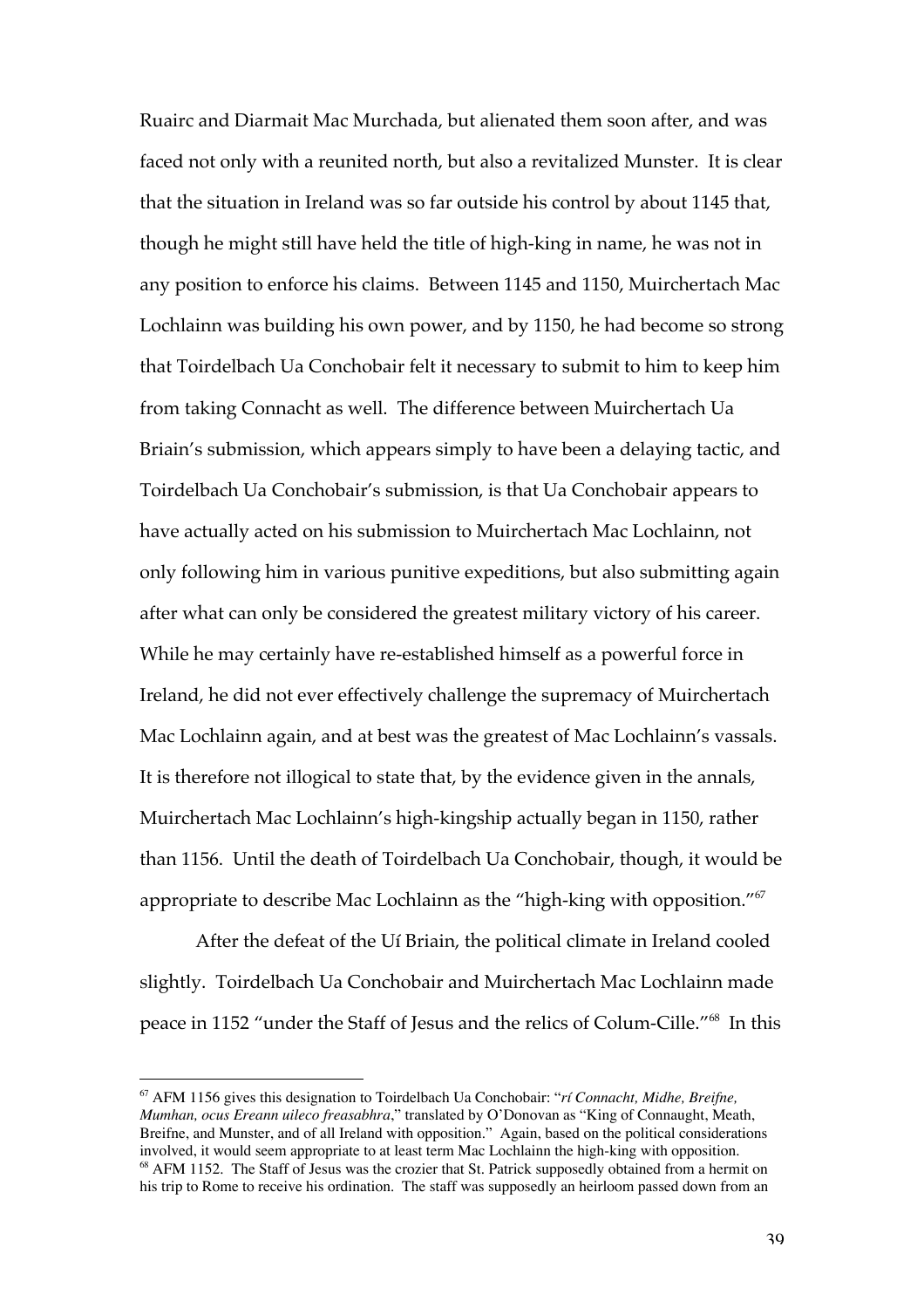year, Mac Lochlainn and Toirdelbach Ua Conchobair agreed on partitions of both Munster and Meath. Munster was to be split into two parts: the eastern part would be ruled by Cormac Mac Carthaig, the west would be ruled by Toirdelbach Ua Briain. Meath was finally returned to Murchadh Ua Maelsechlainn, at least in part. He was allowed to return and rule half of it, while his son, Maelsechlainn, was given the other half. With the situations in Meath and Munster relatively settled, Ua Conchobair and Mac Lochlainn turned on Tigernan Ua Ruairc, each having his own reasons for disliking him. They razed his fortresses and took the kingship from him, and in one of the most storied abductions in the history of Ireland, Diarmait Mac Murchada spirited away Derbhforgaill, daughter of Murchadh Ua Maelsechlainn and Tigernan Ua Ruairc's wife. $^\text{\tiny 69}$  Though there seems to be no valid reason for this given in the annals, the abduction had few immediate political ramifications, though it may have belied a change in Meath's preferred alliances by supporting Mac Murchada over Ua Ruairc. It is possible that Derbhforgaill's father and brother (the latter of whom advised her to leave with Mac Murchada) feared for her safety after the incursions by Mac Lochlainn and Ua Conchobair and convinced her to flee to safety.

Whichever the case, Tigernan Ua Ruairc was deprived of the kingship of Bréifne, and Mac Lochlainn had theoretically constructed a viable network of allies who allowed him to hold the high-kingship. In 1153, however, Toirdelbach Ua Conchobair entertained notions of a return to dominance, taking back Derbforgaill from Diarmait Mac Murchada. He expelled

 $\overline{a}$ 

ancestor who had gotten it directly from Christ himself. The actual relic was often used to put a special gravity on settlements and legal contracts. The staff was destroyed in 1538 by an anti-Catholic mob in Dublin, recorded under AU 1538 as follows: "The image of Mary of the town of Ath-truim and the Holy Cross of Baile-Ui-Bogain and the Staff of Jesus were burned by the Saxons this year." The *Bachall Isu* is first referred to in AU 1073§2.

<sup>&</sup>lt;sup>69</sup> AFM 1152. Ua Ruairc's throne was taken by Gilla Braide ua Ruairc.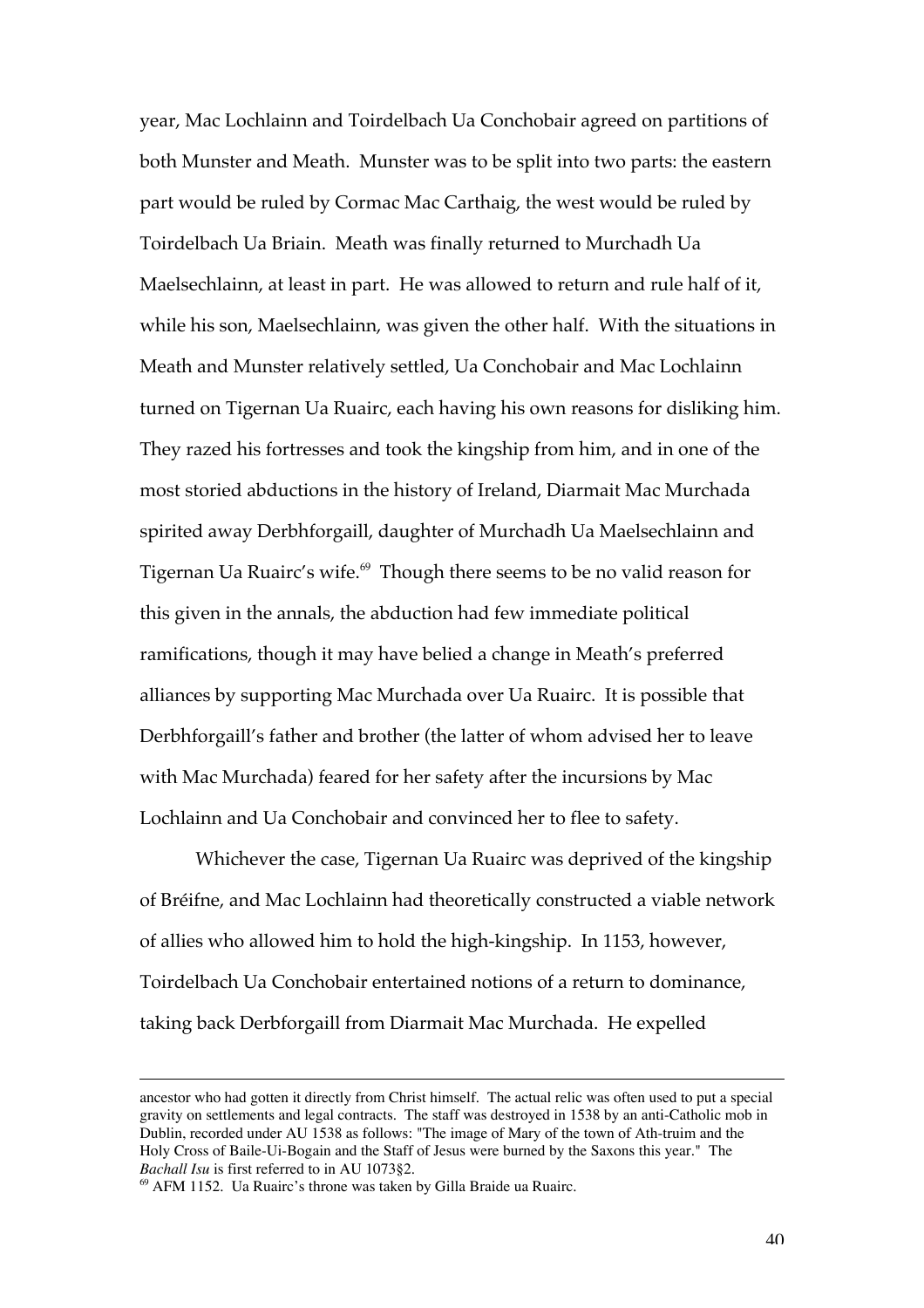Toirdelbach Ua Briain from Munster and made his own partition, giving half to Tadc Ua Briain and the other half to Diarmait mac Cormac Mac Carthaig. He mustered his army, throwing a temporary bridge across the Shannon at Athlone, and marched against Mac Lochlainn, who had gathered his followers in support of Toirdelbach Ua Briain, and the two armies met near Portlick in what is now County Westmeath. $^{70}$  He was soundly defeated by Mac Lochlainn, who apparently split his army and dealt with each threat individually, defeating first the Uí Briain threat, then a force from Leinster (likely a force from the often-rebellious northern tribes), and finally regrouping and attacking the men of Connacht. At Fordruim, the army of Connacht was ambushed by Mac Lochlainn and soundly defeated. Toirdelbach's grandson, Muirchertach, was killed there, and Tadc Ua Briain was taken prisoner and blinded. Muirchertach Mac Lochlainn took the submission of Maelsechlainn mac Murchadh Ua Maelsechlainn, to whom he not only gave the entire kingship of Meath, but also put him in charge of the northern tribes of Leinster, Uí Faelain and Uí Failghe, who had been giving Diarmait Mac Murchada so much trouble. Mac Lochlainn apparently realized a political error in offending Tigernan Ua Ruairc and gave Bréifne and Conmaicne back to him, and Derbforgaill was returned to Tigernan by Ua Maelsechlainn. Toirdelbach Ua Briain retook his half of Munster, and the temporary bridge at Athlone was destroyed by Ua Maelsechlainn.

The following year, Ua Conchobair again challenged Mac Lochlainn by mounting a major naval expedition which sailed northeast around Ireland, circumventing the barrier created by Mac Lochlainn's allies, and raided the

<sup>&</sup>lt;sup>70</sup> AFM 1153. Whether or not Tigernan Ua Ruairc fought on the side of Ua Conchobair is in doubt. Also, AFM has Toirdelbach Ua Conchobair's army in Westmeath, then crossing at Athlone, then back in Westmeath once more.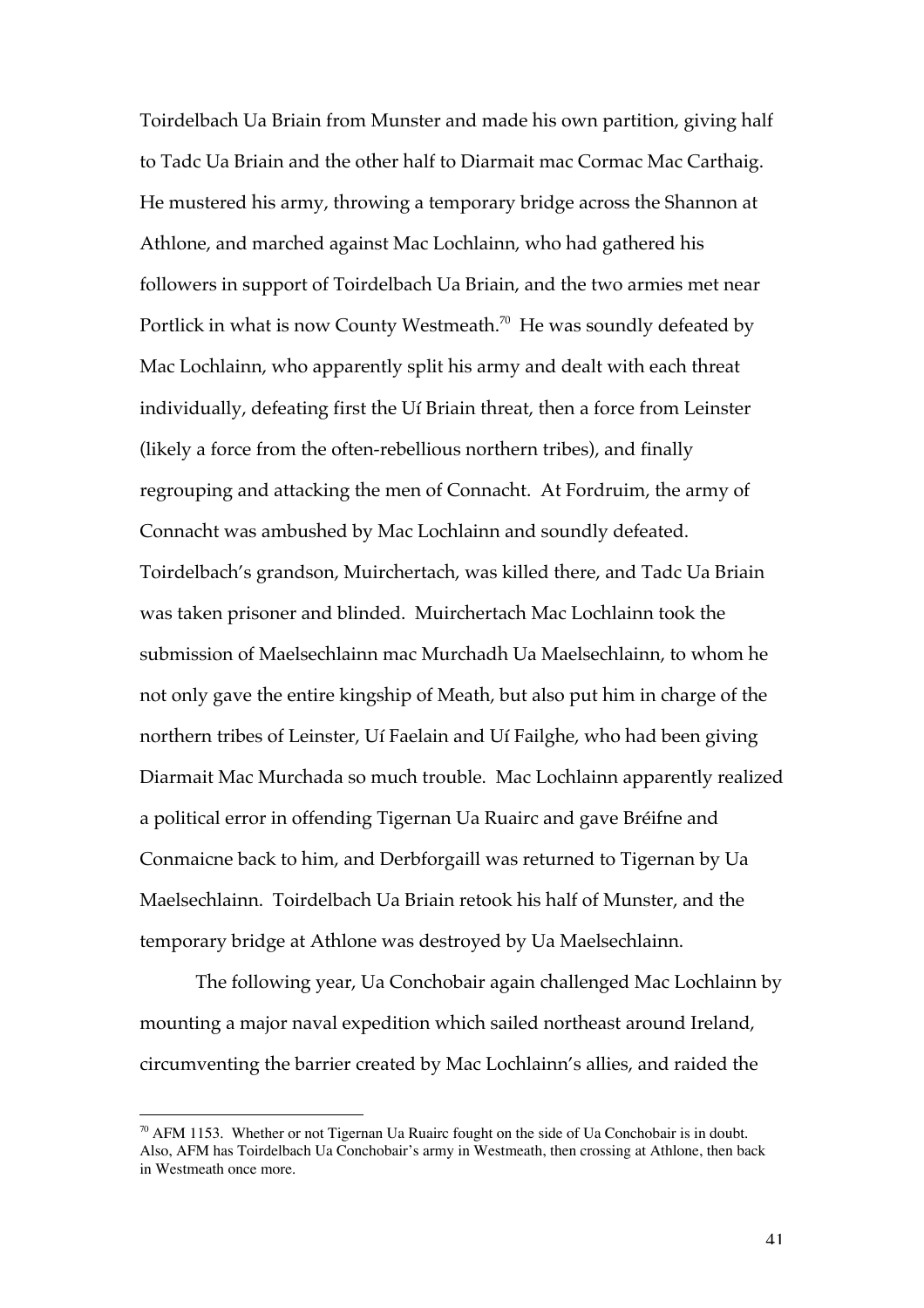very center of his power in Inis nEogain and the coastline of Tír nEogain. Mac Lochlainn responded by hiring Viking mercenaries from the Hebrides and the Isle of Man. The mercenary forces sailed to relieve the Cenél nEogain and encountered Toirdelbach's naval forces off the coast of Inis nEogain and they fell together in one of the greatest naval battles of the twelfth century. Both fleets were bloodied afterwards, but the mercenaries had the worst of it, and their fleet was broken. Since there are no accounts of any further sea raids that year, one may infer that Ua Conchobair's naval forces were sufficiently damaged that they could no longer effectively raid the north. Mac Lochlainn responded by attacking Connacht on land, ravaging the province, then showed his gratitude to the Norse by exchanging a gift of 1500 cows for their submission to him.

Toirdelbach Ua Conchobair continued to press Mac Lochlainn, however. When Maelsechlainn Ua Maelsechlainn was treacherously poisoned in 1155, Mac Lochlainn installed Donnchad mac Domnaill Ua Maelsechlainn as his successor. Toirdelbach moved to block his kingship, throwing yet another bridge over the Shannon at Athlone, but after some mild predation, the bridge was burned by the men of Meath and he was forced to retreat. Donnchad unfortunately offended a faction of his people, who deposed him and appointed his brother, Diarmait, in his place. The following year, Toirdelbach made his greatest attempt yet to regain his position. He obtained the submission of Ua Briain, mediated a settlement that brought him the support of Leinster, and came to a peace agreement with Bréifne and the still-reeling Meath. With his grand alliance in place, he hoped to attack and finally defeat Muirchertach Mac Lochlainn. Toirdelbach, though, was sixty-eight, and when he died in the summer of 1156, his death

 $42$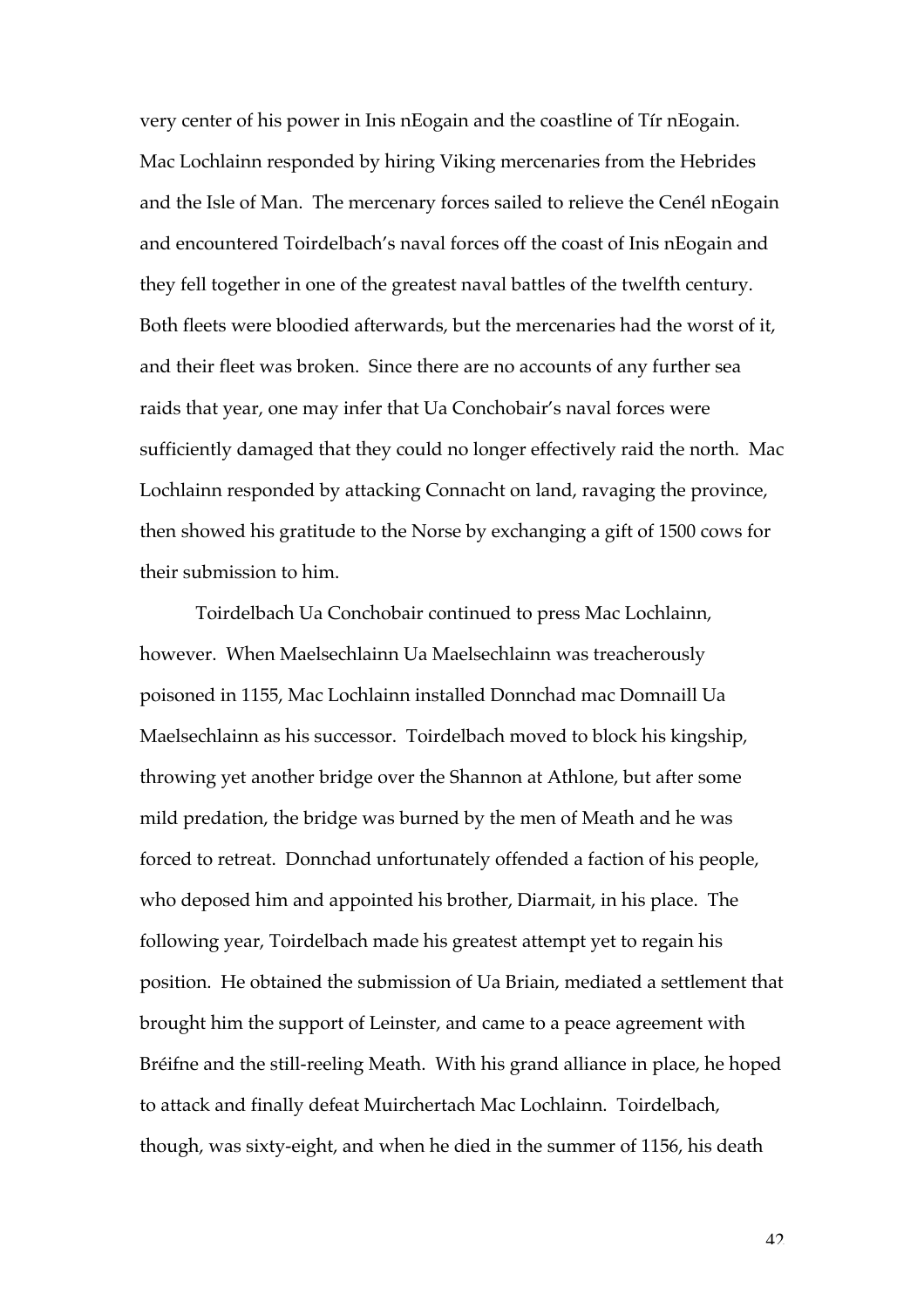caused the alliance to crumble and the province of Connacht to fade briefly into relative political unimportance.

Muirchertach Mac Lochlainn had weathered the challenges of Toirdelbach Ua Conchobair without allowing any break in his internal political situation. Except for the minor raiding incursions in 1154, he never allowed any invasions of his own territory, and no hostile army ever came into the north against him. Through adroit political maneuvering, he managed to keep the situation in Meath largely under control, and though he made an error in allowing the situation regarding Tigernan Ua Ruairc to be exacerbated by Diarmait Mac Murchada, he was still able to retain overall control of the situation in Ireland. For the next several years, Muirchertach Mac Lochlainn would be the first unchallenged king of Ireland since before Brian mac Cennetig.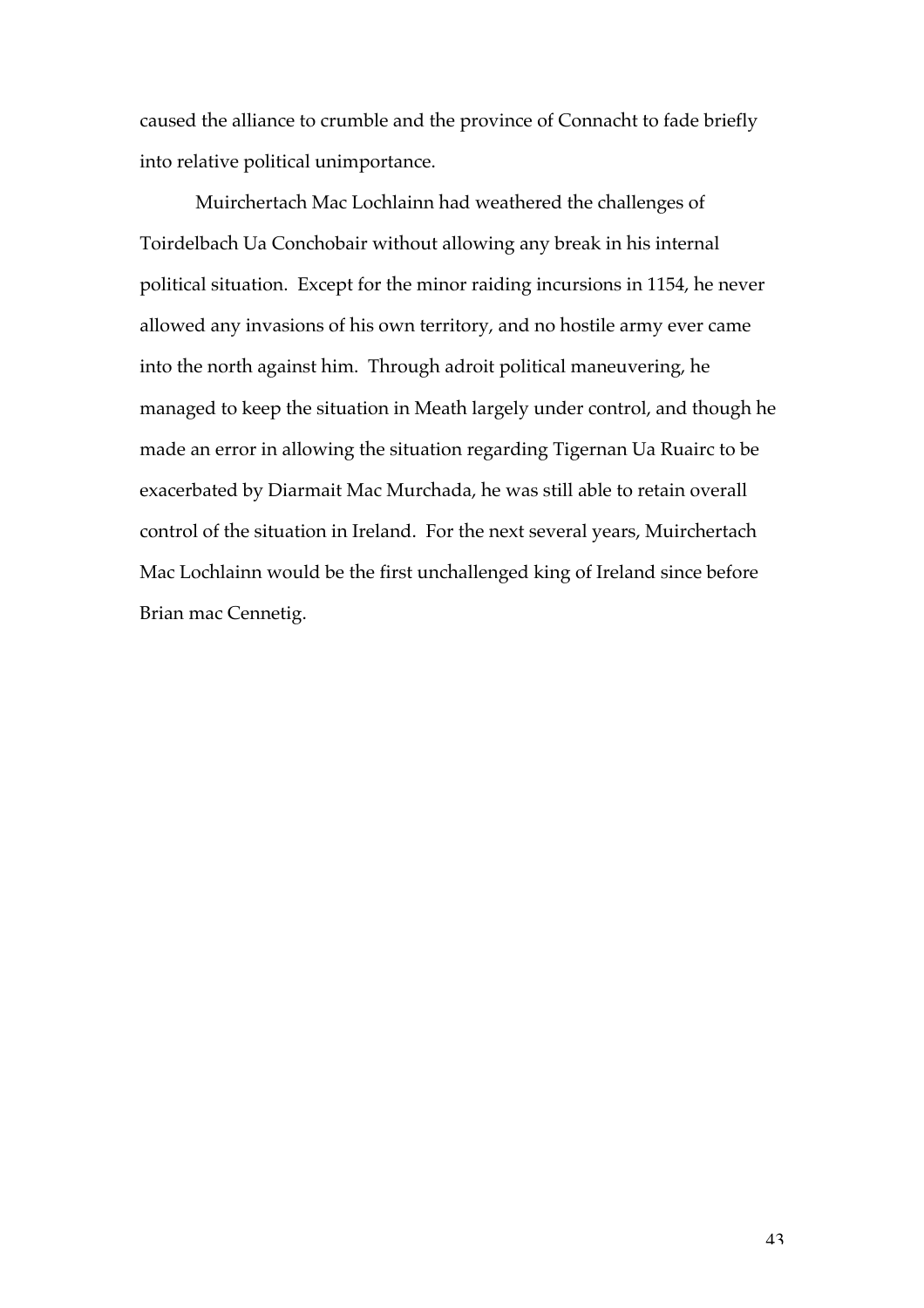# **Chapter 6 – The Case for a King: Medieval propaganda in literature and law**

The early and middle twelfth century in Ireland was tumultuous, to say the least. The reins of power changed hands four separate times within about forty years, as Muirchertach Ua Briain, Domnall Mac Lochlainn, Toirdelbach Ua Conchobair, Muirchertach Mac Lochlainn, and finally Ruadhri Ua Conchobair claimed the high-kingship. With so many different high-kings, and in such an obviously vital and active political climate, it is not surprising that aspirants to the high-kingship would have found ways to augment their military and political maneuverings. Propaganda, often in the form of poetry and legal commentary, took on a great deal of importance to both the aspiring rulers and to their followers.

The most relevant of these propaganda pieces is one known as "The Circuit of Ireland by Muirchertach mac Néill." To give some background on the poem, which has been thoroughly analyzed by both the eminent John O'Donovan and, more recently, by Donnchad Ó Corráin, it discusses a ritualistic trek made around the island by a member of the northern Uí Néill who aspires to the high-kingship. The king in question seems to be one Muirchertach mac Niall (named in the old patronymic style), who lived in the early and middle tenth century A.D. He was king of Ulster, according to AU, from the death of his father, Niall, in 919, until February 26, 943, when he was killed by the Vikings. He is not listed in Byrne among the high-kings of Ireland.<sup>71</sup> He led several expeditions against the Vikings of Dublin, and specifically encountered Gothfrith and his sons on several occasions. He was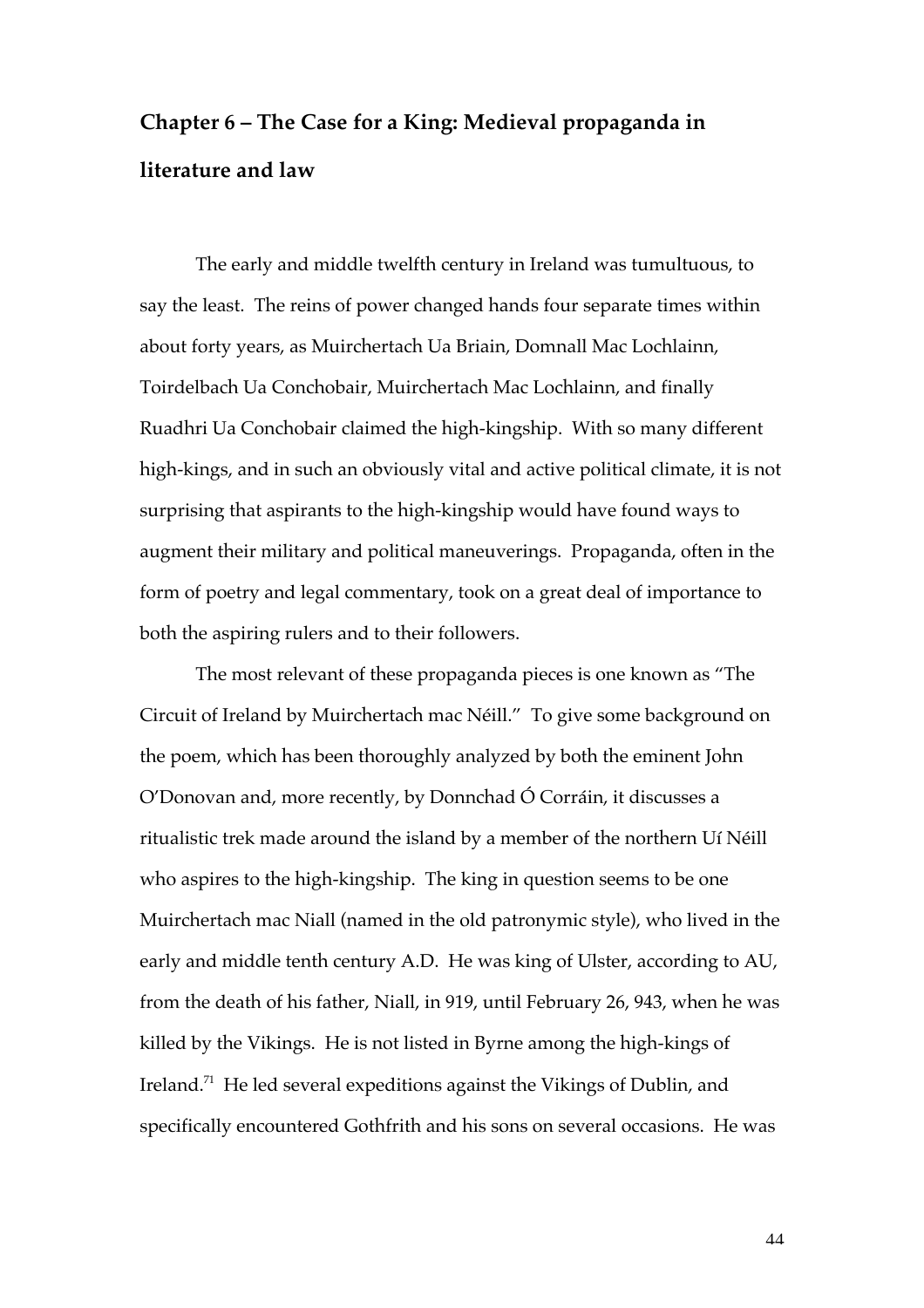the father of the next high-king of Ireland to come from the northern Uí Néill, Domnall ua Néill.

John O'Donovan makes a case for the poem as a contemporary work that was composed about the year 941 by Cormacan, a close companion of Muirchertach mac Néill, who supposedly died in 946, according to the heading of the poem.<sup>72</sup> This, however, cannot be the case. As a contemporary, and ostensibly one who went on this circuit with Muirchertach, it would be very hard to believe that he would mistake the names of kings who were reigning at that time. Regardless, there are other valid reasons for discarding the notion that it is a tenth-century work. Ó Corráin gave special attention to this matter in the *Festschrift* for Francis John Byrne by saying that "*Circuit* cannot belong linguistically to the middle of the tenth century: the language and style are no earlier than the twelfth."<sup>73</sup> This presents a rather attractive possibility that Ó Corráin explored in his article: due to its linguistic "age," the poem is in fact about another Muirchertach, son of Niall. Muirchertach Mac Lochlainn's father, Niall Mac Lochlainn, was the overlord of the Cénel Conaill until his premature death in 1129, as discussed above. If it was composed in this period, therefore, it must have some value to the resident dynasty and therefore can be examined for possible use as contemporary propaganda.

If one assumes, therefore, that Muirchertach mac Néill represents Muirchertach Mac Lochlainn, the poem may now be examined for more direct links to the political scene in Ireland in the mid-twelfth century. Firstly, the poem tells of Muirchertach mac Néill leading a hosting from Aileach, the ancestral "capital" of the Cenél nEogain, which does little more than confirm

 <sup>71</sup> Byrne, 2001, 276. He is credited as the *rigdomna Erenn* in the genealogies later on.

 $72$  O'Donovan, 1841, 25. O'Donovan's translation of the poem is quoted and referred to throughout.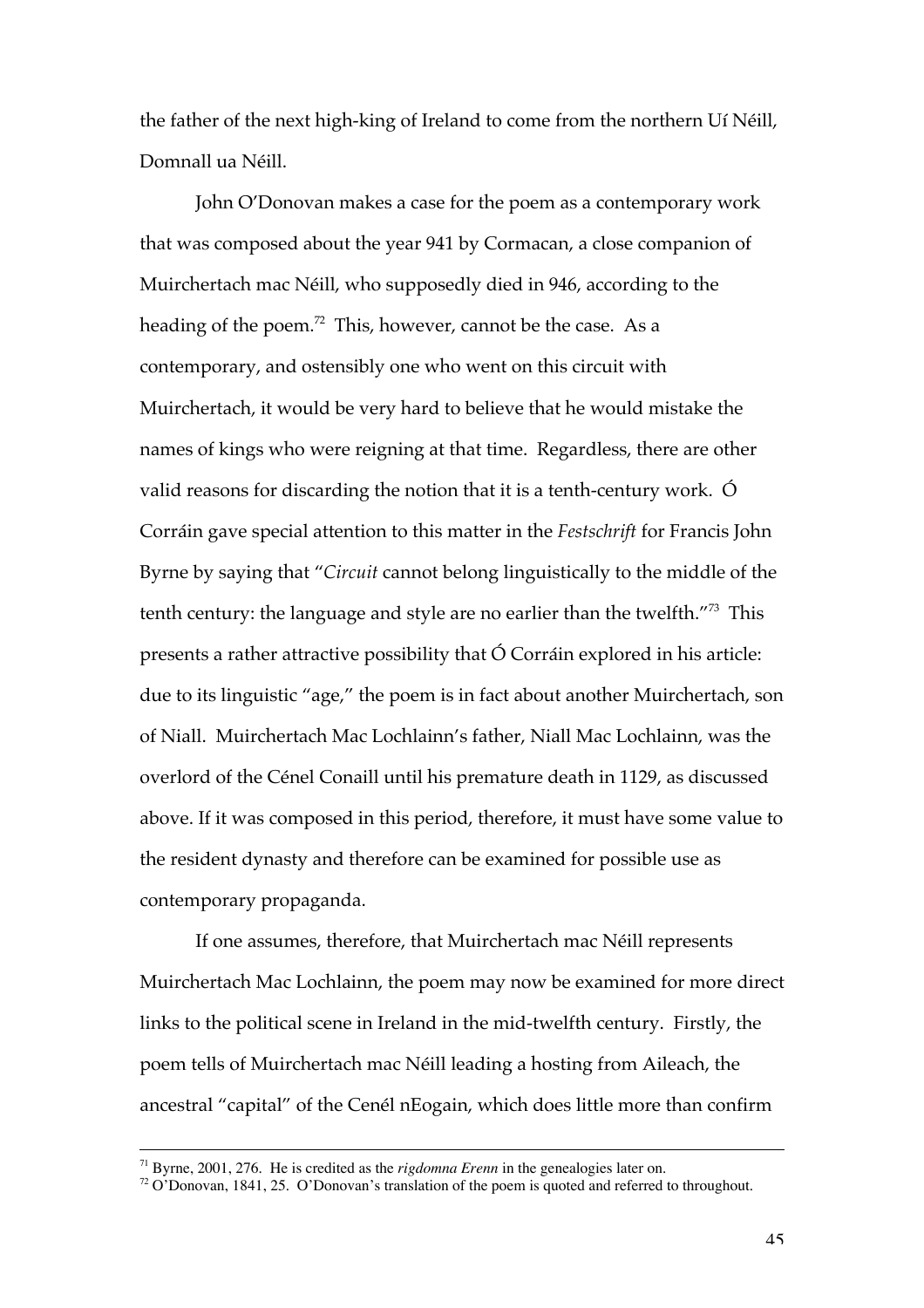that the narrative is an heroic poem about the dynasts of the Uí Neill. When Muirchertach mac Néill leaves on his circuit, however, multiple parallels arise between the people he encounters on his hostage-taking expedition and the political figures present in Muirchertach Mac Lochlainn's century.

The first stop mac Néill makes is Ulaid. There, he takes hostage one Loingseach of Liné, who O'Donovan claims is a chieftain of Mag Line.<sup>74</sup> In the historical record, there is a Loingsech, king of Dál nAraide, whose obituary is chronicled in AU 932§4. What is interesting about this is that a contemporary chronicler writing about a journey made in 941 would not be likely to misdate a neighboring king's death by nine years, especially if he was, as AFM 946 states, a retainer to Muirchertach mac Néill's father, Niall Glúndub.

Shortly thereafter, Muirchertach mac Néill takes captive the king of Ulaid, whose fort is at Dun Eochaid, and brings him on his circuit with him. This has an interesting parallel with later events: Muirchertach Mac Lochlainn's chief foe in Ulster was Ulaid, and both Dál nAraide and the southern Ulaid gave him no end of trouble. Also, the mention of the night spent at Magh Rath and the fact that Muirchertach Mac Lochlainn fought one of his most important battles against the Ulaid there is not likely to be entirely coincidental. By having the ancestors of the two major kingly lines of Ulaid taken under his ancestor's power, he establishes a prior claim to them, a theory that shall be discussed below.

Mac Néill then moves southward, skirting Meath $^{75}$ , and arrives in Dublin. There, he takes prisoner one Sitric, who, in context, represents the

 <sup>73</sup> Ó Corráin, 2001, 239.

<sup>74</sup> O'Donovan, 1841, 30. Ó Corráin, 2001, 241 discusses Loingseach's purpose to the narrative as well as his historicity.

<sup>&</sup>lt;sup>75</sup> At the end of the poem, there is an interesting little passage that discusses the possession of Magh Breagh by mac Néill: this is likely a simple reference to the traditional use of Tara as a high-king's capital. It is also possible, however, that it is a reference to the several divisions of Meath that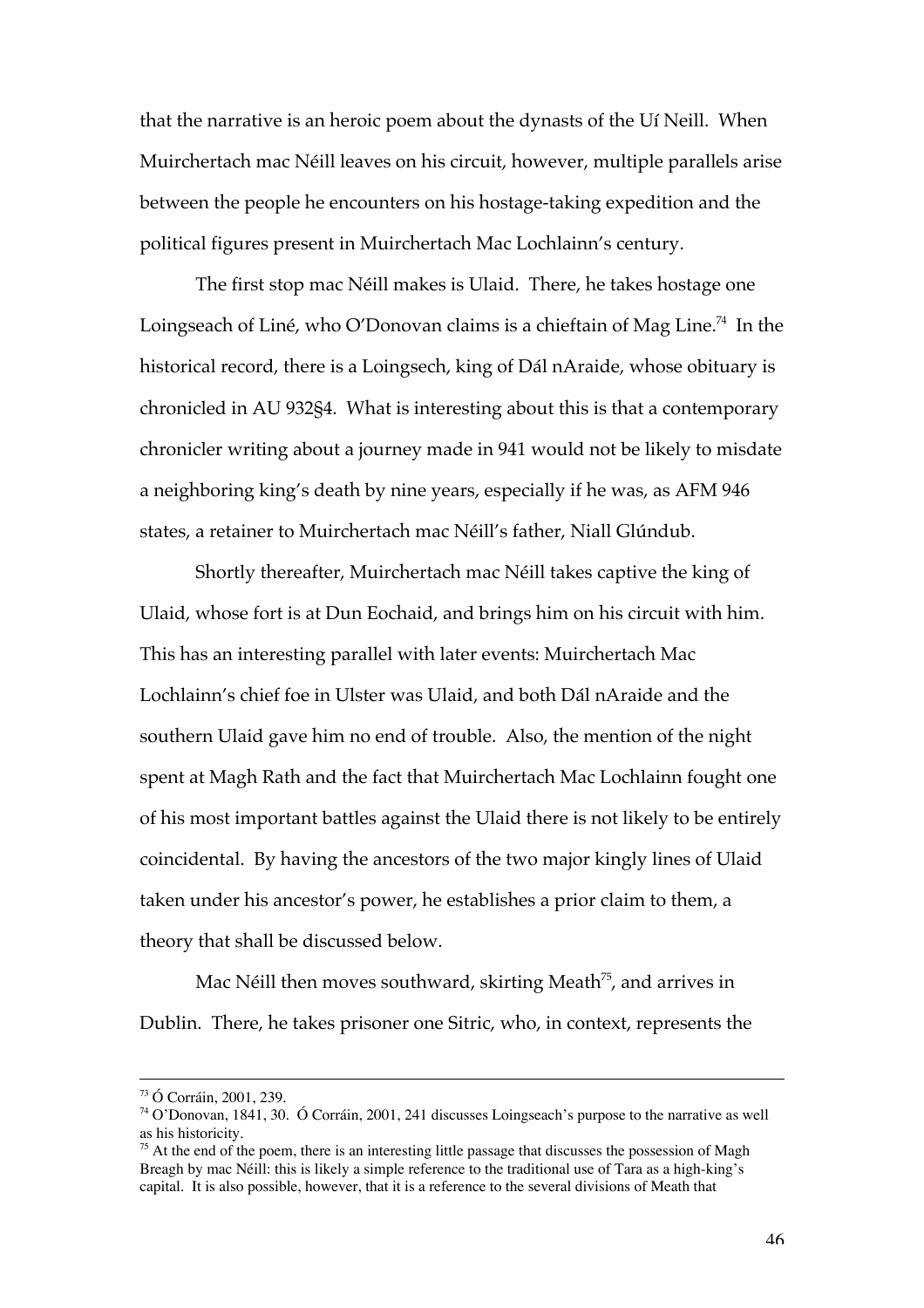king of Dublin. While Dublin had not been in existence for very long (at least, relatively), by the time the poem is set in, it had by then developed into a powerful enough entity to merit a military leader, if not a king. O'Donovan noted, and Ó Corráin notes, that no Sitric was king of Dublin in the tenth century.<sup>76</sup> Ó Corráin names an Olaf Gothfridson as king until 939, and then an Olaf Cuarán until 941. There was, however, a most famous Sitric, later on: Brian mac Cennetig's famous foe, Sitric Silkenbeard. While it is somewhat impossible that a tenth-century king took an eleventh-century monarch captive, it is an obvious literary device used in constructing a period propaganda piece. His character's significance to the argument for preordained dominance will be discussed later, as well.

In his discussion on the state of Dublin at the time, Ó Corráin attempts to make sense of the debate surrounding Dublin-area agricultural development in the tenth century. He disagrees with an argument that suggests that, since Dublin was relatively new, it was unlikely that they had been able to provide the bacon and wheat from their stores that was taken by mac Néill as tribute and that it may have been imported, if it could have been given at all. $^{\prime\prime}$  This would indeed seem to be a rather hasty conclusion: Dublin had been in existence for several decades at this point, and to assume that agrarianism had not pushed outward into the fertile valleys would be counterintuitive. It is more likely that farms existed there long before the Vikings came, and that, if nothing else, they imitated the farmers who preceded them. Unfortunately, several historians have taken *Circuit* on as proof of the existence of highly developed agriculture in the tenth century

 $\overline{a}$ 

Muirchertach mac Lochlainn carried out during his kingship, which essentially made him the nominal overlord and sponsor of Meath.

<sup>76</sup> O'Donovan, 1841, 34; Ó Corráin, 2001, 242-3. Ó Corráin's chronology of the rulers of Dublin also implies that they might not even have had a stable leader at that point.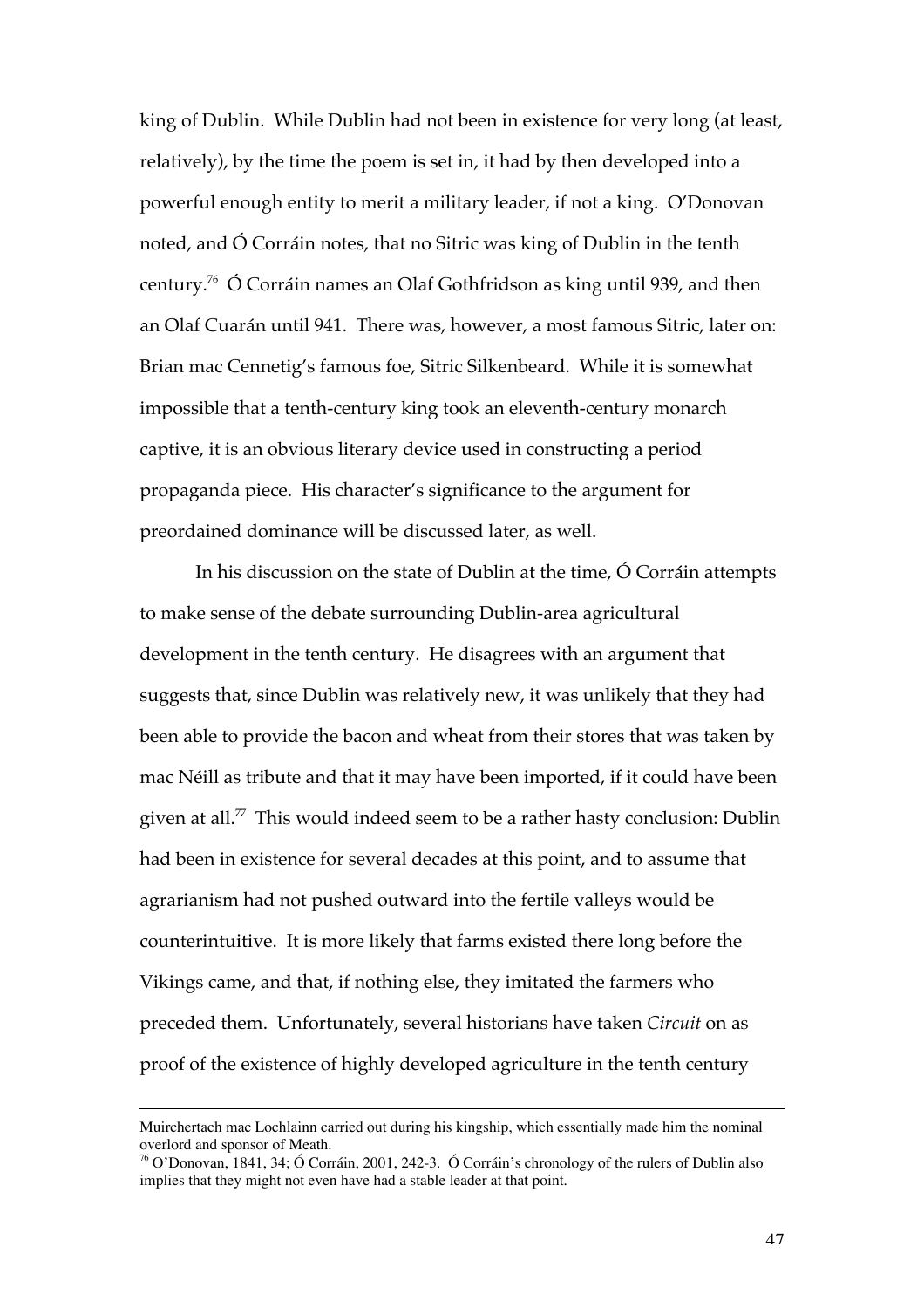Liffey valley. The questions about its validity as a contemporary source at least detract from using it as proof, if they do not debunk it altogether. It makes sense, then, that the historians who proclaim that agrarianism was highly developed near Dublin at the time have the right idea, but have perhaps arrived at it by the wrong means.

After his time in Dublin, Muirchertach mac Néill moves to Leinster and places the king, Lorcan, in chains, and carries him away with them as well.<sup>78</sup> After the death of Donnchad mac Diarmaita (Donnchad Máel na mBó) in 1006, the kingship of Leinster fell into confusion, and a brief interlude before Diarmait mac Máel na mBó took the throne saw the rise of a family who claimed descent from one Lorcán in the past. Máel Mórda mac Lorcáin and his brother, Tadhg, each held the kingship of Leinster between Diarmait and his father, and were in control of Leinster during their alliance with the Dublin Norse before and during Clontarf in 1014. There is an occurence of a Lorcan in the history of the Leinster kingship in the mid-ninth century but his reign was short and did not coincide with any circuit Muirchertach mac Néill made, so it can certainly be inferred that the Lorcan mentioned is actually the progenitor of the minor Uí Lorcán family. The symbolism of the fetter on the hostage king may be that it represents a deterrent for all the enemies of Mac Lochlainn's allies and of Ireland in general.

In Munster, Muirchertach mac Néill receives his strongest resistance. He enters Ossory relatively easily, receving hostages and meeting no enemy forces. He passes through part of Munster "with cheerfulness and with willingness,/*By* the Desies and the good men of Munster."<sup>79</sup> It is the O'Briens

 <sup>77</sup> O Corráin, 2001, 200.

<sup>&</sup>lt;sup>78</sup> O'Donovan, 1841, 37-9. Note for the discussion of the Uí Chennselaig and Uí Lorcain/Uí Faelain Ó Corráin, 1971, 17ff.

<sup>79</sup> O'Donovan, 1841, 41. Emphasis his.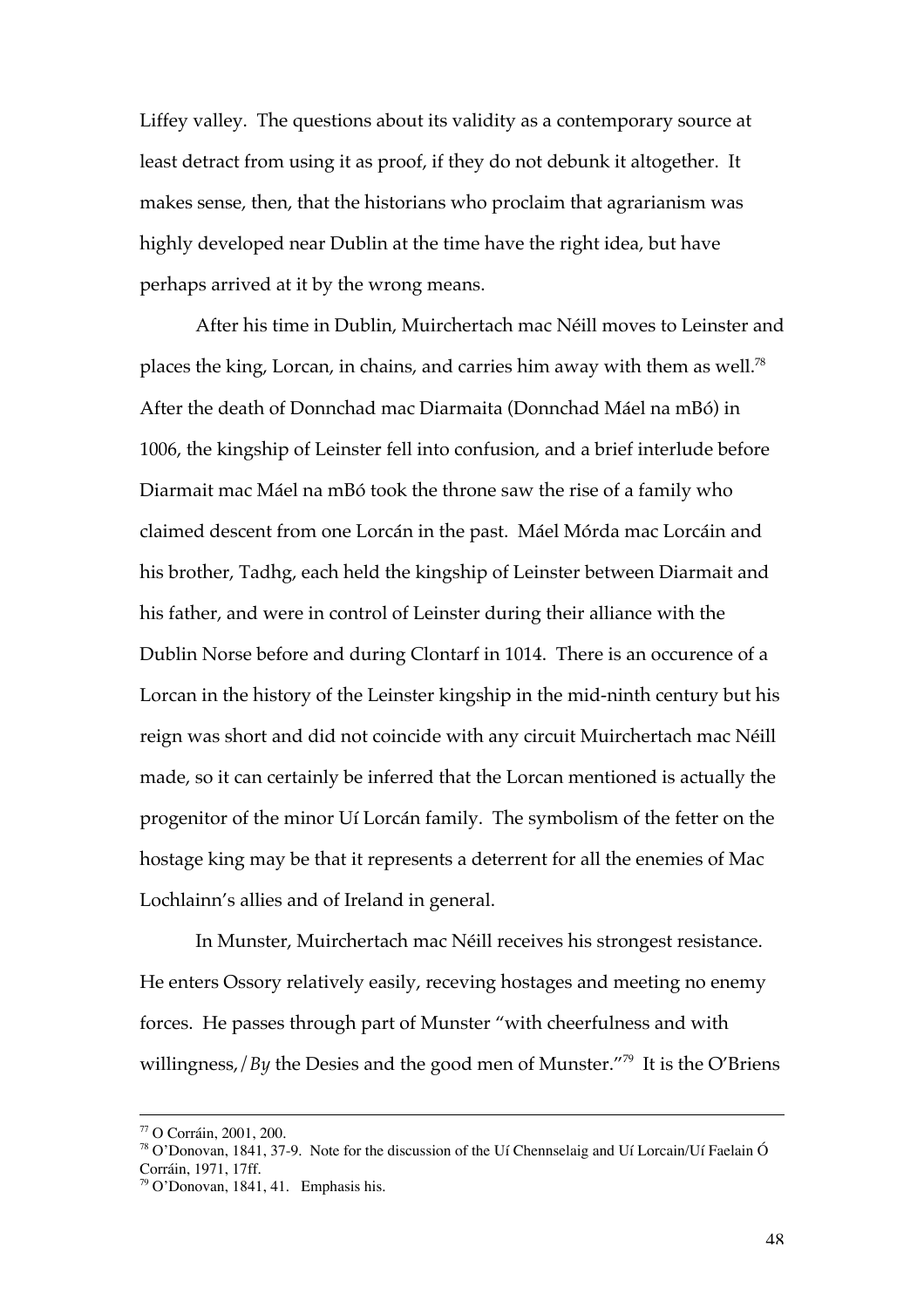who cause him his greatest difficulty. They swarm around Cashel and give battle to him, causing him to sweep them from his path in a bloody victory. A certain Callaghan, the king of Munster, pleads with his men to let them pass, to let them rule, and offers himself up as a hostage in a decidedly honorable gesture. What is intriguing is that, according to O'Donovan, "he is the ancestor of the families of Mac Carthy and O'Callaghan."<sup>80</sup> The Callaghan recorded is one Cellachán Caisil, whose obit is recorded in AU 954, and who is the great-grandfather of Carrthach, the nominal forebear of the Mac Carthaig line. The honorable action of a Mac Carthaig ancestor and the defeat of the men of Cashel indicate a bias on the author's part for one family over the other, and certainly form the stuff of propaganda literature.

Finally, Muirchertach makes his way into Connacht, where he encounters his last major foe, Conchobar mac Taidc, its king. Unlike the others, however, Conchobar submits to him readily, and goes with him in captivity to Aileach. There is no historical importance to this passage in the discussion of Muirchertach mac Néill: Conchobar mac Tadhg was king of Connacht from 966 to 973, almost two dozen years after Muirchertach died. Once again, the problem with contemporaneity arises, and the notion of a tenth-century author may, at this point, be effectively and finally dismissed.

Analysis of this section is rather less complicated than previous ones, if only because there is so little information to be gained from it. Given the fact that this is almost certainly a propaganda poem for Mac Lochlainn, the passage on Connacht would seem to be a rather pithy commentary on the actions of another king, but there are two possible reasons for this passage's existence. One is that this part of the poem was written as a piece that would

 <sup>80</sup> O'Donovan, 1841, 45, note on line 115.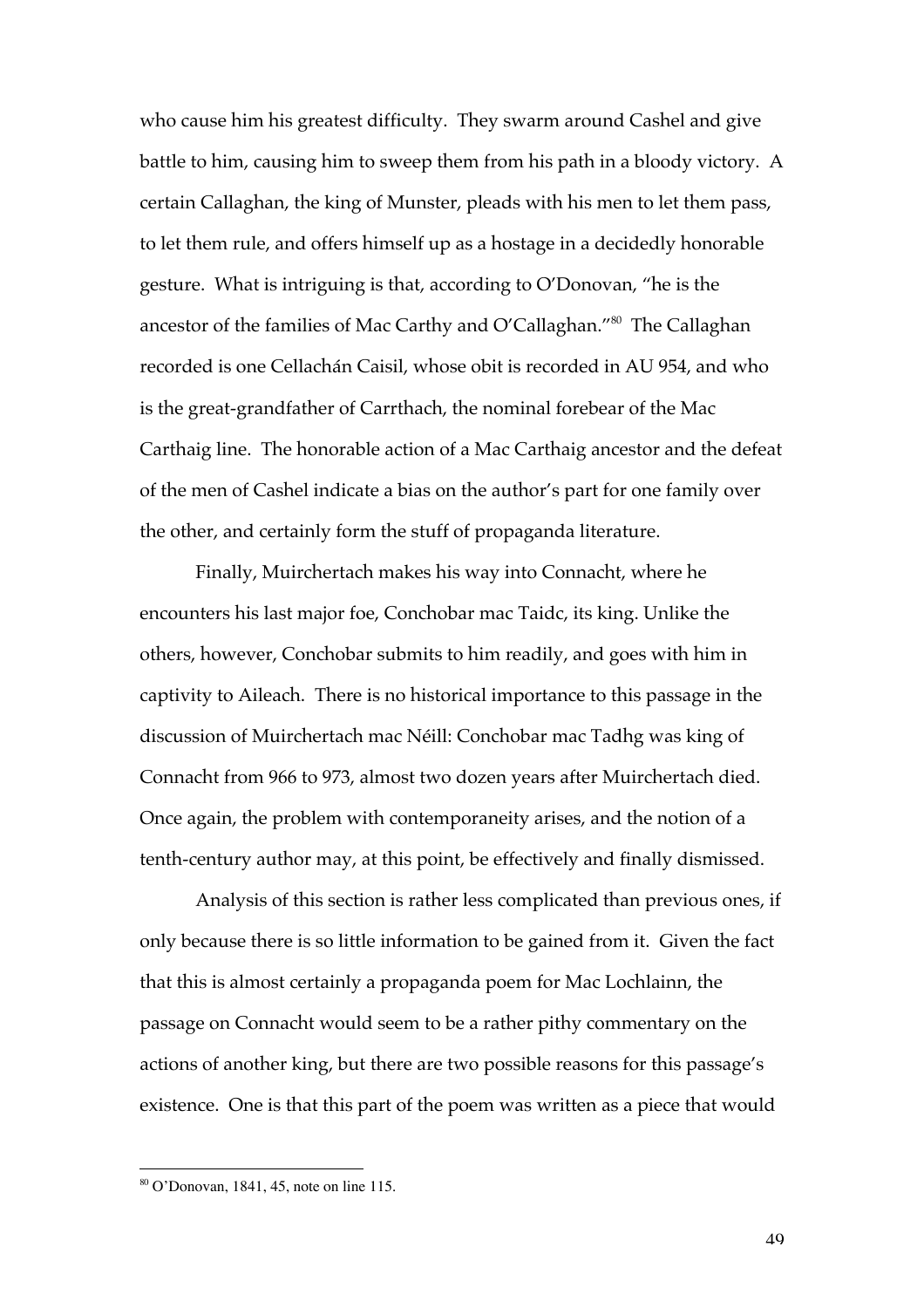urge the king of Connacht to make a submission to Muirchertach Mac Lochlainn, the other is that he had previously made such a submission and this merely commemorated his good sense in doing so.

Regardless of which is correct, the concept of ancestral submission guaranteeing the right to present submission is once again expressed by the poet's creative use of dynastic history. Conchobar mac Taidc was, in fact, an ancestor of the Uí Conchobair line of rulers of Connacht, whose final royal descendants, Toirdelbach and Ruadri, were two of the last high-kings of Ireland. By showing Conchobair giving himself freely as a hostage in the past, the author seems to hope that the current Ua Conchobair, whether Toirdelbach or Ruadhri, will make the same inspired decision.

In his final leg of the journey, mac Néill passes through Breifne with a victory (a slight warning to Mac Lochlainn's erstwhile ally, Tigernan Ua Ruairc), and is welcomed openly into the lands of the Cénel Conaill, which was a steadfast ally of the Cénel nEogain in the mid-twelfth century. He returns home to Aileach with great joy and feasting and is proclaimed the high-king by his jubilant companions. A long set of accolades follows, and the poem seems to conclude with some sort of cheer for Muirchertach (mac Néill or Mac Lochlainn).

Since it has been shown that the poem cannot be, as O'Donovan suggested, a contemporary poem dating back to the tenth century, Ó Corráin's argument that it is linguistically twelfth-century must take precedence. From this argument, one may infer that, if it is about any representative of the Uí Néill of the twelfth century, it is certain to be about the one Muirchertach in their line who was in any position of power at the time. Knowing this, a very slim period of time in which the poem might have

50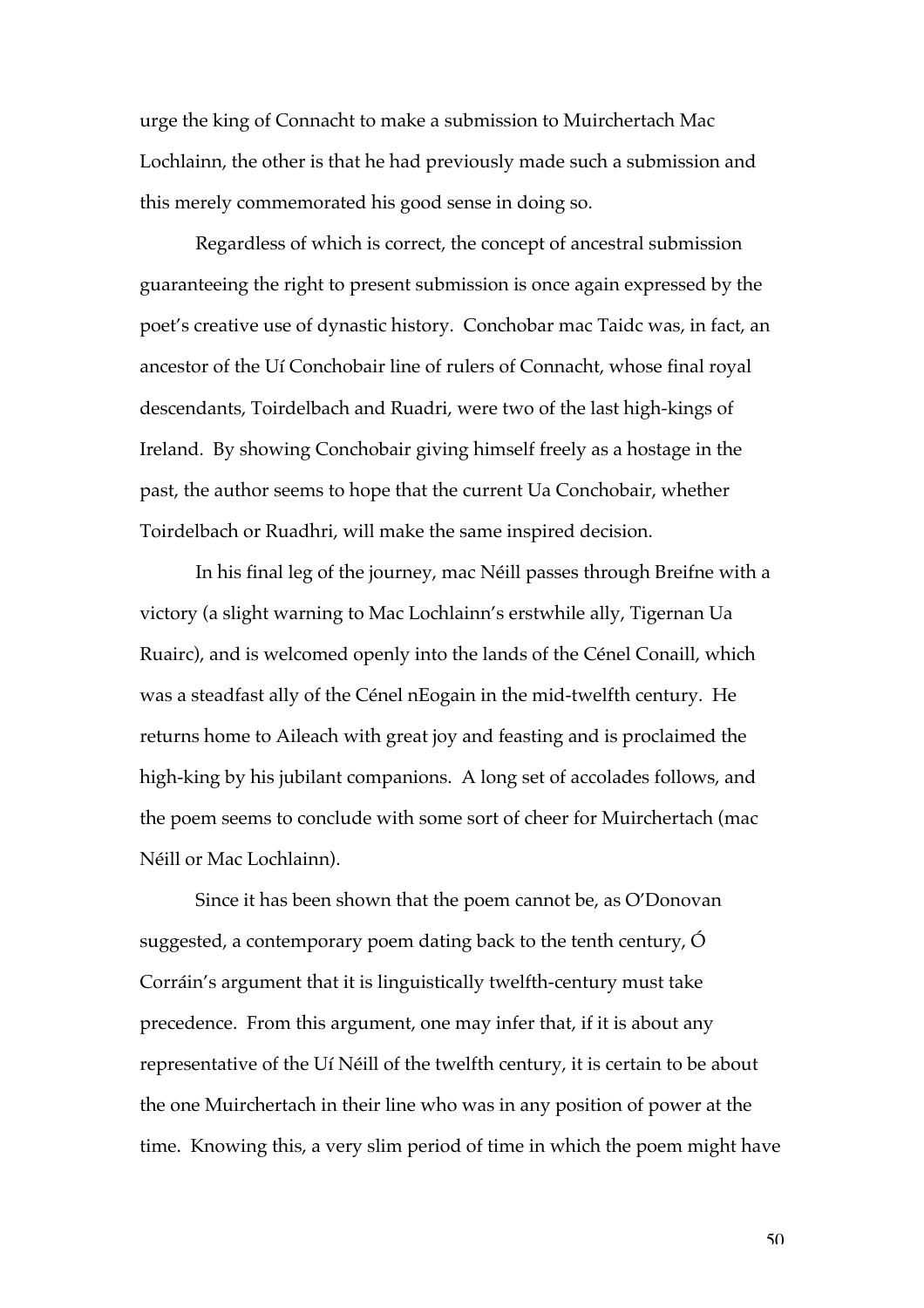been composed may be deduced. Mac Lochlainn reigned in Cenél nEogain between about 1139 and 1143, and 1145 and 1166. The first of these periods may be discarded, as Muirchertach Mac Lochlainn was still trying to consolidate his power over the north, and was in no position to embark on a royal circuit of Ireland. Mac Lochlainn's unchallenged high-kingship begins after 1156, and therefore any date after that is somewhat less likely to be correct; at that point he would have had little need to claim any ancestral dominance over anyone, since he was in fact ruling in his own capacity. This leaves a period between 1145 and 1156 when the poem most probably might have been composed. For the first two years or so, Muirchertach Mac Lochlainn was in the midst of his final struggles with Domnall Ua Gailmredaig, and until his expulsion in 1147, Muirchertach's kingship of Cenél nEogain was still in question. Muirchertach first received important submissions in 1149, when Diarmait Mac Murchada and Tigernan Ua Ruairc submitted to him, so the poem probably dates from some time between then and 1156. More interesting is the description of the bloody battle with the Uí Briain and the peacable nature of the Mac Carthaigs. As was discussed above, the battle of Móin Mór was the effective end of the power of the Uí Briain in the twelfth century, and an account of a bloody battle between where they are defeated, followed immediately by a submission from the ruler of Connaught, looks rather suspect. It seems likely, therefore, that the poem in question was written around 1152, after the battle of Móin Mór, but before Toirdelbach Ua Conchobair regained any substantial amount of his former political sway.

The most important aspect of the poem is that which puts forth a concept of ancestral dominance. The poet presents the case to the audience that submissions need not be given to the current, living representative of the

51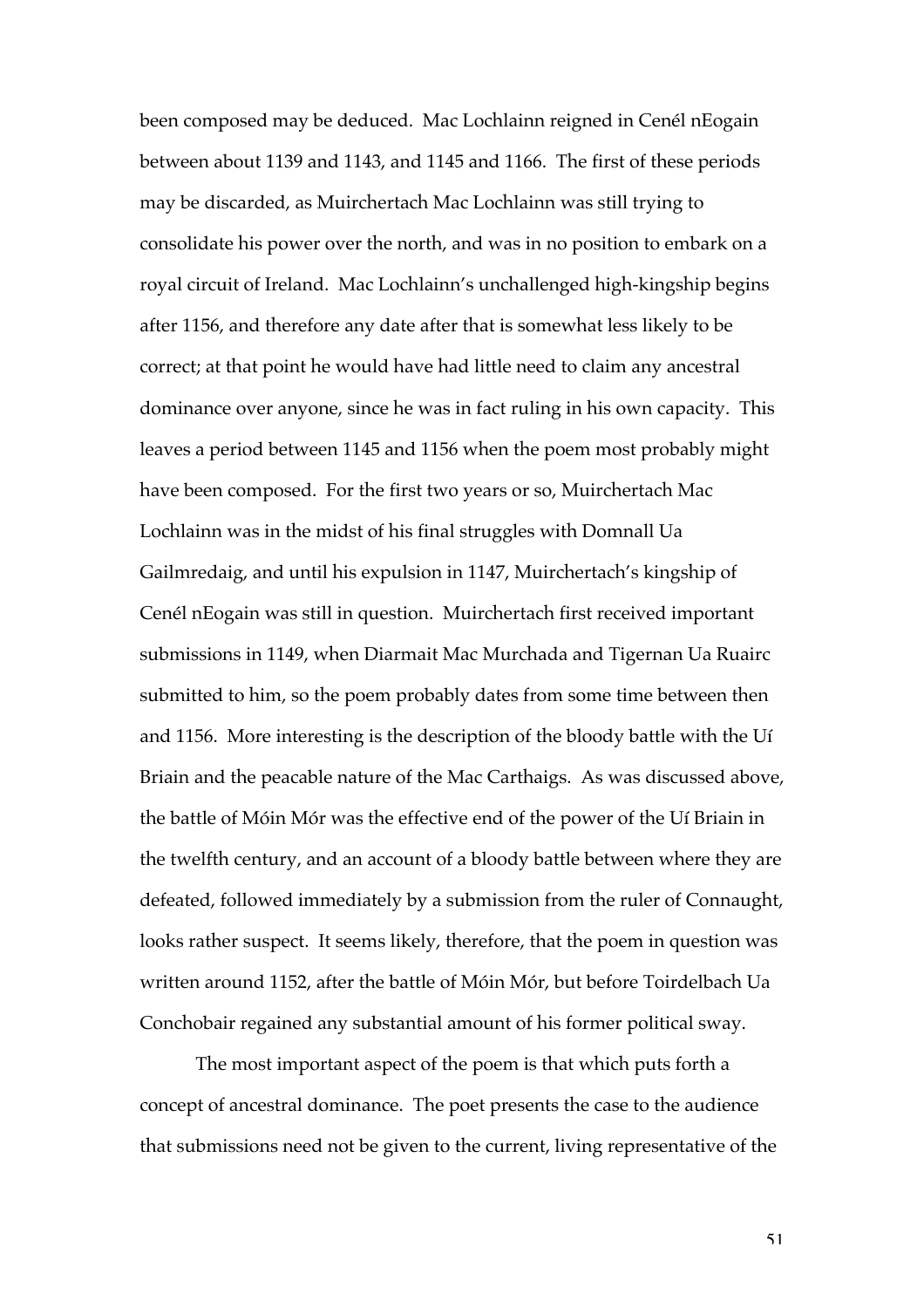family to be valid, that if Muirchertach mac Néill, the illustrious ancestor of Muirchertach Mac Lochlainn, received these submissions, then the provinces and rulers of Mac Lochlainn's era submitting to Mac Lochlainn is a foregone conclusion, and need not be seriously questioned. Also, by mac Néill taking into custody the ancestors of his contemporaries (or greatest cultural representatives), the poet establishes a strong and continuous theme of Uí Néill dominance that stretches far back, reducing all important representatives of the ruling lines to little more than names.

The propaganda of *Circuit* is not the exception in twelfth-century Irish literature, but appears to be the rule. Two other tracts, *Cert Cech Ríg co Réil* ("The Rights Due to Every King"), and *Cogadh Gaedhel re Gallaibh* ("The War of the Gael with the Foreigners"), are propaganda tracts for the Uí Néill and the Uí Briain, respectively. The first, *Cert Cech Rig Co Reil*, is less a legal document than a praise poem. It details what an Uí Néill king can expect to receive from other kings, but is much more far-reaching in scope. Other provincial kingdoms are mentioned in it, and their own tributes are detailed by the poet, as though they were always subject to an Uí Néill lord. The poet gives advice to the king of the Uí Néill that all of Ireland is his to have. The poem itself was ostensibly addressed to Aed Oirdnide, high-king of Ireland, who died in 819, though the language is of the late tenth to twelfth centuries. Cogadh Gaedhel re Gallaibh, which dates from the early twelfth century,<sup>81</sup> is another tract which praises its chosen dynasty and supports that dynasty's claim to the high-kingship. The tract, the subject of which has survived admirably, and with great popularity, to this day, is about the war against the Vikings and the struggles of the Dál gCais to defend Ireland. The tract

<sup>&</sup>lt;sup>81</sup> Ó Corráin, 1978, 31. Todd notes that the tract was copied into LL between 1148 and 1166.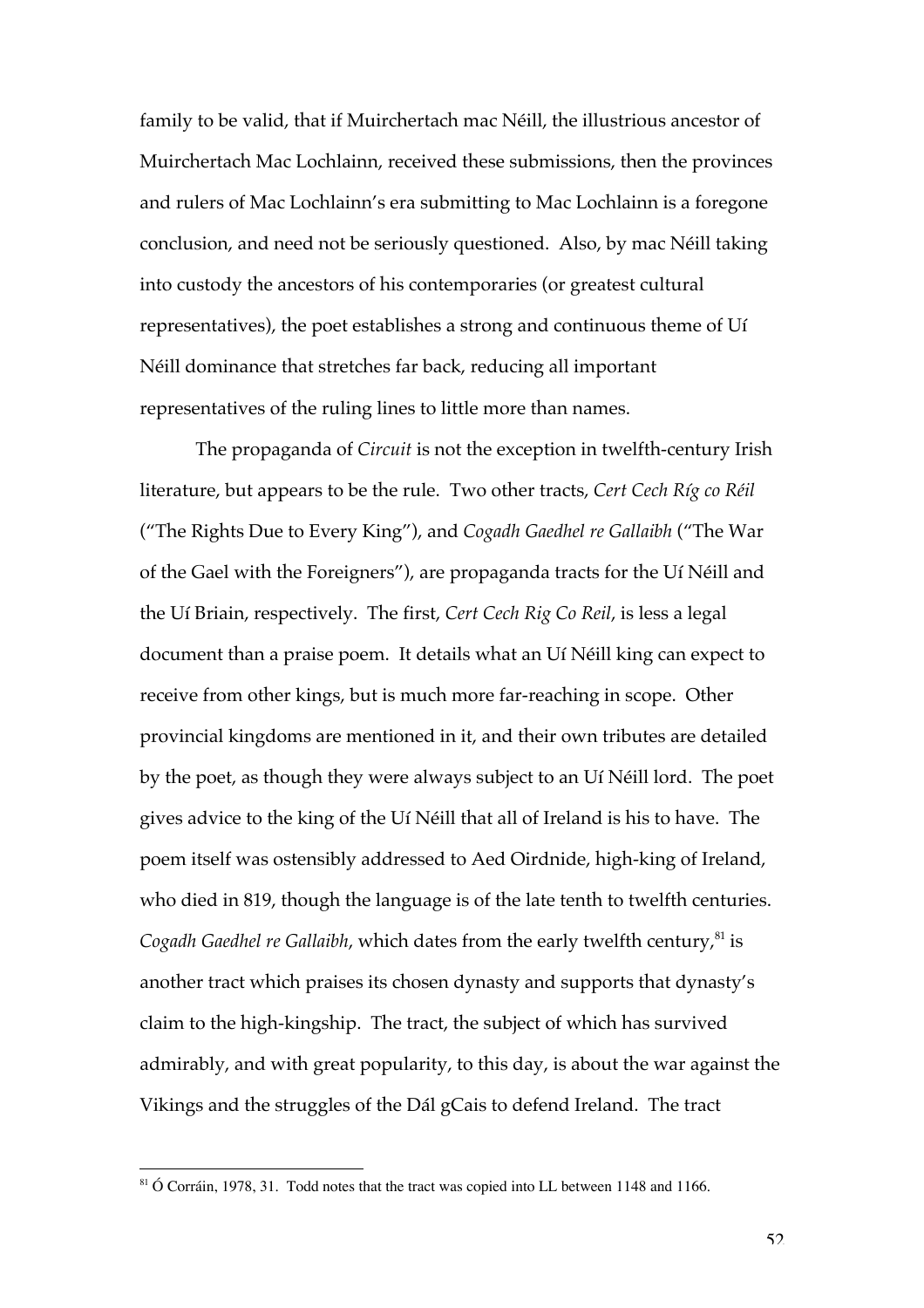characterizes them as "brutal and ferocious tyrants, plunderers of the church and enslavers of the Irish"<sup>82</sup> It has been persuasively argued that the Vikings at that point were nothing of the kind, and that many of those pseudohistorians who wrote such things were either creating or adding to propaganda.

Ancestral dominance is a theme that was almost a given part of pre-Norman Irish literature, especially as it related to the kingships of the various provinces and, specifically, which line was ruling those provinces at the time. The Uí Néill and Mac Lochlainn praise poems and legal tracts are not the only ones remaining of Ulster propaganda literature. *Clann Ollaman Uaisle Emna*, translated by Francis John Byrne, is an enumeration of the sixty-odd kings of of Ulaid and their particular exploits, written while Muirchertach Mac Lochlainn was king of Cenél nEogain and the ill-fated Eochaid Mac Duínn Sleibe was king of Ulaid. Of course, the poem is less complimentary to the Cenél nEogain and the Uí Néill than it is to the Ulaid, and it is apparent that the poet had no great love for his neighbors to the west. In particular, he finds the treatment of Donn Sleibe mac Eochaid odious, and mocks the Cenél nEogain for their glee over their "violent deed." $^{\text{83}}$  The poet also claims that, since the Ulaid once ruled great parts of Ireland and, indeed, ruled all of it, that they were deserving of the position once more, and that they would once again rise to their former prominence.

Claims of ancestral dominance is not confined solely to medieval Irish literature. More often than not, they are used by a particular dynasty or political body to further a claim that is not always logically consistent with

 <sup>82</sup> Ó Corráin, 1978, 31-32.

<sup>&</sup>lt;sup>83</sup> Byrn, 1964, 79-80. Note also that this is the same Donn Sleibe who Domnall mac Lochlainn defeated in battle and had blinded/murdered.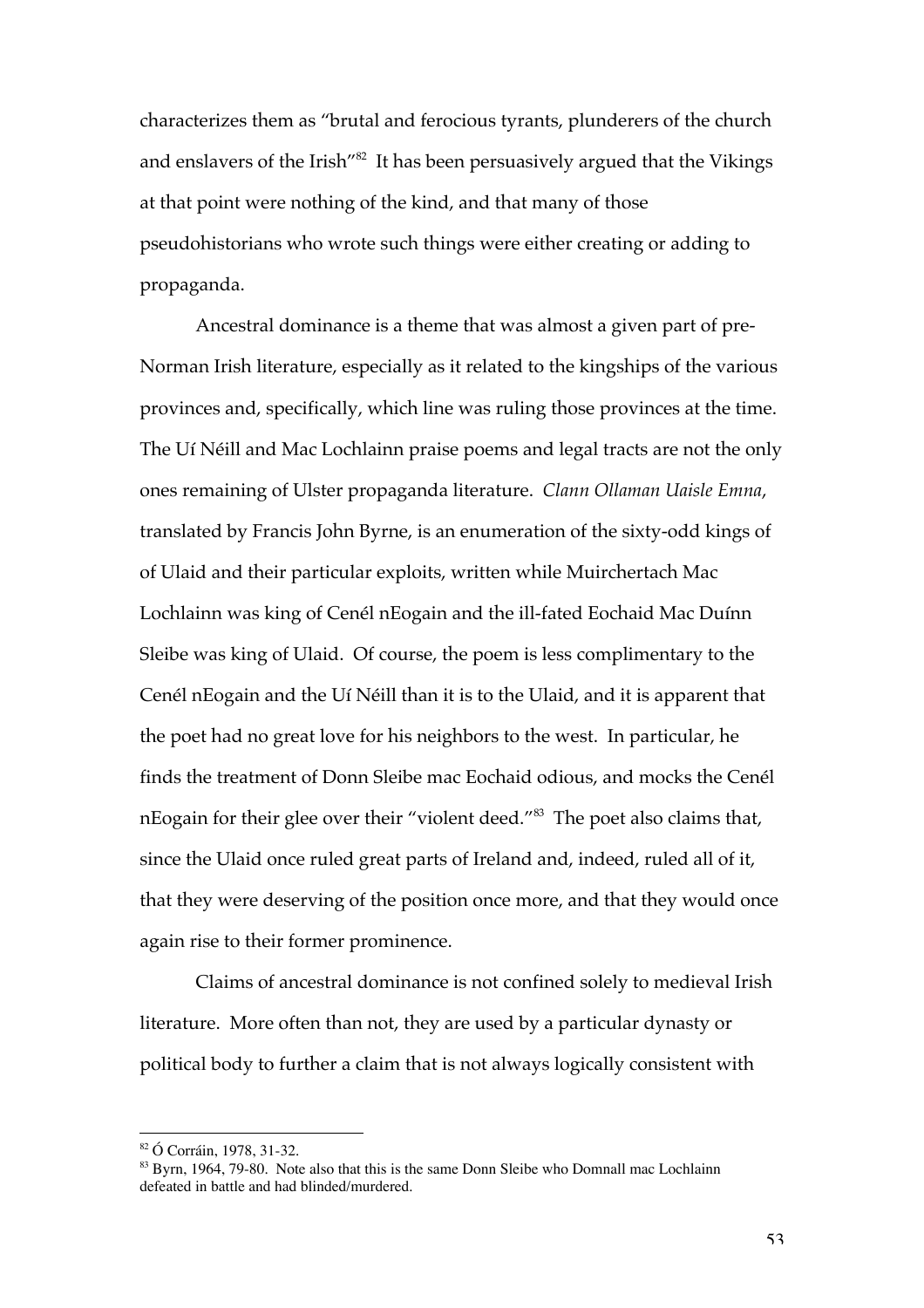the actual state of affairs.<sup>84</sup> Simply stating that one's ancestors ruled a particular land or people merely serves to give a sense of some sort of legitimacy to the eventual conquest of the people in question. It would seem unlikely, therefore, that the poems were written for anyone other than the people who were ruled by the family the poem was about, since it is almost unimaginable that any one poem would convince the king of an opposing province to suddenly surrender to anyone. While Muirchertach certainly made good on the praise poems' boasts, his tale is more likely than not the exception, rather than the rule.

<sup>&</sup>lt;sup>84</sup> Modern examples might include Germany's pre-World War II claim to Alsace-Lorraine, the conflicting claims to Tibet and Kashmir, and, of course, the conflicting claims to Northern Ireland.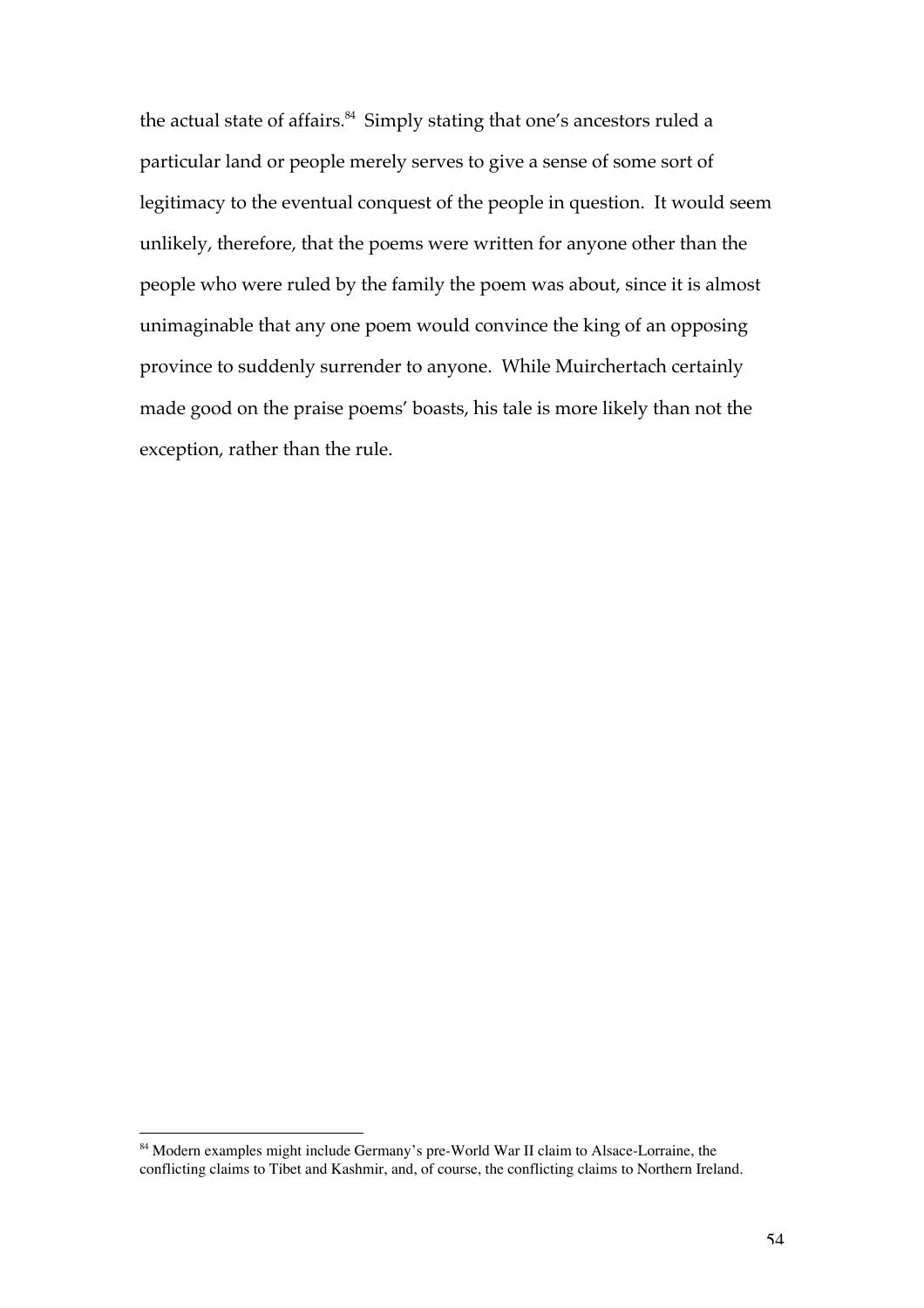# **Chapter 7 – Muirchertach Mac Lochlainn and Flaithbertach Ua Brolcháin: A Renaissance for the** *Familia* **of Colm Cille**

Muirchertach Mac Lochlainn's kingship was not solely about military matters. Much like his grandfather, he was embroiled in ecclesiastical matters which, in the end, would have a great impact on the fate of his kingship. During the time he was king, there was a resurgence of popularity and support for the much-embattled *familia* of Colm Cille, and a certain amount of resistance to the reforms that had occurred in the administration of Armagh and the *familia* of Patrick. Muirchertach's own choice to give primacy to the *familia* of Colm Cille was partially the result of his association with Flaithbertach Ua Brolcháin, the head of the monastery of Derry and *comarb* of Colm Cille.

Until the middle of the twelfth century, Kells was the nominal center of the *familia* of Colm Cille. Unfortunately for the monastic settlement there, Meath was not the safest of provinces in the early twelfth century, as its political situation had gone directly downhill since the death of Mael Sechnaill in 1022. As was discussed in the second chapter, Armagh had already obtained a position of ecclesiastical dominance by that time, and though Mael Sechnaill had attempted to reverse the situation somewhat during his reign, he failed. The situation at Kells declined as successive abbots of Kells were forced to deal with the ever-worsening political situation. The *familia* of Colm Cille was in disarray, losing contact with Iona after the end of the eleventh century, and even going to war against the *familia* of Patrick on the instigation of a son of Loingsech Ua Mael Sechnaill.<sup>85</sup>

<sup>&</sup>lt;sup>85</sup> Herbert, 90-1.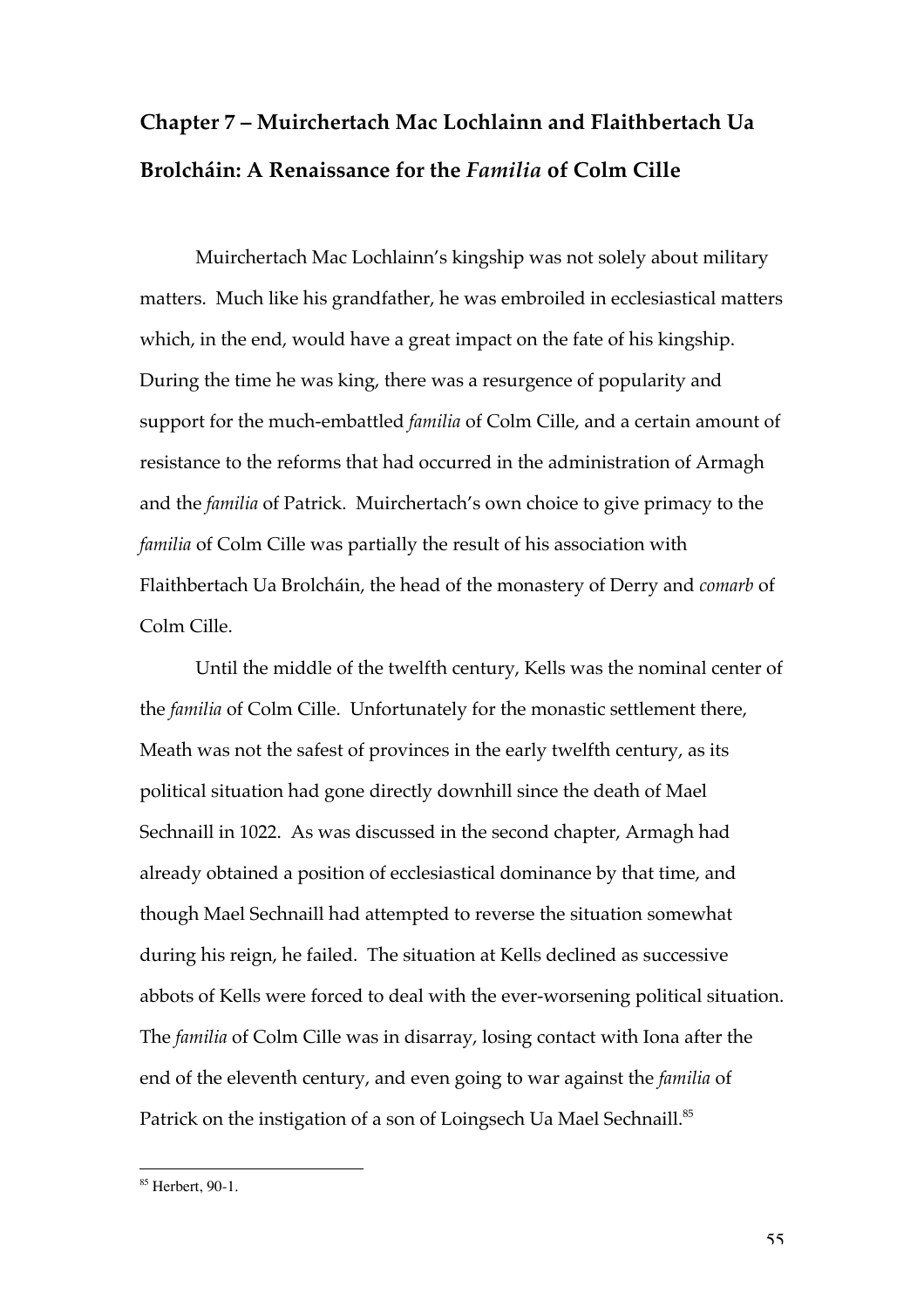The political situation in Meath, as discussed in the fifth chapter, was anything but stable. During the reign of Toirdelbach Ua Conchobair, the abbacy of Kells was held largely by members of the Uí Clucáin family, and they were unable to influence the political changes which dominated Meath at the time. A set of charters in the Book of Kells, which will be discussed more closely in the following chapter, shows how Kells itself was deprived of its hereditary patrons, the Uí Mael Sechnaill, and turned to Tigernan Ua Ruairc of Breifne for its political aid. $^{86}$  Ua Ruairc was not the most stable of patrons, however, and his continuous shifting of alliances, specifically regarding his share of the defeated Meath, only served to further weaken the position of Kells. It was raided and destroyed in 1135, again in 1143, and in 1144, it was burned three separate times. $^{87}$  There is no way in which Kells, or any *comarb* of Colm Cille there, could have hoped to retain its primacy in the *familia* while it was so vulnerable. Partially in response to this, the city of Derry in the north took over the role of the center of the Columban *familia*.

There were ample reasons for Derry to take over this position of prominence in the Irish Church. The Gilla mac Liag who succeeded the reformer, Malachy, as *comarb* of Patrick in Armagh was previously the abbot of the monastery of Derry. Under Domnall Mac Lochlainn, the reform movement had touched on Derry as well, and it (temporarily) became an episcopal see which would theoretically have controlled the area to the north and west of Armagh, comprising Cenél nEogain and Cenél Conaill. $^{88}$  By the middle of the twelfth century, however, there was no bishop in Derry, and the abbot of Derry, one Máel Ísú Ua Branáin, was its ecclesiastical leader. With

<sup>&</sup>lt;sup>86</sup> Herbert, 106. See also Chapter 5 of the present paper for a general recounting of the troubles of Meath.

<sup>87</sup> AFM 1135, 1143, 1144.

<sup>88</sup> Herbert, 110-111.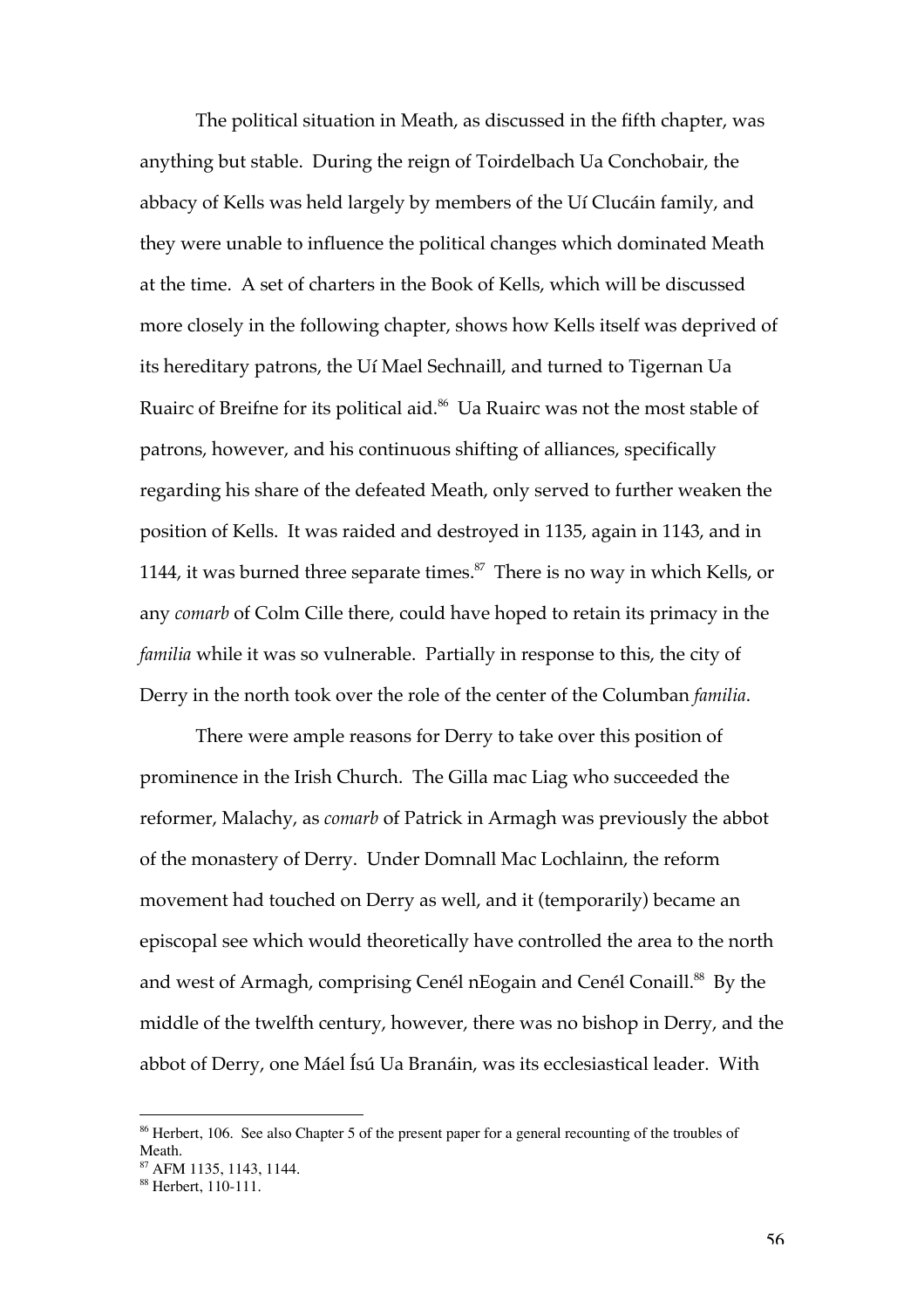his death in 1150, and the contemporaneous rise of Muirchertach Mac Lochlainn to become the most powerful king in all of Ireland, his successor, Flaithbertach Ua Brolcháin, found himself in a position of stability which had eluded previous heads of the various monasteries devoted to Colm Cille.

Flaithbertach Ua Brolcháin was the first member of the *familia* of Columba in many years to claim the position of *comarb* of Colm Cille without being the abbot of Kells. His actions represented a change in the idea of succession, one that was neither directly connected to the old hereditary system or to the newer system of the reformers. Rather, the new *comarb* drew his power from the position of the reigning king of the province and was dependent on that power rather than that of any familial predecessors, but he also kept his position of dominance, as though he were indeed a bishop or high-ranking ecclesiast. This could only have presented a situation to Muirchertach Mac Lochlainn in which he discerned power and influence to be gained by controlling a lay abbot who had no connections to the powerful ecclesiastical families that had dominated the Irish Church for centuries and who did not come from a position of power like those from Armagh.

Flaithbertach Ua Brolcháin's first meeting with Muirchertach Mac Lochlainn occurred in 1150, when AFM records that he went on a visitation of Cenél nEogain.<sup>89</sup> After that, he asserted his claims to other areas in the north of Ireland and was largely successful in obtaining his dues. Herbert notes that this was uncommon in the extreme for any of the successors of Colm Cille in the past two centuries to press their claims anywhere at all in Ireland, and it pointed directly to a revival of the Columban *familia* in the Irish Church. In 1152, when peace was (briefly) concluded between Muirchertach

57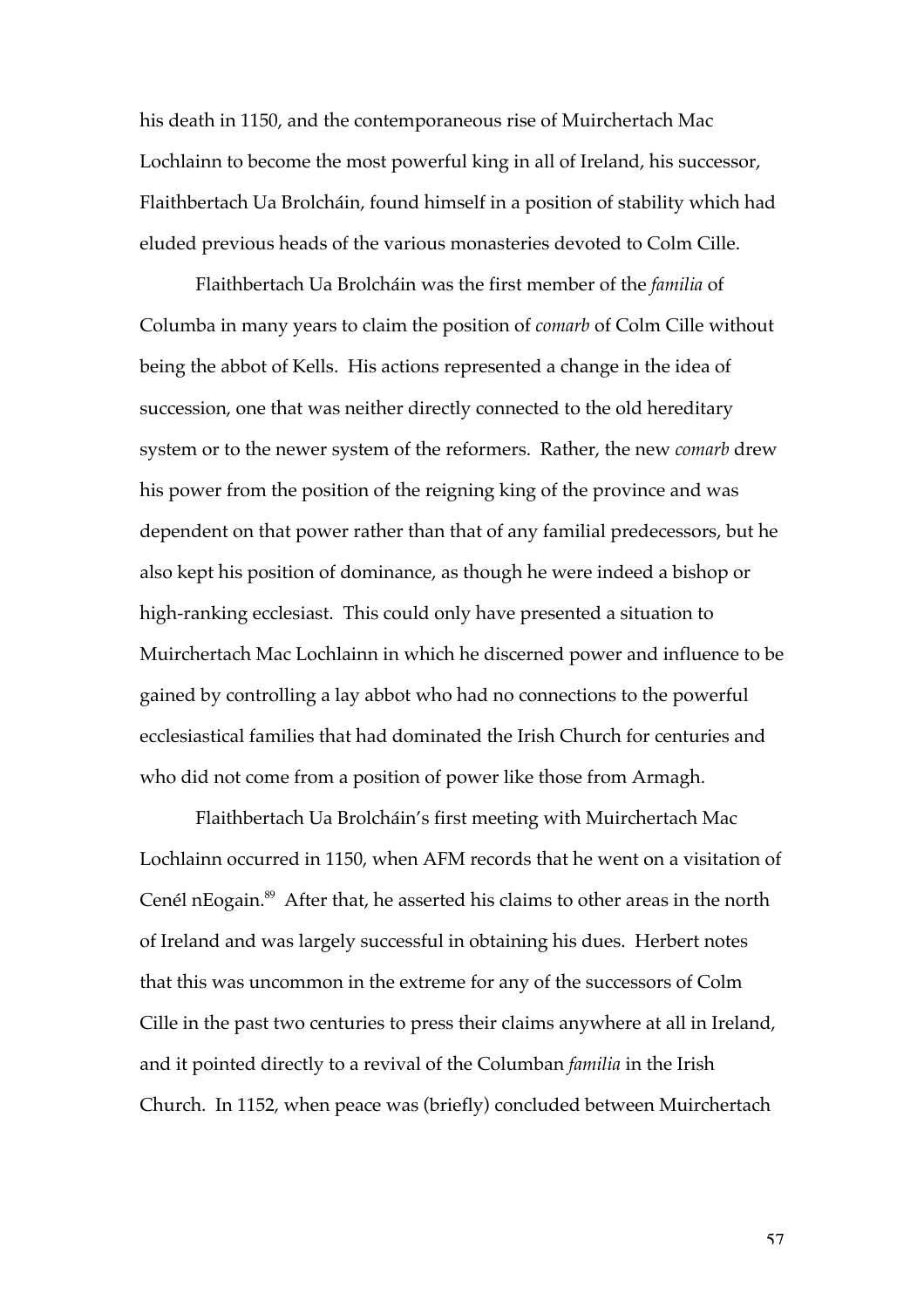Mac Lochlainn and Toirdelbach Ua Conchobair, it was done so under the Staff of Jesus and relics of Colm Cille.<sup>90</sup>

Flaithbertach Ua Brolcháin certainly benefited from Mac Lochlainn's political power. In the synod at Brí Mac Thaidg in 1158, due to Mac Lochlainn's overwhelming power and his obvious support for Flaithbertach, he was awarded the *de facto* status of a full bishop, and was given dominion over all of the churches of Colm Cille.<sup>91</sup> With this newfound power, he finally had the chance to bring the *familia* of Colm Cille once again to prominence and bring it into alignment with the reform guidelines set up at the Synods of Rathbresail in 1111 and Kells in 1152. Gilla Mac Liag, archbishop of Armagh, seemed to be trying to bring the *familia* of Colm Cille into the forefront of the reform movement, and by granting Flaithbertach this measure of power, he had taken great strides toward this goal.

By 1161, Flaithbertach's ecclesiastical power had grown almost to match that of his patron, Muirchertach Mac Lochlainn. In an interestingly political decision, Flaithbertach declared the churches in Meath and Leinster which fell under his jurisdiction as *comarb* of Colm Cille to be freed from any material secular imposition. $^{\textrm{\tiny{92}}}$  This decision could only have been made (and enforced) if Flaithbertach was on good terms with Mac Lochlainn, and the events of the following year proved that, if nothing else. Mac Lochlainn's "capital" was at Derry, which was, of course, the center of the *familia* of Columba. In 1162, Flaithbertach Ua Brolcháin proposed that the old

<sup>&</sup>lt;sup>89</sup> John O' Donovan's note "y" quotes Colgan's Triadas Thaumaturgica as stating that Ua Brolcháin received tithes "a Murchertacho Hua Lochluinn Rege Hiberniae", implying both that they two of them met and that Muirchertach had already claimed the title of high-king. <sup>90</sup> AFM 1152.

<sup>&</sup>lt;sup>91</sup> AU 1158; Herbert, 116. Including an abbot as a bishop was not unprecedented: the struggles between the bishop and lay abbot of Armagh in the early ninth century have been mentioned before, and their offices sometimes coincided and they were offered the same respect, regardless of title.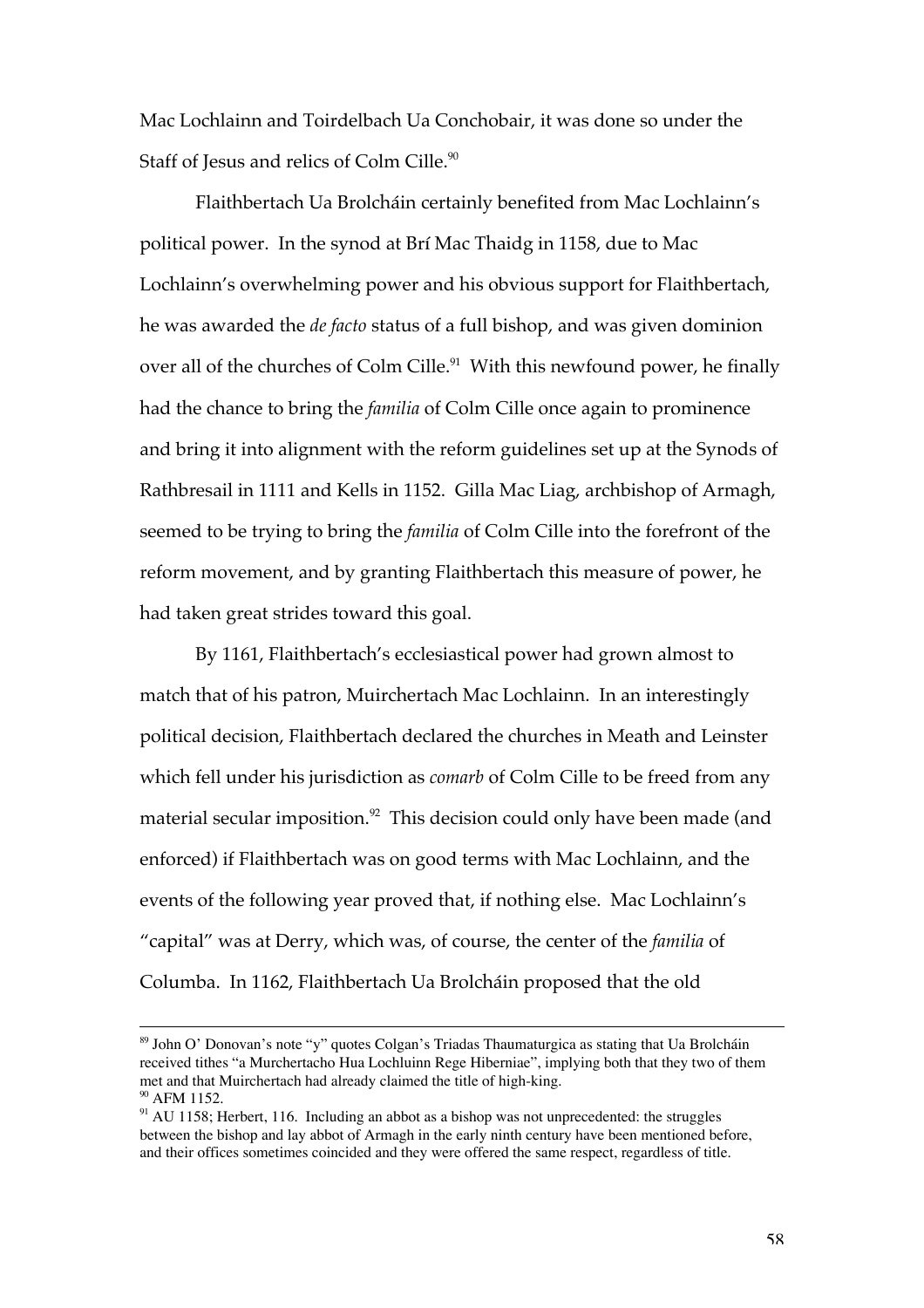ecclesiastical settlement be enclosed and kept separate from the secular inhabitation that was growing rapidly. Mac Lochlainn agreed, and the two of them set about reorganizing the city. Flaithbertach appears to have had to move several secular buildings to make way for his planned construction, and there is no record of Mac Lochlainn objecting to any of Flaithbertach's decisions.

In 1164, Flaithbertach Ua Brolcháin and the *familia* of Columba were at a high point. Flaithbertach was being courted by the long-silent community of Iona, which appears to have made one final attempt to regain its former standing in the Columban ecclesiastical community, but because of pressures placed on him by the archbishop of Armagh (who likely wanted to keep an eye on him) and Muirchertach Mac Lochlainn (who likely wanted to keep him under his thumb), he did not accept, and remained in Derry, building it up into a grand ecclesiastical center.

Flaithbertach's aims were not to be reached, however. In 1165, Muirchertach Mac Lochlainn attempted to put down a revolt in Ulaid by imprisoning its king. Despite his political misgivings, he gave in to Donnchad Ua Cerbaill and Armagh and let Eochaid mac Duinn Sleibe go under numerous safeties and assurances.<sup>93</sup> The next year, however, Eochaid was taken prisoner once more and, according to the annals, was blinded by Mac Lochlainn. With this one act, which will be discussed in much greater detail below, Mac Lochlainn lost almost all of his allies and a great deal of respect in his own territory and throughout Ireland. This would be his

<sup>&</sup>lt;sup>92</sup> AFM 1161; Herbert 119. Flaithbertach Ua Brolcháin also visited Osraige this year to obtain his dues. After little more than a decade, the sphere of influence of the *familia* of Columba had expanded from a few tiny islands of power dotted around Ireland to one that rivaled Armagh's.

<sup>93</sup> Not the least of which were the *Bachall Ísú* and the "Gospel of Martin," one of the holy relics of the *familia* of Colm Cille. See AU 1166 for the list of relics and dignitaries by which the peace was guaranteed.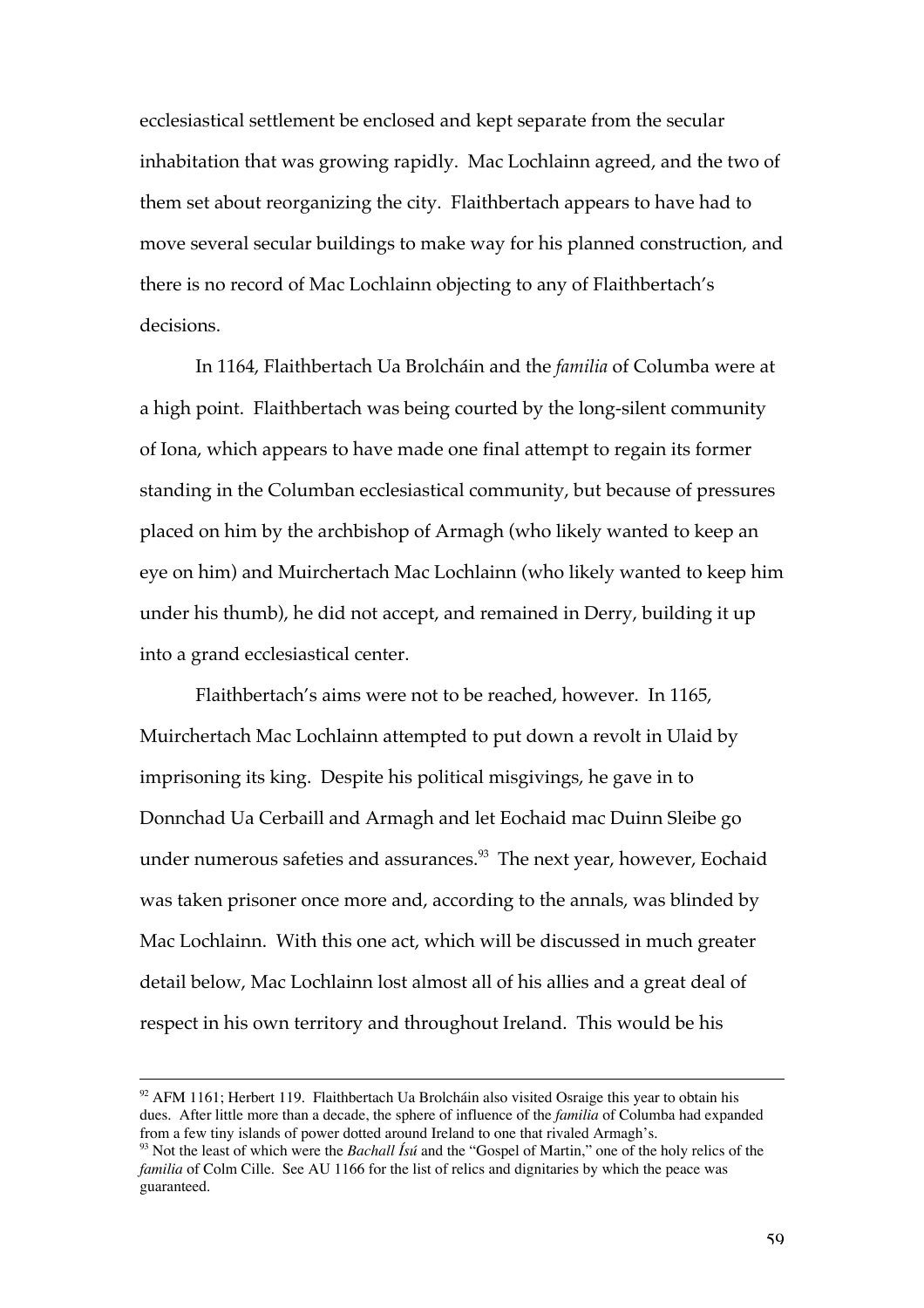eventual downfall, and he took with him the rising prestige of the *familia* of Columba, prestige which was dependent on his own power. The projects in Derry came to a grinding halt, and when the monasteries and *dubreicles* were burned late in 1166, it appears that Flaithbertach gave up his dream of an Ireland in which the *familia* of Colm Cille was at least equal to that of Patrick. Flaithbertach Ua Brolcháin did not survive long after the Norman invasion destroyed the majority of his efforts in the south. He died in 1175, and with him died the last great gasp of the Columban ecclesiastical tradition.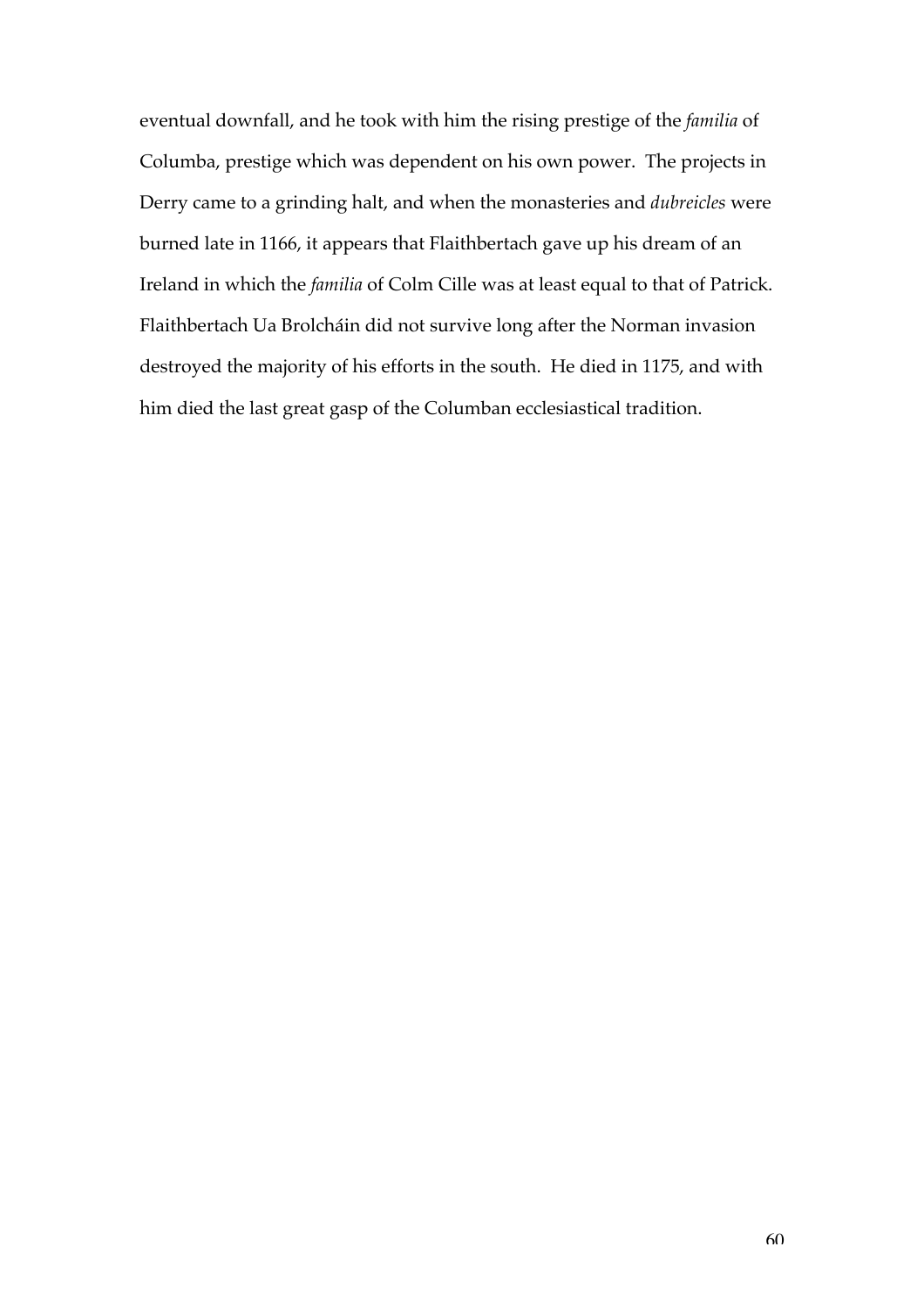## **Chapter 8 – Catastrophic Betrayal: The Fall of the Mac Lochlainn High-Kingship (1156-1166)**

With the death of Toirdelbach Ua Conchobair, Muirchertach Mac Lochlainn was left without a truly strong rival in Ireland. He was allied to the kings of Leinster, Meath, and Airgialla, and the Uí Briain had been so devastated in the battle of Móin Mór that they were unable to regain control of Munster from the Mac Carthaig family, let alone challenge Mac Lochlainn. Connacht was still a threat, ruled as it was by Toirdelbach's least-favored son, Ruadhri, but it would be years before Ruadhri had rebuilt Connacht's prestige enough that he could directly challenge Mac Lochlainn. Tigernan Ua Ruairc, the king of Breifné, was not powerful enough to face down Mac Lochlainn and his allies, and so was forced to remain quiet. Muirchertach Mac Lochlainn was truly an unchallenged king of Ireland, a king of overkings.

In 1157, Cú Uladh Ua Candelbain, king of Laeghaire, was murdered by Domnall Ua Maelsechnaill, the king of Meath, in violation of dozens of sureties and promises made by clergy, kings, and Mac Lochlainn himself. Donnchad Ua Cerbaill and Tigernan Ua Ruairc, whose sureties were also violated, invaded Meath and ravaged it. At a synod at Mellifont later that year, Domnall Ua Maelsechnaill was excommunicated, and his brother, Diarmait, was raised to the kingship of Meath in his place.<sup>94</sup> The most important historical event at that synod, however, was the issuing of the Charter of Newry for the establishment of a new Cistercian abbey by

<sup>&</sup>lt;sup>94</sup> AFM 1157. The significance of breaking sureties could not have been more apparent to Muirchertach Mac Lochlainn, who officiated at the synod as the king of Ireland. He is described (somewhat retrospectively, it seems) in AFM as the high-king with opposition.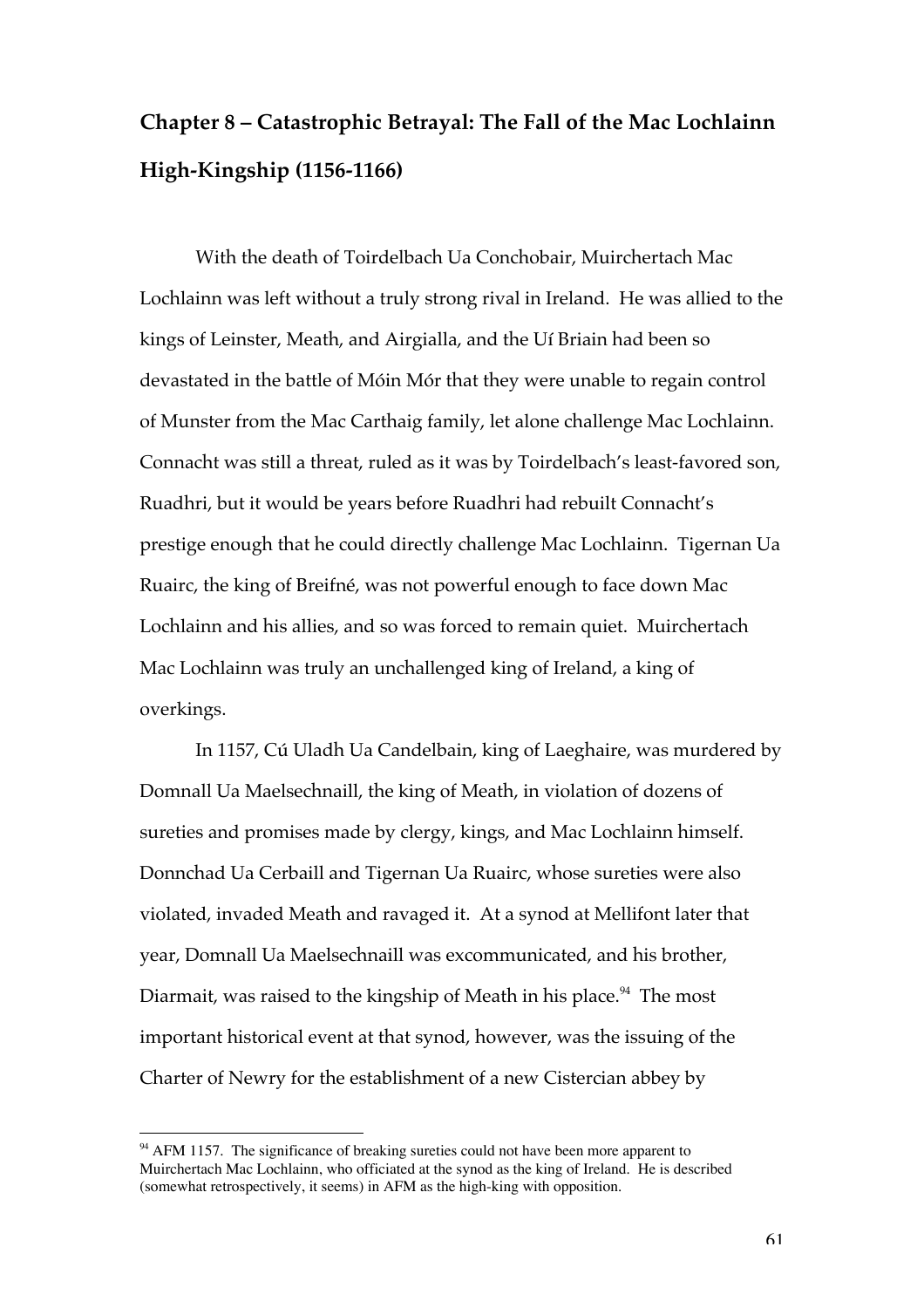Muirchertach Mac Lochlainn, who showed his support for the reform movement within the Irish Church. <sup>95</sup>

Later that year, Muirchertach Mac Lochlainn went on a royal circuit of Ireland, reminiscent of that which appeared in the poem discussed in Chapter 5.<sup>96</sup> He attempted to show his power in Ireland by dividing Munster yet again between the Uí Briain and the Mac Carthaig families, but Ruadri Ua Conchobair saw an opening and raided the north while Mac Lochlainn was occupied with Munster. For the next couple of years, Ruadri Ua Conchobair was able to outmaneuver Muirchertach Mac Lochlainn, obtaining submissions from Munster, Meath, and the lands of the Uí Dunlainge in Leinster.

Despite Ruadri Ua Conchobair's machinations, Muirchertach Mac Lochlainn remained the preeminent ruler in Ireland. In 1158, the Cenél Conaill rebelled against Mac Lochlainn. The year before, Cú Uladh Ua Duinn Sleibe, king of Ulaid, died, and was replaced by his son, Áed. Áed accompanied Muirchertach Mac Lochlainn on his invasion of Cenél Conaill, during which the forces of the Ulaid were attacked by the Cenél Conaill, and Áed was killed. Áed's brother, Eochaid, succeeded to the throne in the wake of this raid, and the Cenél Conaill were pacified.<sup>97</sup>

<sup>&</sup>lt;sup>95</sup> The Charter of Newry and related matters will be discussed in Appendix A.

 $96$  Donnchad Ó Corráin theorizes that the poem itself was actually written in commemoration of the circuit which Muirchertach made. Unfortunately, there seems to be no way of proving the argument one way or the other. See Ó Corráin, 2001, 246-7.

<sup>&</sup>lt;sup>97</sup> It is interesting to note that the Mac Lochlainns appear to have had a bitter feud with the powerful Ua Cannanain family of Cenél Conaill. Domnall and Muirchertach each encountered problems with them at various times during their careers, see for example AU1103§2. AFM 1156 indicates that one Ruadhri Ua Canannain was king of Cenél Conaill, and in AFM 1160, the obit of "the Aithchleireach Ua Canannain, lord of Cinel-Conaill," is recorded. This implies that the Uí Canannain were lords of Cenél Conaill during the revolt against Mac Lochlainn and, as such, provide further evidence for a deep-seated feud between the two families. This designation would seem to indicate a relatively minor kingdom. See Ó Corráin, 1972, 168.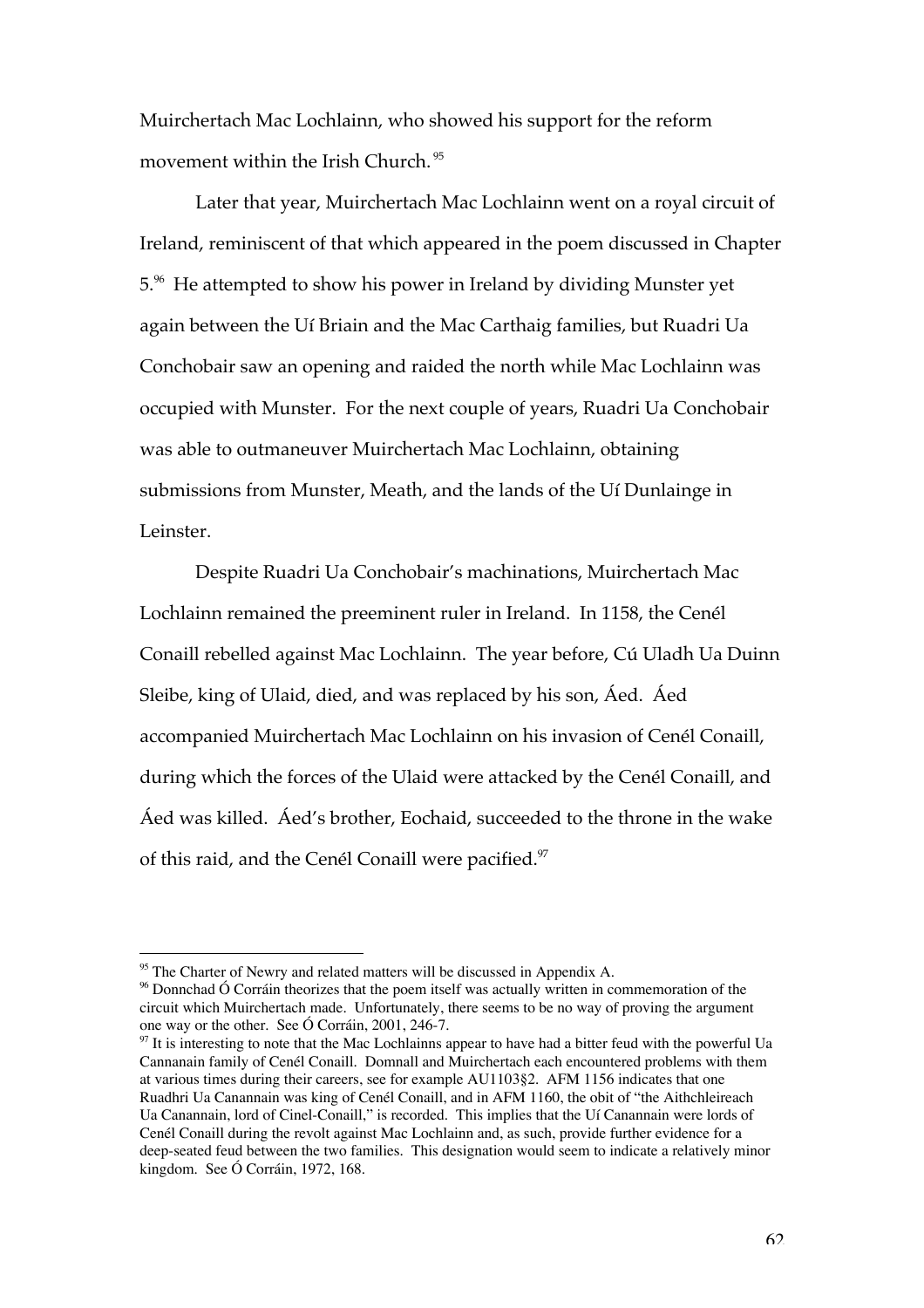In 1159, the intemperate actions of Diarmait Mac Murchada returned to haunt Muirchertach Mac Lochlainn, as Tigernan Ua Ruairc and Ruadri Ua Conchobair made a peace agreement against Ulster and its allies, possibly in revenge for the humiliation Tigernan suffered at the hands of Mac Murchada and Mac Lochlainn in 1152. This alliance weakened, but did not destroy, Mac Lochlainn: when Ruadri and Tigernan made war on him that year, he turned them back with a decisive victory at Ardee<sup>98</sup>, and the power of Connacht was once again broken, if only for a short time. Mac Lochlainn took his revenge later in the year, ravaging Breifné and Connacht. Ruadri Ua Conchobair attempted to conclude a peace agreement with Mac Lochlainn in 1160, but came away empty-handed. When Mac Lochlainn attacked Ua Ruairc later in the year, Ua Conchobair came to his aid, and the armies separated without battle.<sup>99</sup>

Mac Lochlainn, in an attempt to cut off his opposition at the source, gave Tigernan Ua Ruairc's portion of Meath to Ruadri Ua Conchobair, with whom he made peace in 1161. That year is occasionally described as the high point of Mac Lochlainn's kingship. He was no longer beset by troubles from Connacht, the Ulaid were relatively peaceful, and he was able to bring Dublin to submit to him the following year. In 1160, he had finally disposed of his old rival, Domnall Ua Gailmredaig, who had violated oaths he was under, and had again defeated the Uí Gailmredaig at the Battle of Magh Lugad.<sup>100</sup>

 <sup>98</sup> AFM 1159, Ó Corráin, 1972, 164.

<sup>&</sup>lt;sup>99</sup> AFM says that "God separated them," which might mean that the separation was mediated by a churchman.

<sup>&</sup>lt;sup>100</sup> AFM, AU 1160. The Ua Gailmredaig who led his people against Mac Lochlainn was likely a vengeful relative of Domnall Ua Gailmredaig. In that battle, as well, one Muirchertach Ua Néill was killed in a "friendly-fire" incident by one Lochlainn Mac Lochlainn, who was then killed in revenge. Lochlainn Mac Lochlainn does not appear at any other point in the annals.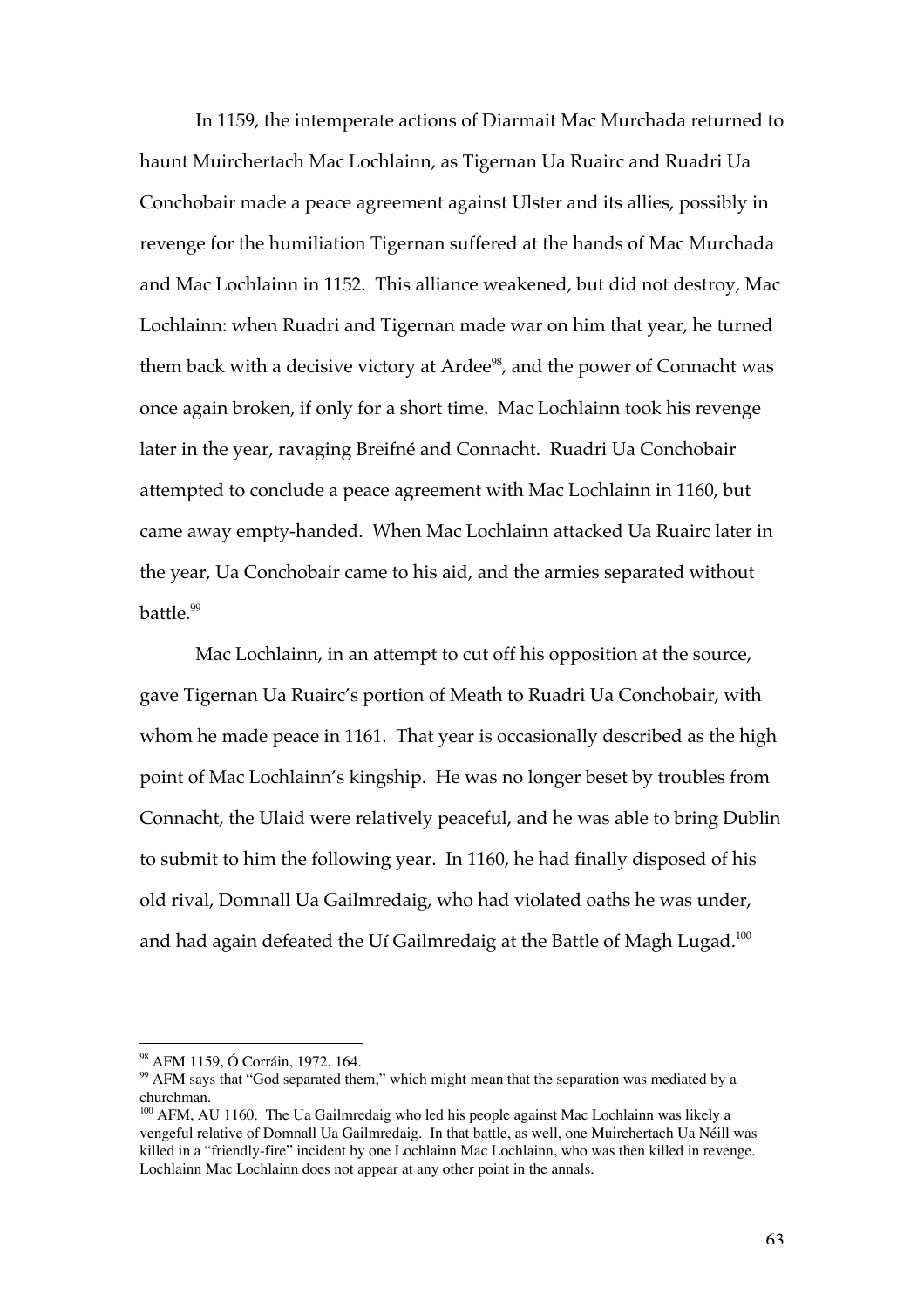There was no other king in Ireland who could make the claim to the highkingship and, therefore, he was once again a high-king without opposition.

For a time, at least, Ruadri Ua Conchobair was an ally of Mac Lochlainn. When Mac Lochlainn attacked the Dublin Norse in 1162, Ua Chobair, along with Muirchertach's more usual allies, sent an army to aid in the siege of Dublin, of which Mac Lochlainn left his allies in Meath and Leinster in charge. $^{101}$  His position was so solid at this point that in 1163, he sent his own son, Niall, on a royal circuit of Ireland, much like his own six years before. Niall, however, was stymied in Connacht, and his party was attacked. He himself was taken prisoner, but was returned to Aileach.<sup>102</sup>

Muirchertach Mac Lochlainn's success was not to last, however, because his old foes in Ulaid and elsewhere were determined to remove him from the kingship. He was able to easily defeat the Ulaid in 1165 with the help of Donnchad Ua Cerbaill, and he expelled their king, one Eochaid mac Duinn Sleibe. Eochaid attempted to regain his kingship in 1166, but was captured by Donnchad Ua Cerbaill, and imprisoned. Ua Cerbaill and the archbishop of Armagh campaigned for his release and, finally, were able to get Mac Lochlainn to agree to it. Under the agreement, Eochaid could regain his kingship if he gave up land, hostages, and goods, and the agreement was assured by Donnchad Ua Cerbaill, Gilla Mac Liag, and probably Flaithbertach Ua Brolcháin, under the *Bachall Ísú* and the "Gospel of Martin," one of the sacred relics of Colm Cille.

For some unknown reason, Muirchertach Mac Lochlainn took Eochaid mac Duinn Sleibe prisoner around Easter, 1166, and had him blinded,

<sup>&</sup>lt;sup>101</sup> AFM 1162. I find this to be intriguingly like an arrangement between a king and his vassals: Mac Lochlainn did not finish the siege, but rather left trusted allies to do so, with the apparent expectation that they would give him his due afterwards.

<sup>&</sup>lt;sup>102</sup> AFM 1163. Conchobar Ua Ceallaigh and the Uí Maine are named as his imprisoners.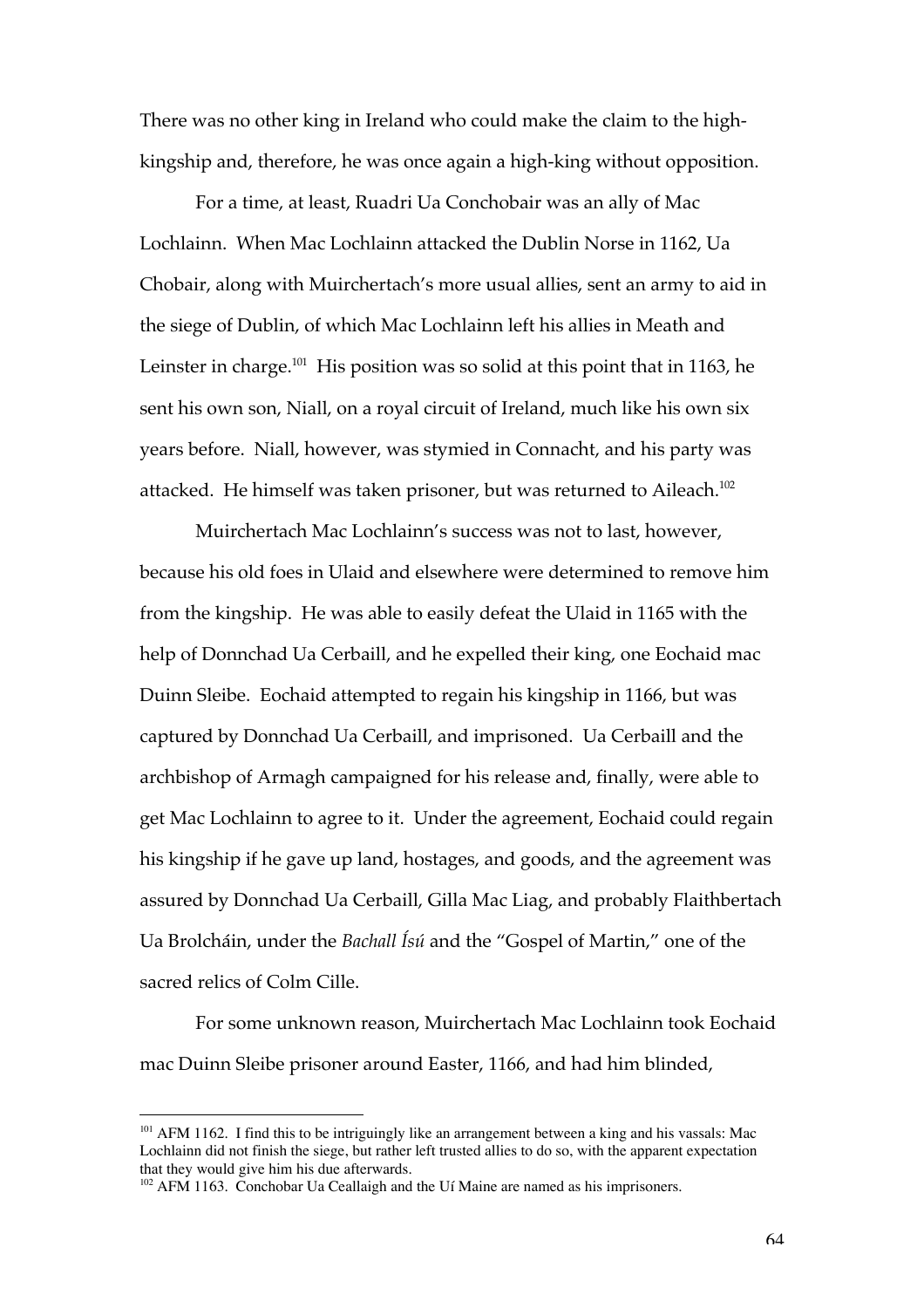violating the terms of the agreement and disgracing himself to the people of Ireland and his allies. It was the last act of his kingship. After this, all of his allies (with the notable and somewhat dubious exception of Diarmait Mac Murchada) turned against him, and joined the opportunistic Ruadri Ua Conchobair in his cause to avenge the betrayed Eochaid. Muirchertach Mac Lochlainn, who had been the unopposed king of Ireland but three years before, was killed, along with thirteen of the Cenél nEogain of Tulach Óg, in a minor battle in northern County Armagh.<sup>103</sup> Muirchertach Mac Lochlainn was laid to rest in Armagh, against the wishes of the Flaithbertach Ua Brolcháin and the *familia* of Colm Cille,<sup>104</sup> and with his death, the power of the Cenél nEogain once again faded.

<sup>&</sup>lt;sup>103</sup> AU, AFM, AI, MIA 1166. The manuscript of AI has an incredibly detailed capital preceding his obituary.

<sup>&</sup>lt;sup>104</sup> See AU 1166. Devlin, 102, suggests that despite AU's claim that the community of Derry was fasting against his Christian burial, it is much more likely that they desired to have his remains interred in his home parish of Derry.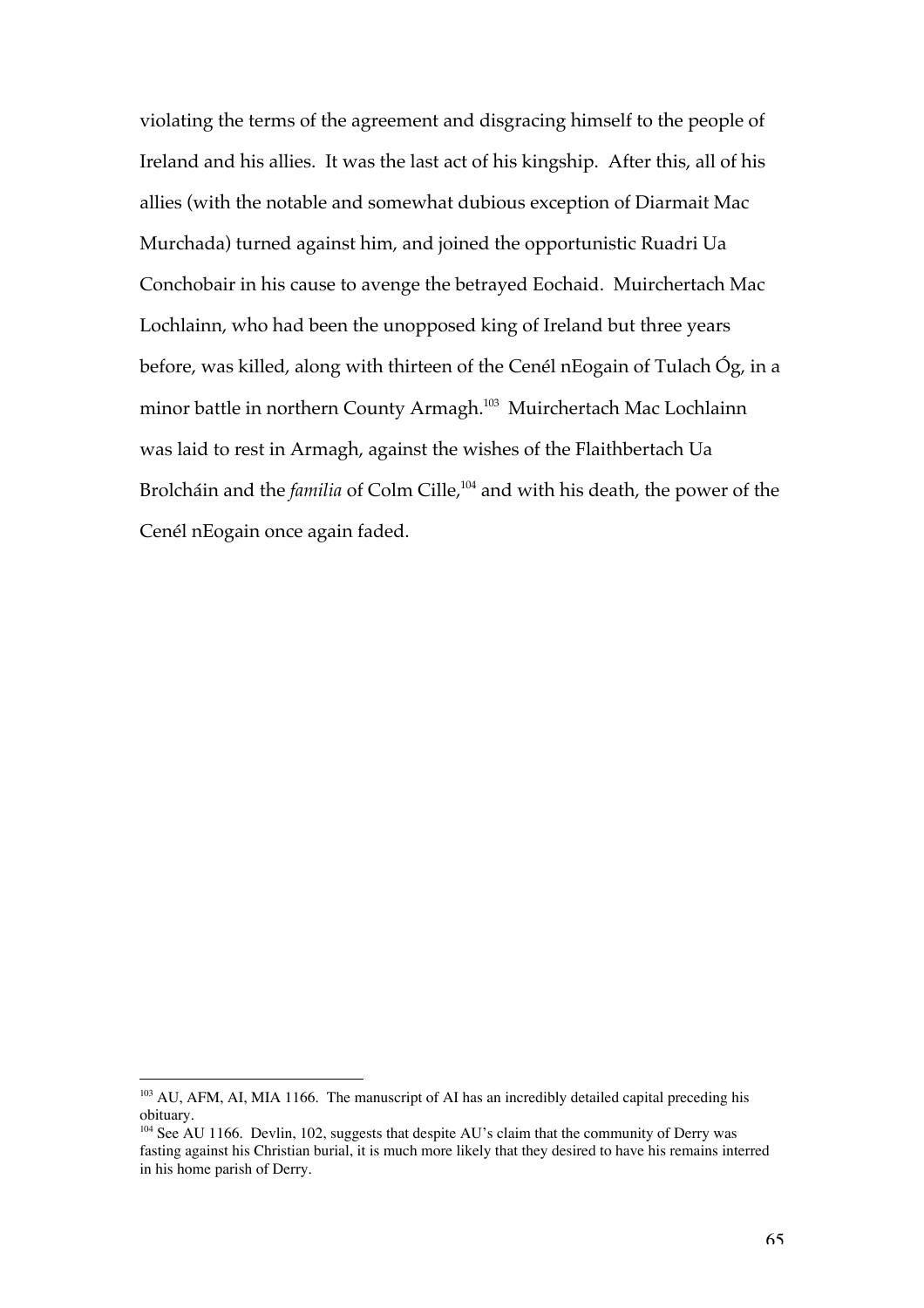### **Conclusion – Ireland on the Brink**

With the death of Mac Lochlainn, the tenuous balance which had been forged in Ireland absolutely fell apart. Donnchad Ua Cerbaill, Diarmait Ua Maelsechnaill, and all the rulers of Ireland save Diarmait Mac Murchada turned against the Cenél nEogain. Ruadri Ua Conchobair forged the dissidents into an alliance of his own, and as soon as the major threat, Mac Lochlainn, had been disposed of, he turned once again to Leinster. On August 1, 1166, as is recorded in the Book of Leinster, Diarmait Mac Murchada was exiled from Ireland.<sup>105</sup> His kingdom had been partitioned between his brother, Murchad Mac Murchada, and the king of Osraige, and he could no longer exploit any powerful opposition to Ua Conchobair, who had ruthlessly crushed any internal opposition to his rule.<sup>106</sup>

With this, Diarmait traveled to England, where he was received by the Normans and was granted aid. Ruadri Ua Conchobair had fully consolidated the power of his kingship in a great conference near Athboy in 1167, where nearly all of the kings of Ireland, including Áed Ua Néill, the rival claimant to the kingship of Cenél nEogain, acknowledged Ruadri's high-kingship. Ruadri divided Cenél nEogain between Áed and Niall Mac Lochlainn, Muirchertach's son.<sup>107</sup> Niall did not last long as the lord of half of Cenél nEogain, and his brother, Conchobar Mac Lochlainn, succeeded him in 1169.

<sup>&</sup>lt;sup>105</sup> LL p. 275. The text reads as follows: "[A] Muiri, is mor in gnim dorinhgned i h-Erind indiu (idon, [1] K alainn Auguist): idon, Diarmait, mac Dondch[adh]a Mic Murchadha, ri Lagen ocus Gall, do innarba[dh] do Fheraib hErend dar muir. Uch! Uch! a Choimdiu, cid dogen?" which is translated as "[O] Mary, great is the deed that has been done in Ireland to-day (namely, [on Monday] the Kalends [1st] of August): to wit, Diarmait, son of Dodchadh Mac Murchadha, king of the Lagenians and Foreigners, to be expelled by the Men of Ireland. Alas! alas! O God, what shall I do?" 106 Ó Corráin, 1972, 167.

<sup>107</sup> Ó Corráin, 1972, 168; AFM 1167.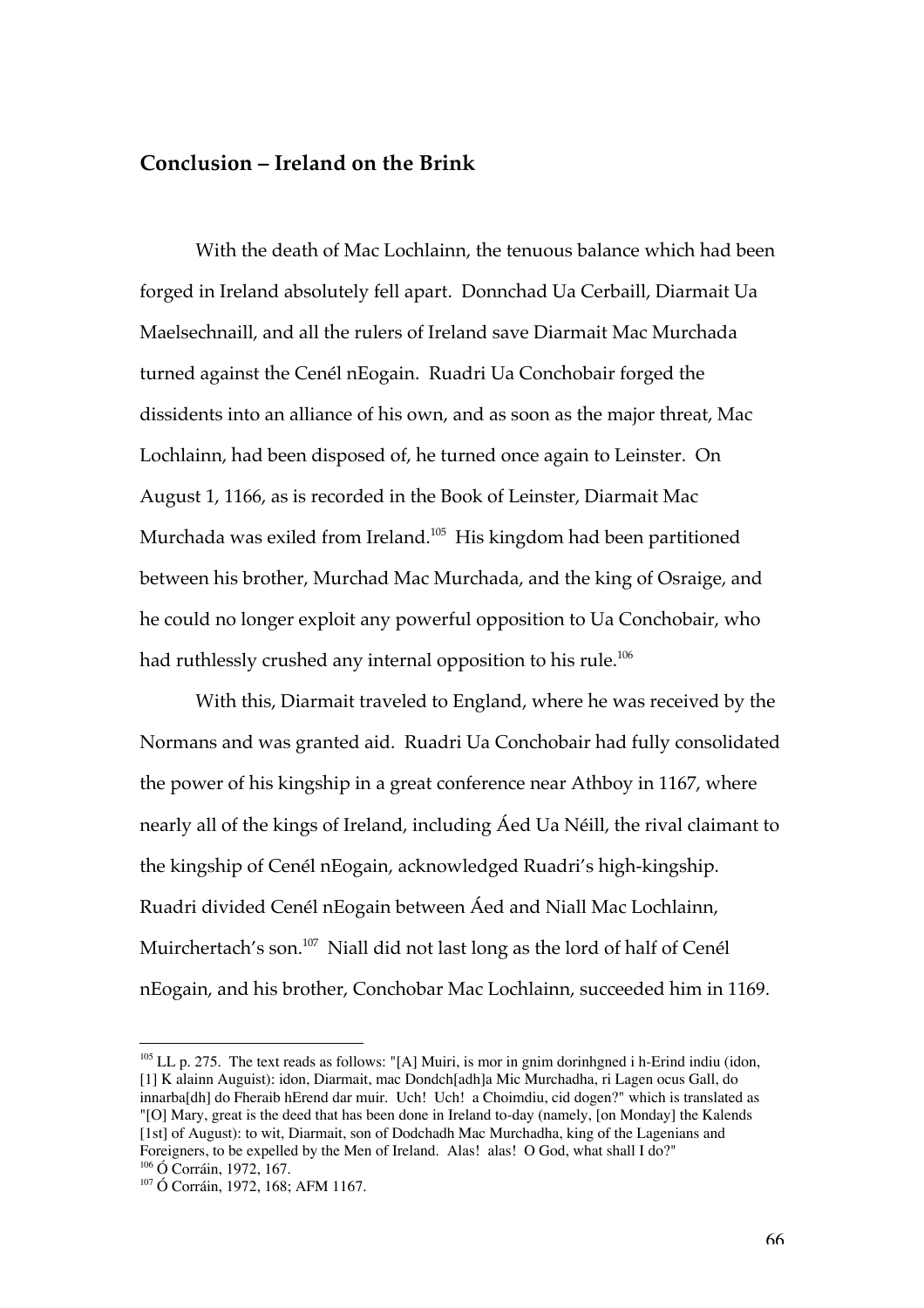He apparently retook the kingship of all of Cenél nEogain through a deal which may have been brokered by Flaithbertach Ua Brolcháin when the latter acknowledged Ruadri Ua Conchobair as his high-king in 1168. The Mac Lochlainns, however, were never able to regain any of their former glory, and they slowly faded from political life.

Ruadri Ua Conchobair, as Ó Corráin states, was virtually invulnerable to internal conflict and, as such, "had acquired a predominance which, on the surface at least, resembled that of European monarchs."<sup>108</sup> He was the ultimate evolution of a process which had begun with the death of Maelsechnaill in 1022, the change of the Irish high-kingship from a position of nominal importance and questionable authority to one which commanded attention and obedience. Despite the antiquated impression that the Irish were unruly and unrulable at that point in their history, the historical facts point directly to a nascent feudalism that was evolving into a relatively familiar European model, if from an entirely unfamiliar historical basis.<sup>109</sup>

In 1167, Diarmait Mac Murchada returned to Ireland, concealing himself over the winter at Ferns, awaiting his aid from Henry II. When it came in 1169, he launched an attack to regain Leinster, in which he succeeded. Diarmait's allies, however, perceived a weakness in their Irish foes, and continued to press the high-king. Diarmait Mac Murchada, who could not possibly have forseen the far-reaching consequences of his alliance, died in 1171, the last of Mac Lochlainn's great allies.<sup>110</sup> Through the machinations of the Anglo-Norman monarchy, the pope, Adrian IV, famous for the muchdebated *Laudabiliter*, and several dissident Irish lords, Ireland's young monarchy was overwhelmed by the invaders from without and the political

 <sup>108</sup> Ó Corráin, 1972, 168.

<sup>109</sup> See also Ó Corráin, 1978, 32-33.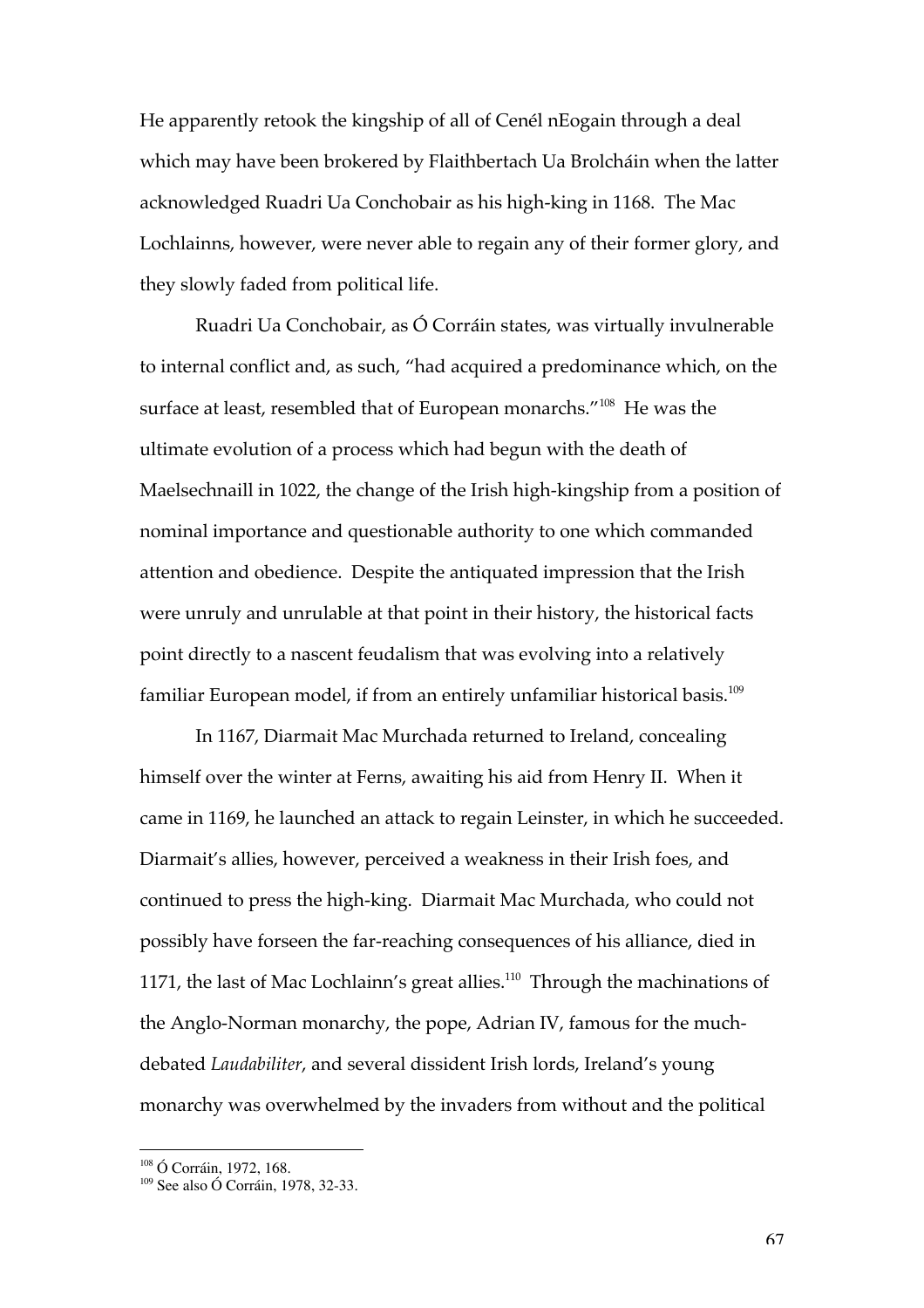and ecclesiastical dissent from within. Ruadhrí Ua Conchobair died in 1198,<sup>111</sup> the last of Ireland's unchallenged high kings and the final vestige of the pinnacle of a nascent Irish feudalism.

<sup>&</sup>lt;sup>110</sup> Donnchad Ua Cerbaill was killed in 1168, while drunk, by a servant. See AU 1168.<br><sup>111</sup> AI 1198§2.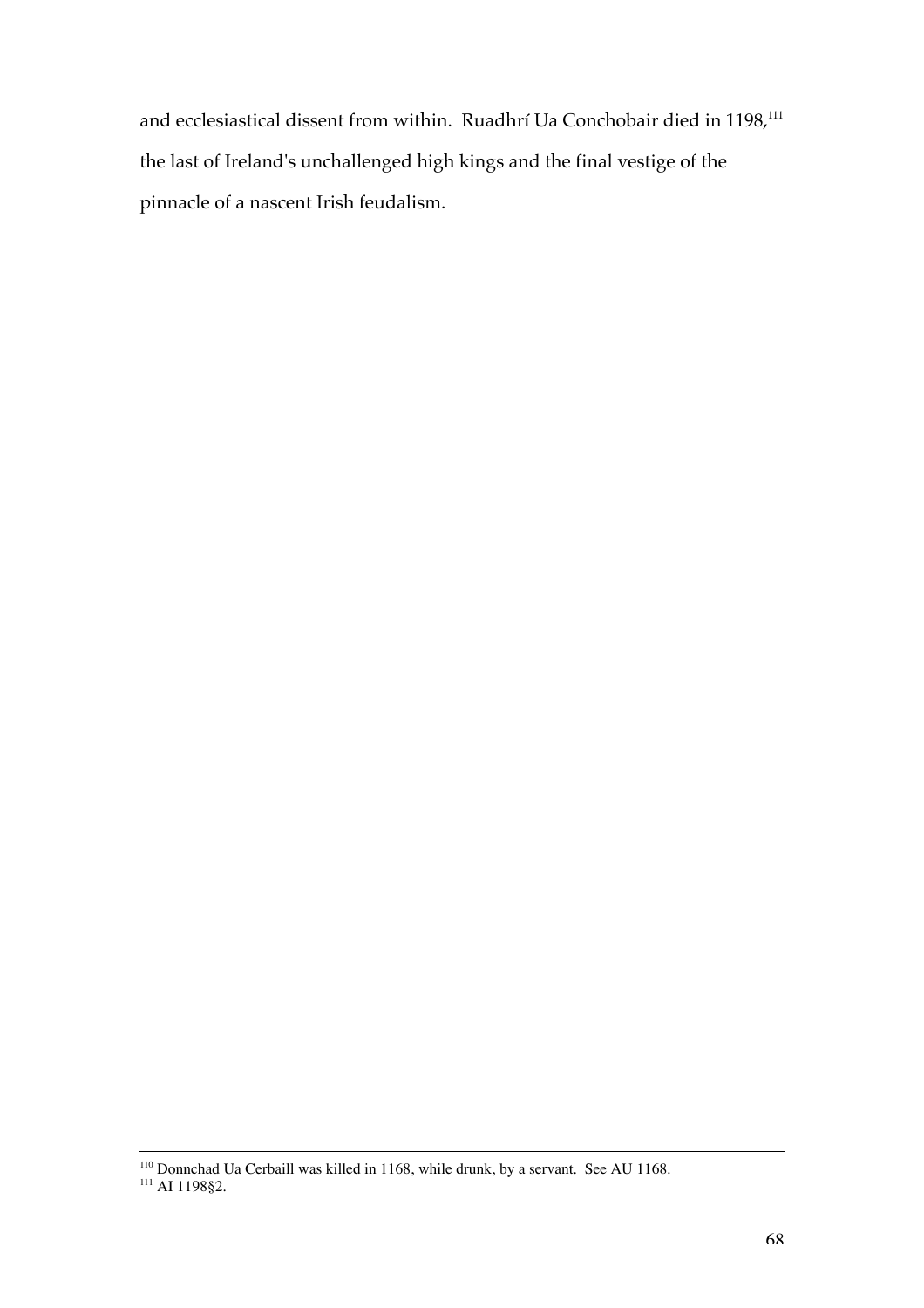#### **Appendix A – Charters in Twelfth-Century Ireland**

One of the more recent developments in Ireland in the twelfth-century was the popularity of physical legal documents that indicated such things as property ownership and deeding. Written documents were used as legal proofs in Ireland since the seventh century, but it was not terribly common until the later eleventh century. $^{112}$  The twelfth-century Irish maintained not only their peculiar vernacular charter form, but also adopted the standard Latin charter used in much of Europe. Muirchertach Mac Lochlainn and his contemporaries made greater use of charters than any of their predecessors, and, by doing so, they began to change the basic legal concepts of the king's position as provincial land-owner.

The most famous charter issued by an Irish king, and indeed the oldest Latin charter in Ireland, is the Charter of Newry<sup>113</sup>, issued by Muirchertach Mac Lochlainn, possibly at the Synod of Mellifont in 1157.<sup>114</sup> In it, Mac Lochlainn (who is named the "King of all Ireland") and several other kings and lords grant lands for the establishment of a new Cistercian monastery at Newry. He grants the land directly to the monks in return for nothing but their prayers, using the familiar language of twelfth-century charters. In addition, Mac Lochlainn takes the monks of Newry under his own protection

 <sup>112</sup> Davies, 109.

<sup>113</sup> O'Donovan, 1832, 102-3 will be used throughout.

<sup>&</sup>lt;sup>114</sup> Neither Flanagan nor O'Donovan state this outright, but the issuing of the charter at the Synod of Mellifont would make sense for the following reasons: firstly, the charter mentions fellow kings who were consenting the kings of Ulaid, Airgialla, and Omeath. AFM 1157 states that three kings (Áed Ua hEochada, Donnchad Ua Cerbaill, and Diarmait Ua Maelsechnaill) were present at the Synod of Mellifont, largely for the excommunication of Donnchad Ua Maelsechnaill. Secondly, AFM records that "seventeen bishops, together with the [Papal] Legate and the successor of Patrick" were there. In all, five bishops (including Gilla Mac Liag, the bishop of Armagh) signed the charter. Thirdly, granting lands for a Cistercian abbey while attending a synod at a Cistercian center would be a political victory for Mac Lochlainn. Finally, the presence of the Legate, who was ostensibly in Ireland to oversee the reformation of the Irish Church, could only have put pressure on those present to show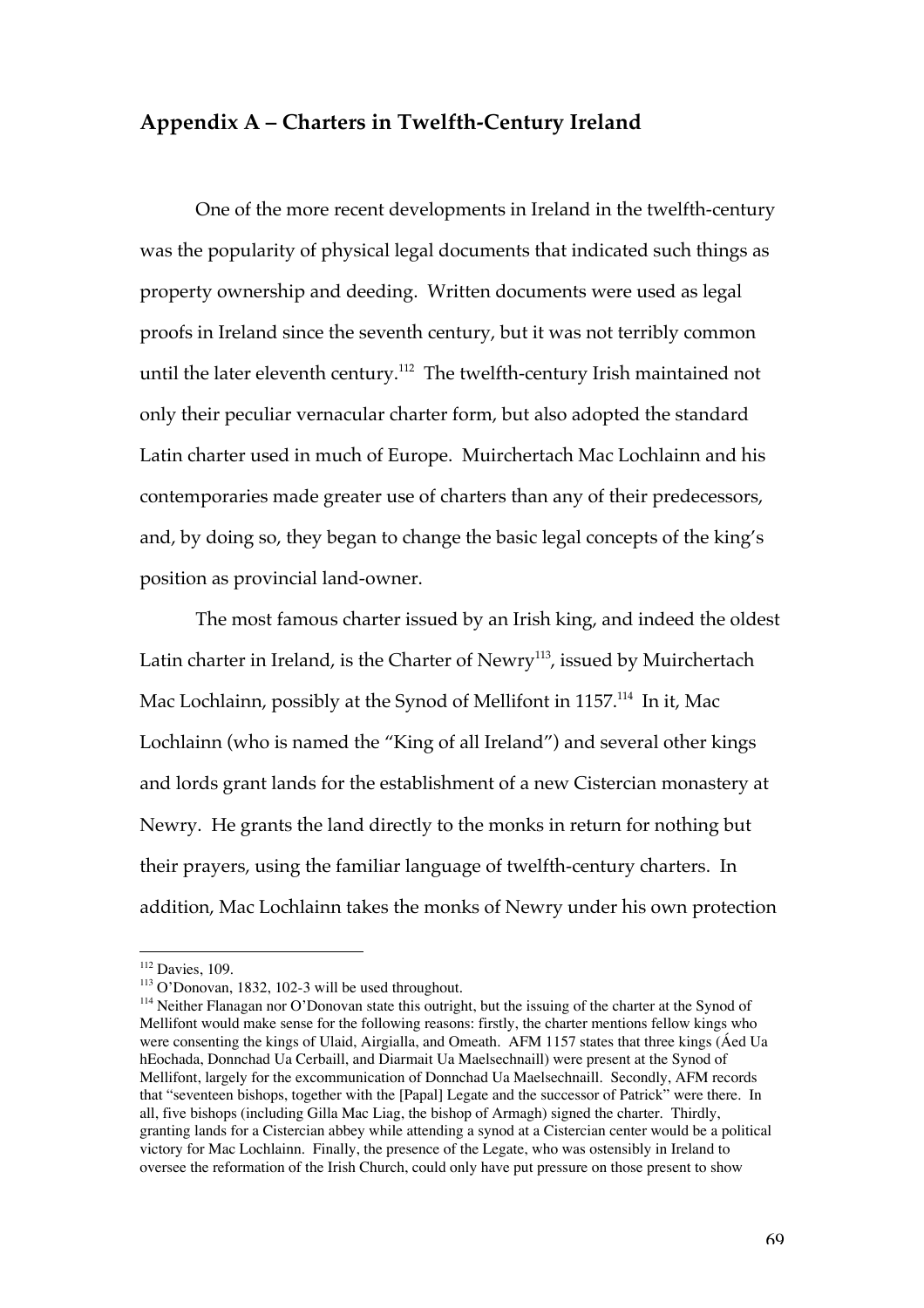against any incursions by any of his foes. He does not specify any particular services that he will render to them in an hour of need, but he implies that he is at their disposal.

Finally, and most interestingly of all, he grants the kings who rule Airgialla and the lands of the Airthir special license to grant lands, if they so wish. This clause at the end typifies an evolving relationship between the powerful high-king (or even a powerful provincial king) and the kings of smaller, less powerful polities within the larger dominions. Donnchad Ua Cerbaill was not a weak king, by any means, but Muirchertach Mac Lochlainn was his acknowledged superior, and what appears to have been a vassal relationship evolved between the two of them.

Another Latin charter, and the oldest charter of which the original is still in existence, was issued by Diarmait Mac Murchada between 1162 and 1165. According to Flanagan, it is also the oldest charter that is written in a non-Insular hand, belying a move towards further continentalization on the parts of the kings of Ireland.<sup>115</sup> It is given in favor of an abbot of Osraige, Felix, who was a member of the Benedictines. This charter is not a specific land-grant, but instead confirms an earlier grant which one of his lords, Diarmait Ua Riain, made to the abbot and his community, which would later become that of Kilkenny. The grant is validated by Mac Murchada's statement that he gave them under his own license to the abbot. The language of this charter once again validates the growing feudalistic relationship between powerful kings and their subordinate lords.<sup>116</sup>

 $\overline{a}$ 

their desire to become more orthodox, and granting additional lands to the Cistercians, who were a continental monastic group and who had been in greater contact with newer Roman ideas. <sup>115</sup> Flanagan, 115.

<sup>&</sup>lt;sup>116</sup> Diarmait Mac Murchada was often involved in Church politics: Mac Shamhrain states that the appointment of his brother-in-law, Lorcán, to the archbishopric of Dublin is often viewed as something he campaigned for.